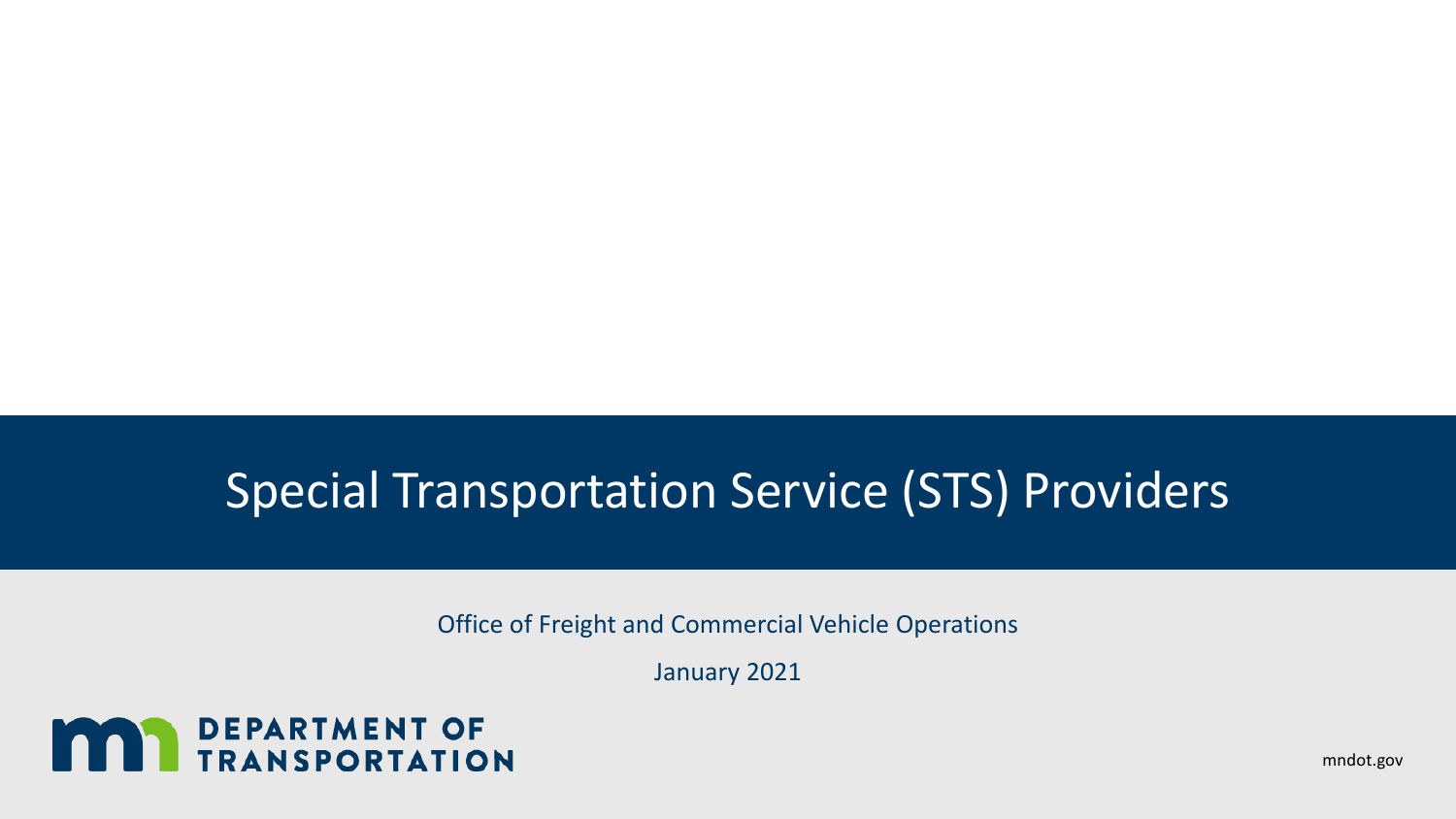**Within 90 days** from being issued a STS certificate of compliance, Minnesota Rule, Part [8840.5640](https://www.revisor.mn.gov/rules/8840.5640/) requires new special transportation service (STS) providers to complete this initial STS provider education. **Failure to comply with this requirement will result in your certificate of compliance to be canceled.**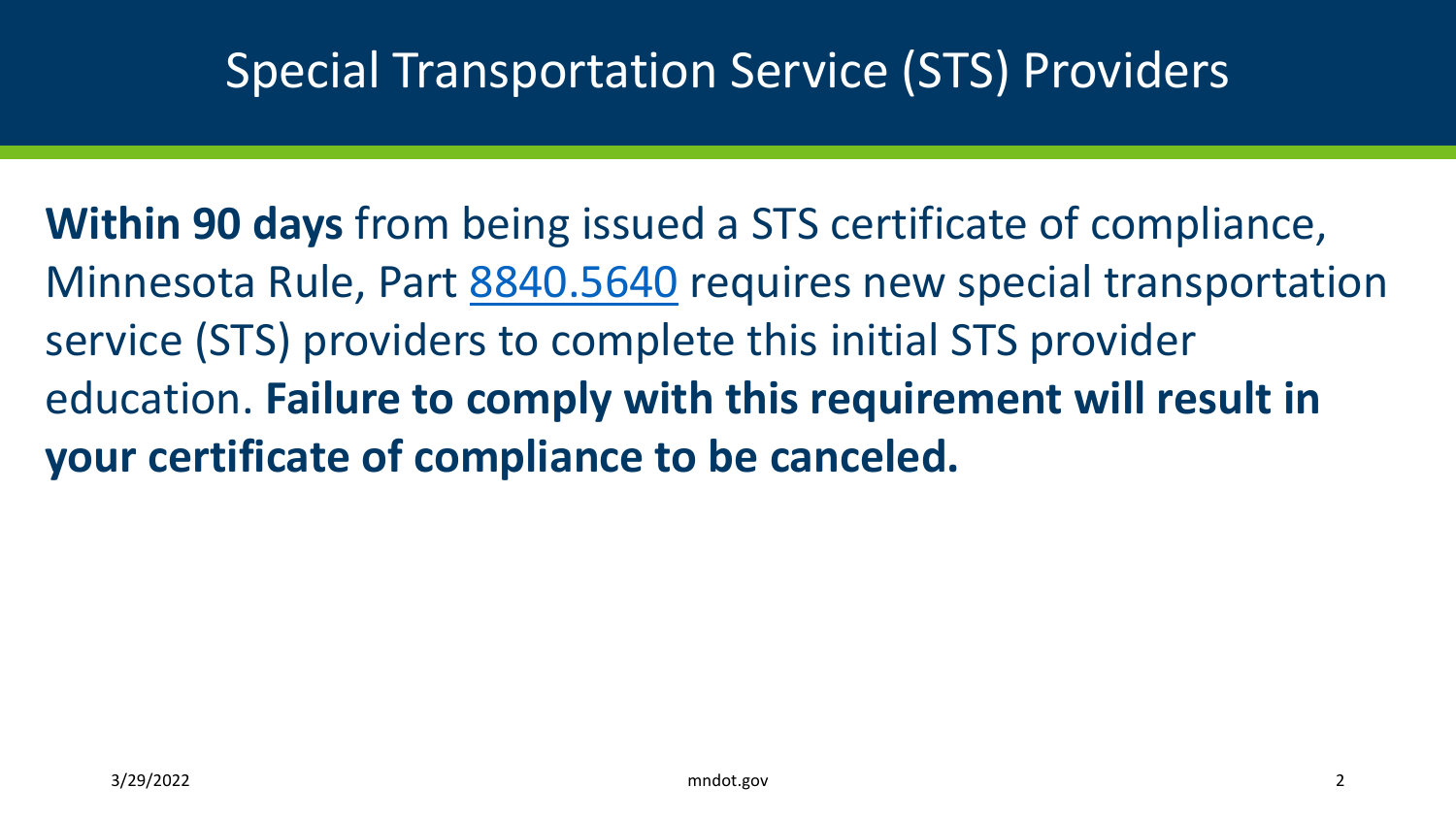- The information provided in this presentation does not change or override any current statute, rule, regulation or policy of the State of Minnesota, or of any department or agency. Nor does it relieve carriers of complying with current law.
- For specific questions, please refer to the laws and rules themselves. If you need an explanation or clarification of any law or regulation, please contact the Minnesota Department of Transportation, Office of Freight and Commercial Vehicle Operations.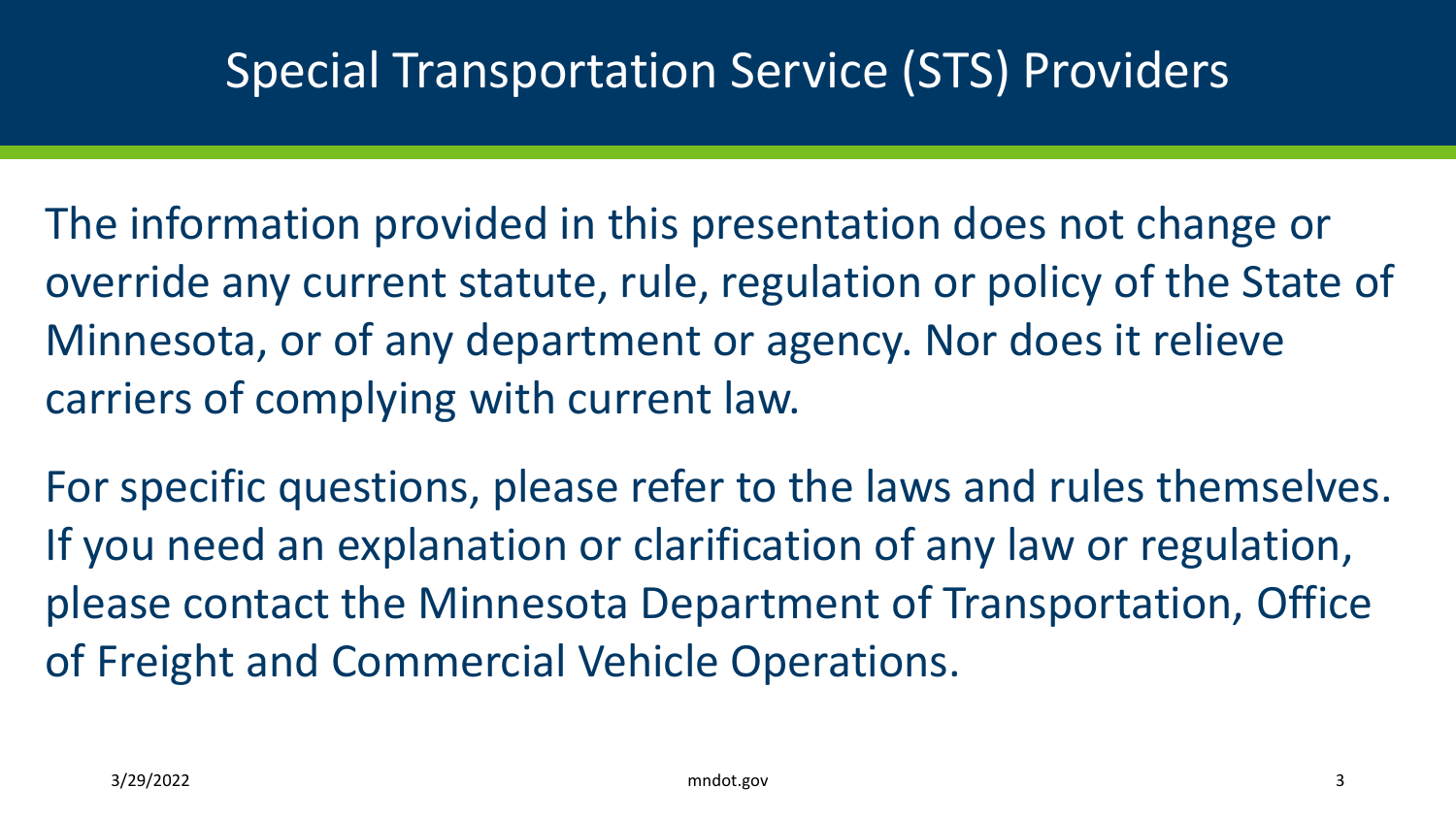#### **Training Overview**

The purpose of this training is to educate new STS providers on the basic regulations and requirements to lawfully operate in Minnesota.

**Topics** 

- 1. Provider Requirements
- 2. Driver Qualifications and Training Requirements
- 3. Vehicle Requirements
- 4. Annual Evaluations (Audits) 3/29/2022 mndot.gov 4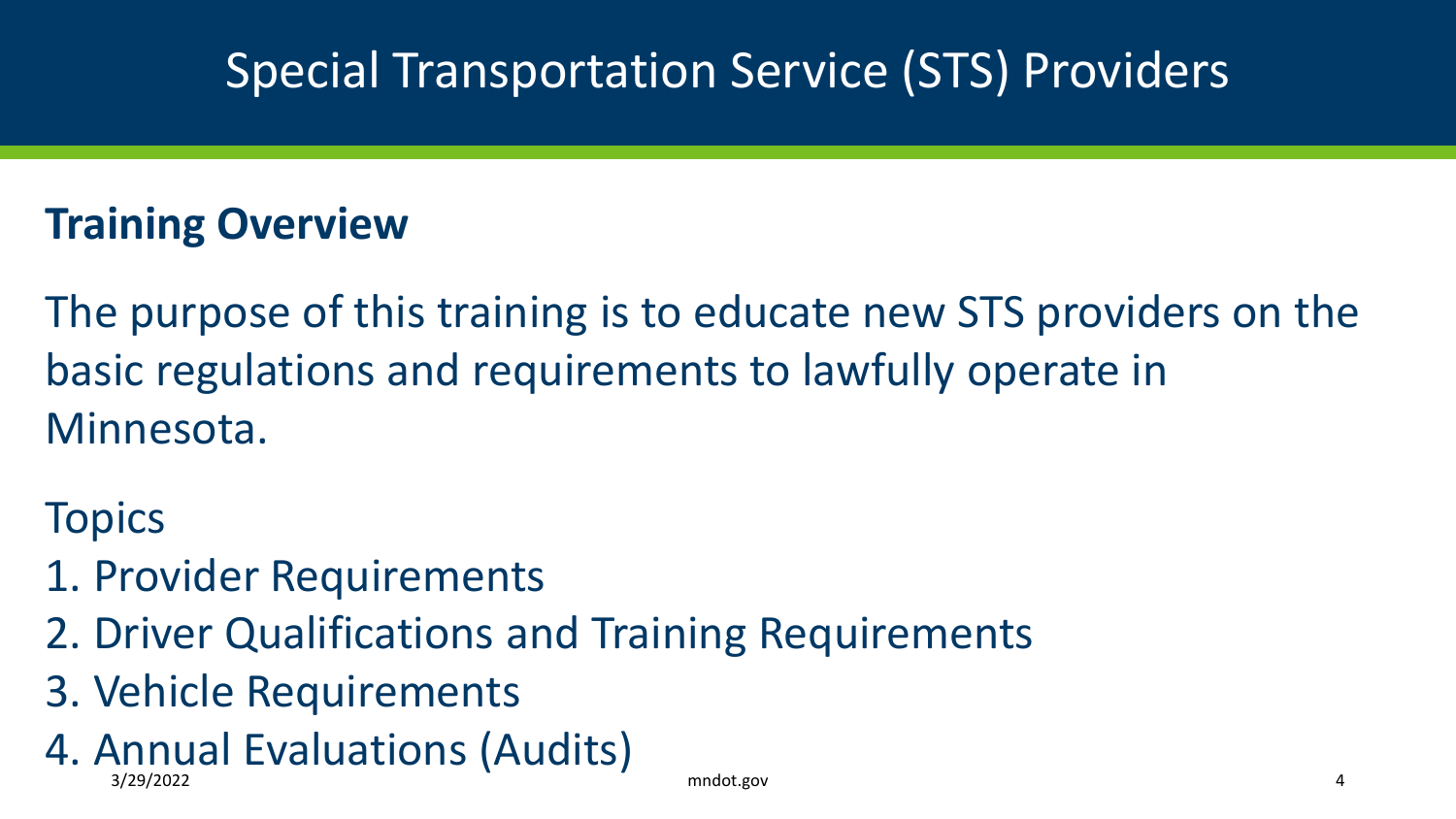#### **Topic 1: Provider Requirements**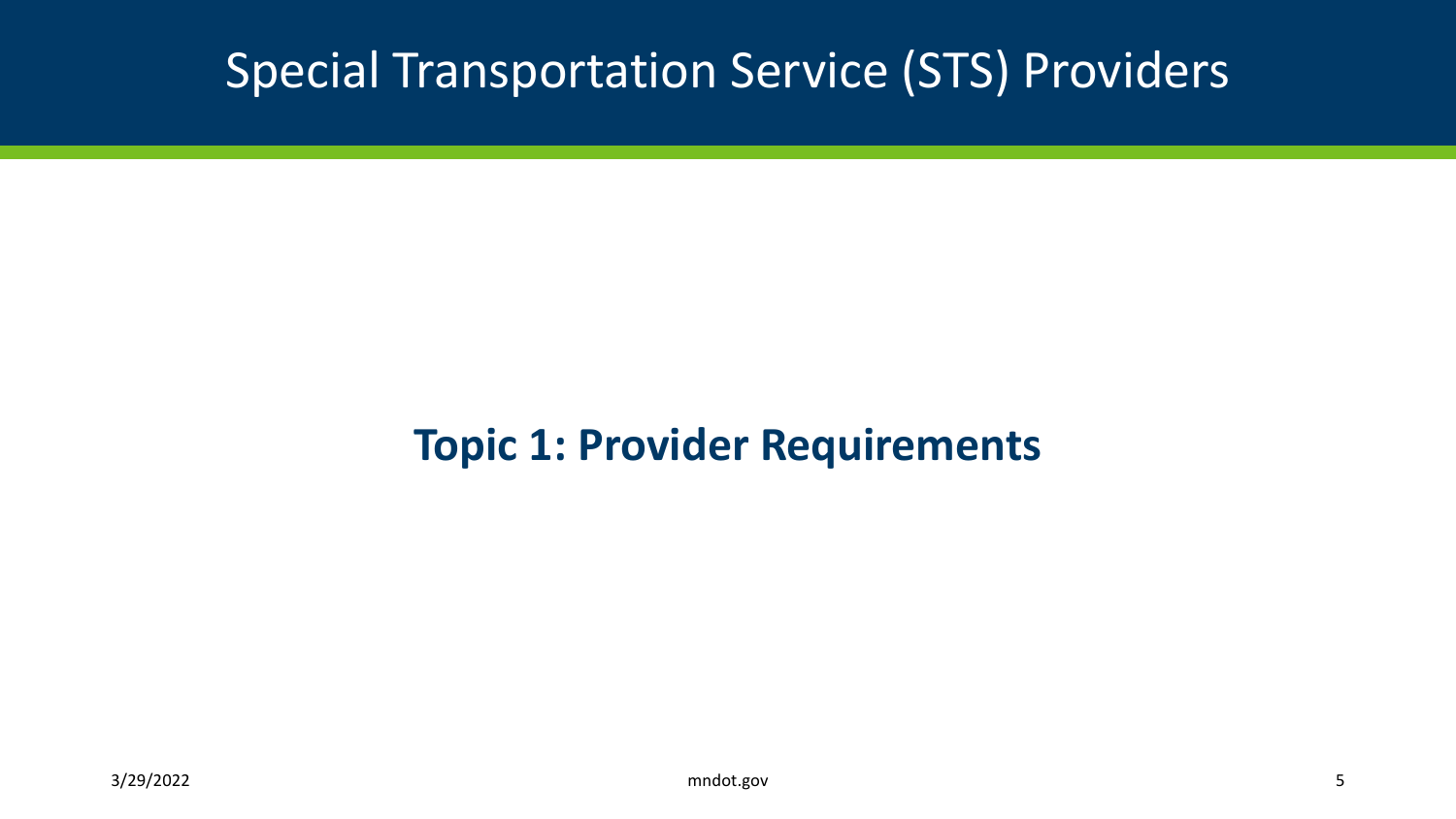#### **Topic 1: Overview**

When you have completed this topic, you should be able to understand general provider requirements. These requirements can be found in Minnesota Rules, Chapter [8840](https://www.revisor.mn.gov/rules/8840/) and Minnesota Statutes Sections [174.29](https://www.revisor.mn.gov/statutes/cite/174.29) and [174.30.](https://www.revisor.mn.gov/statutes/cite/174.30)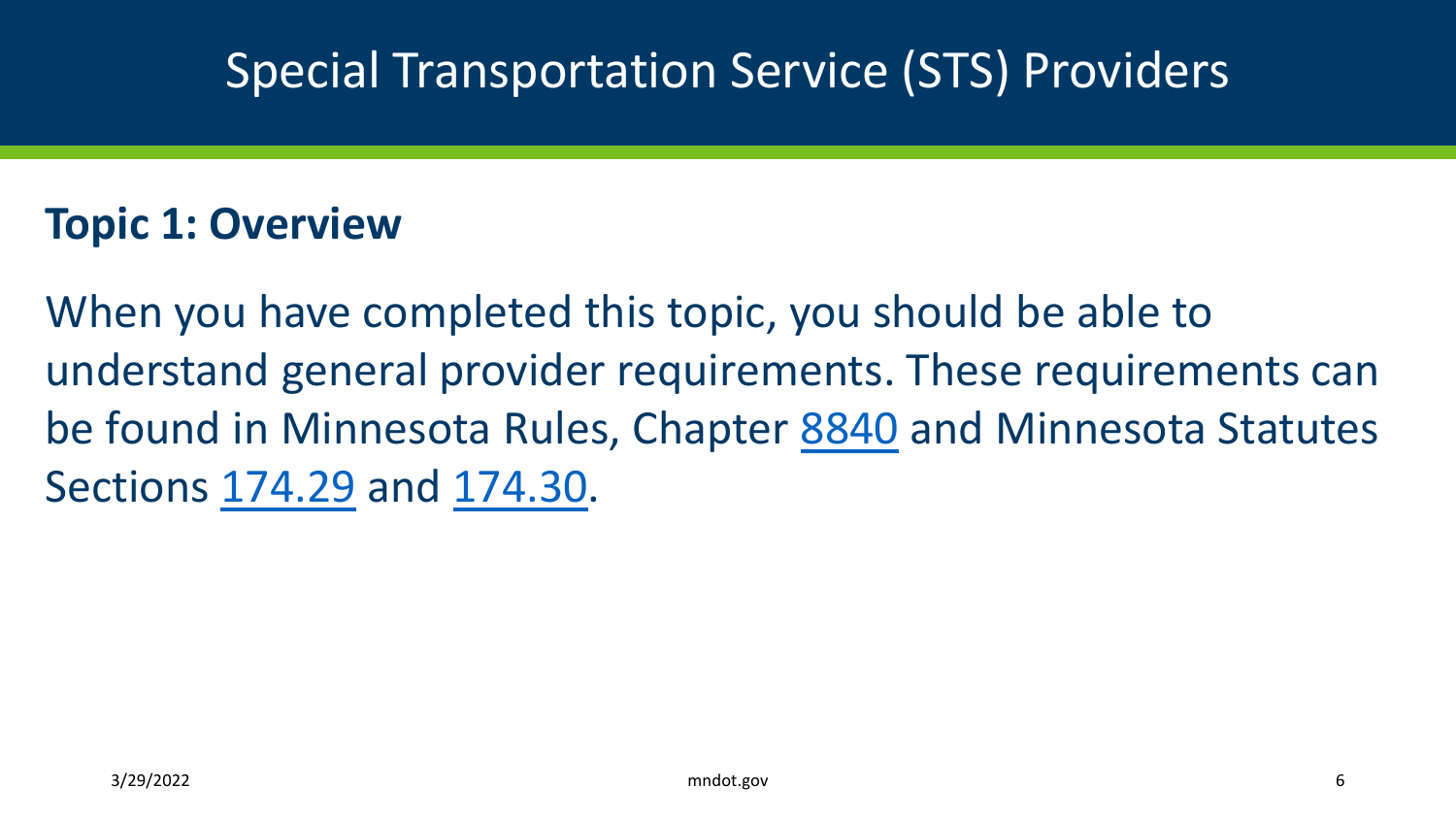#### **Topic 1: Objectives**

When you have completed this topic, you should be able to: understand general requirements in the following:

- Basic Provider Requirements
- Background Study Requirements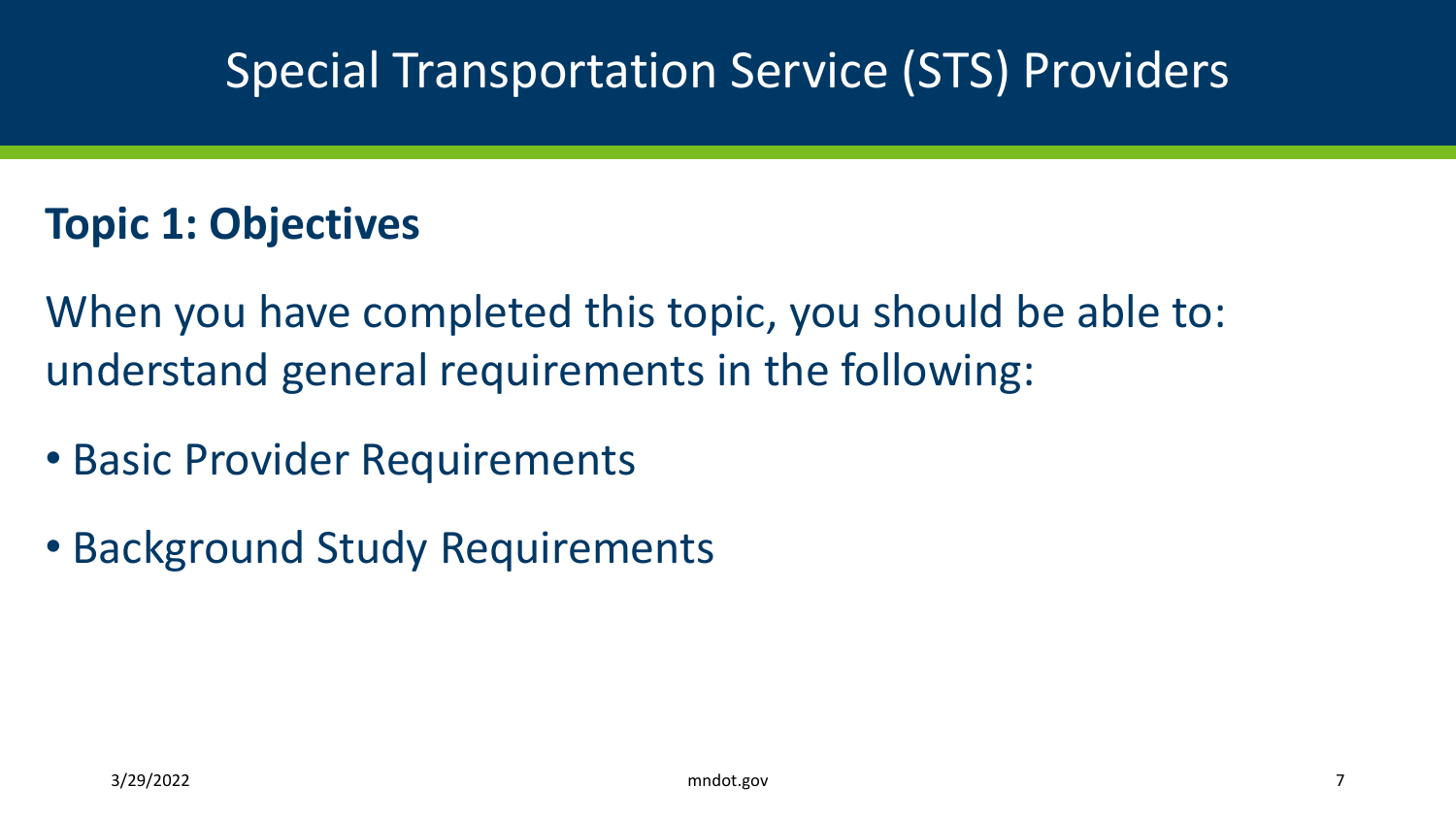- 1. Maintain a Certificate of Compliance with current information [\(8840.5500\)](https://www.revisor.mn.gov/rules/8840.5500/)
	- Comply with evaluations; and
	- Notify MnDOT of any changes to your business within 10 days of the change (e.g. address, phone, driver or vehicle changes)
- 2. Have vehicles inspected annually ([8840.5700\)](https://www.revisor.mn.gov/rules/8840.5700/)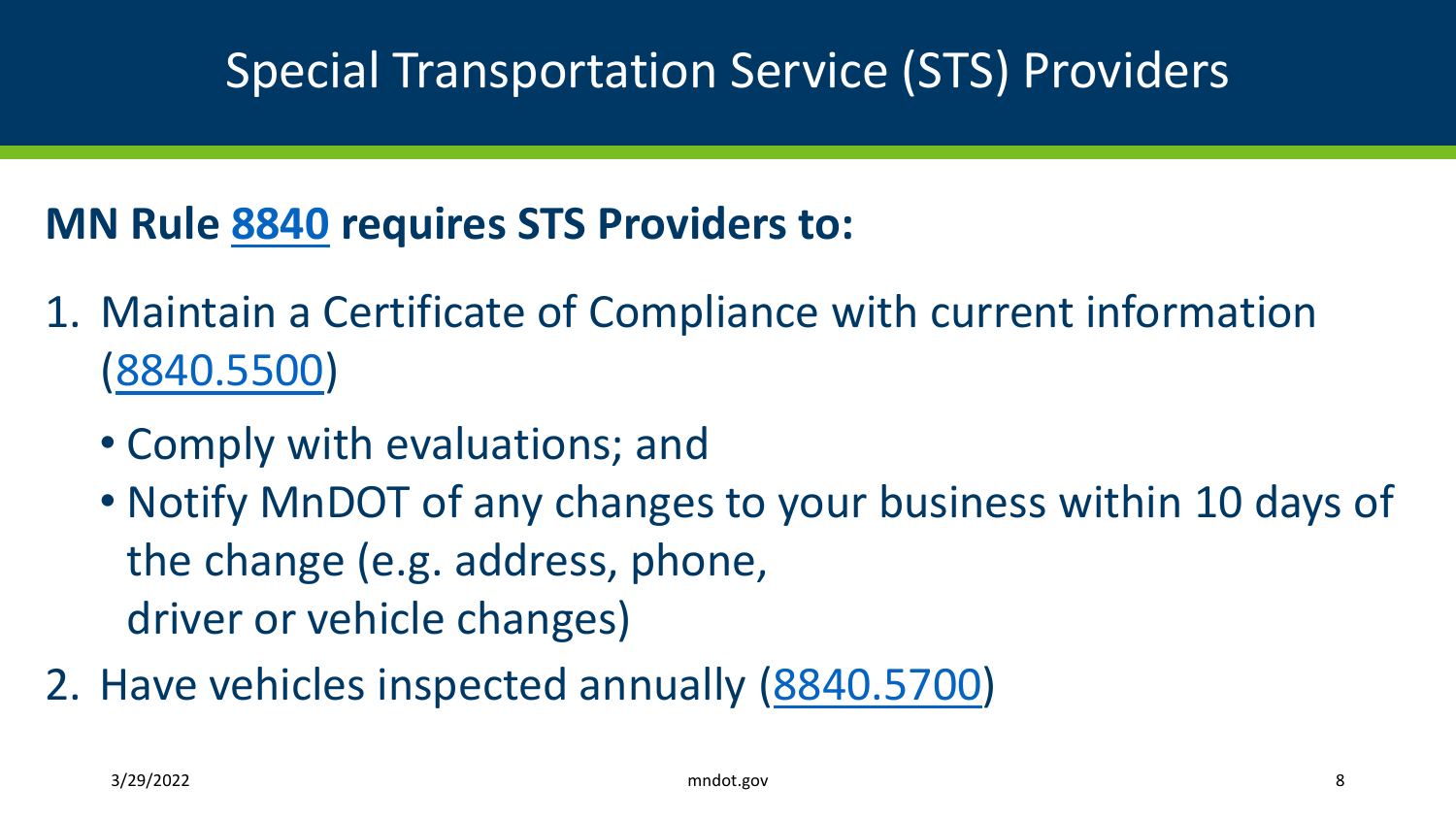- 3. Make sure drivers meet defined standards
	- Qualifications [\(8840.5900](https://www.revisor.mn.gov/rules/8840.5900/))
	- Training Requirements [\(8840.5910\)](https://www.revisor.mn.gov/rules/8840.5910/)
	- For renewal documents and other resources, please visit: [www.dot.state.mn.us/cvo/sts/currentprovider.html](http://www.dot.state.mn.us/cvo/sts/currentprovider.html)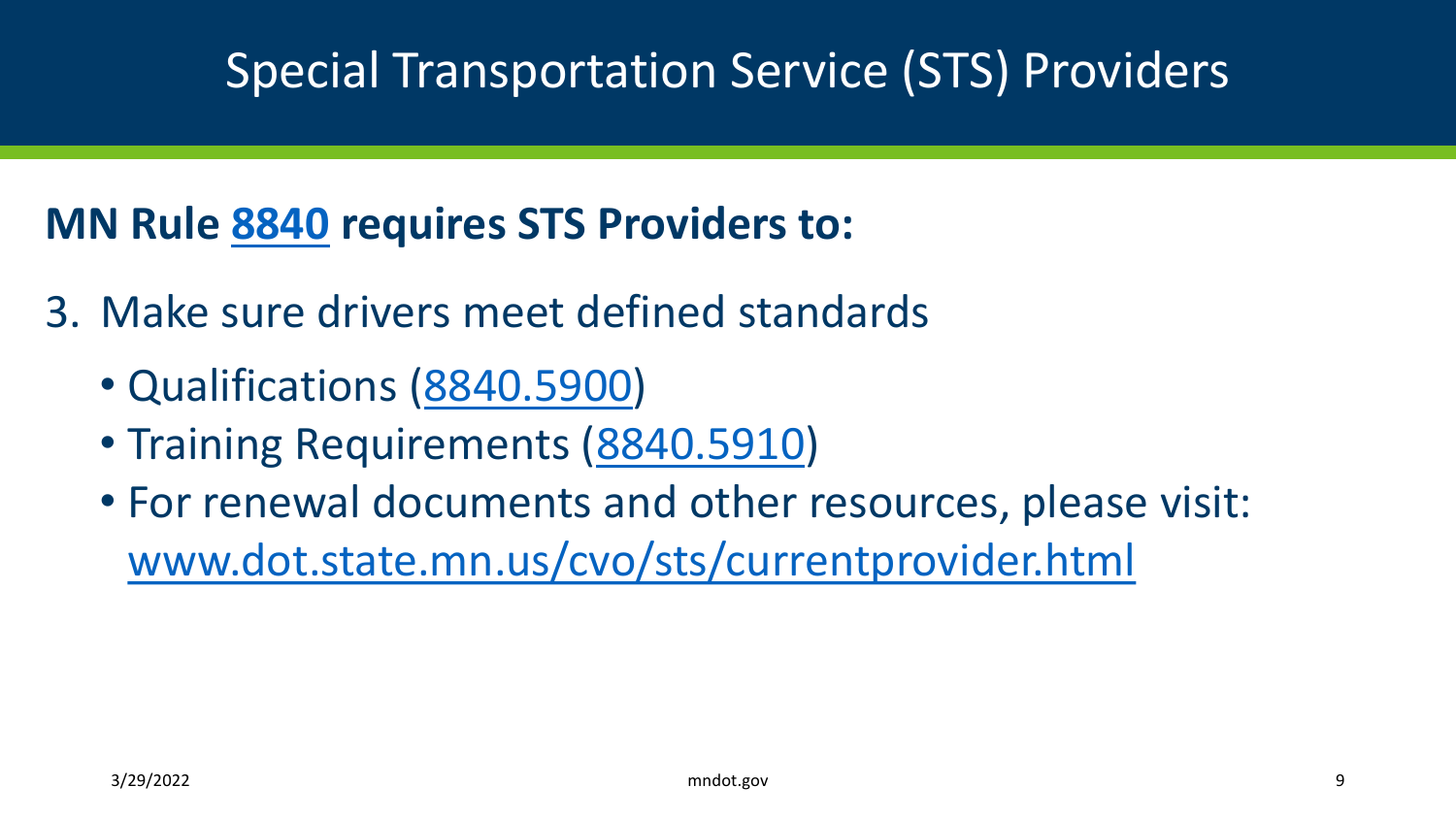- 4. Make sure vehicles meet defined standards
	- Vehicle equipment [\(8840.5925](https://www.revisor.mn.gov/rules/8840.5925/))
	- Vehicle construction standards [\(8840.5940\)](https://www.revisor.mn.gov/rules/8840.5940/)
	- Operation of vehicles [\(8840.5950\)](https://www.revisor.mn.gov/rules/8840.5950/)
	- Vehicle maintenance ([8840.5975](https://www.revisor.mn.gov/rules/8840.5975/))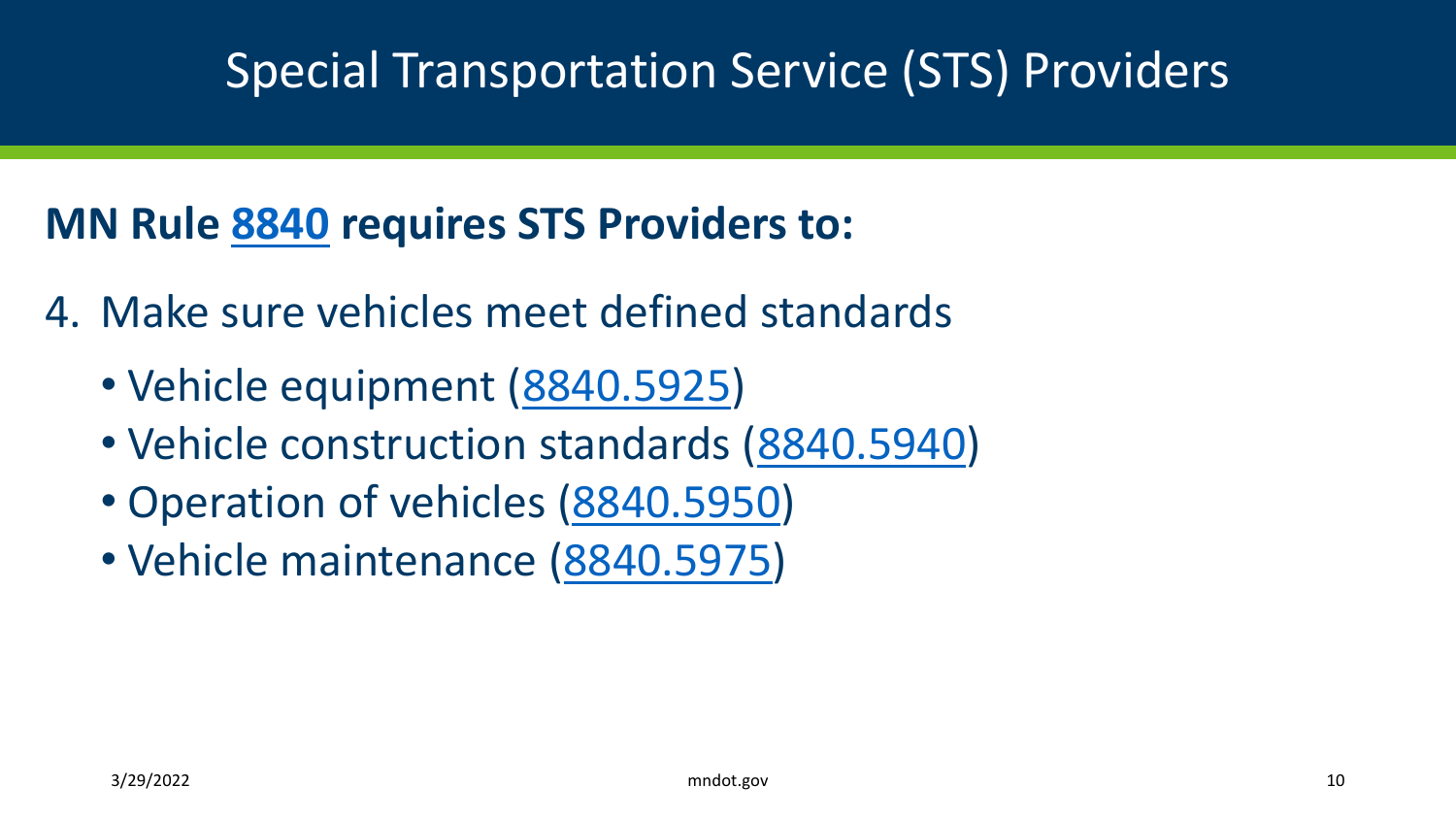- 1. Develop a written policy for emergencies [\(8840.5950\)](https://www.revisor.mn.gov/rules/8840.5950/)
- 2. Maintain proper insurance levels [\(8840.6000\)](https://www.revisor.mn.gov/rules/8840.6000/)
- 3. Keep and maintain all required records ([8840.6100](https://www.revisor.mn.gov/rules/8840.6100/))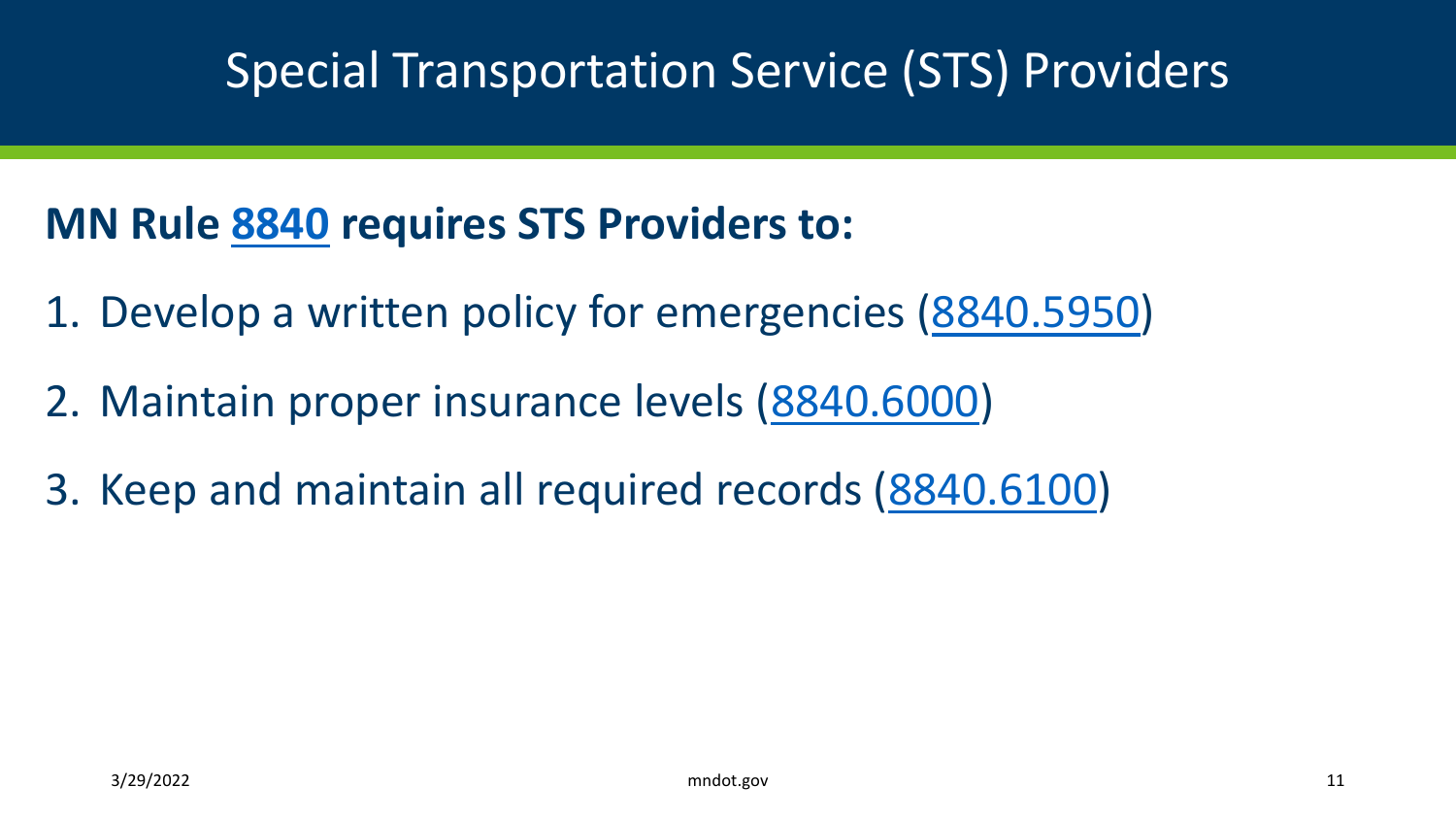#### **Background Study Requirements**

MN Statute [174.30](https://www.revisor.mn.gov/statutes/cite/174.30) also has criteria Providers must follow. Providers must initiate background studies through the Department of Human Services NETStudy 2.0 system. The following personnel are subject to the background study requirements:

 $\checkmark$  Each person with 5% or higher ownership  $\checkmark$  Managerial officials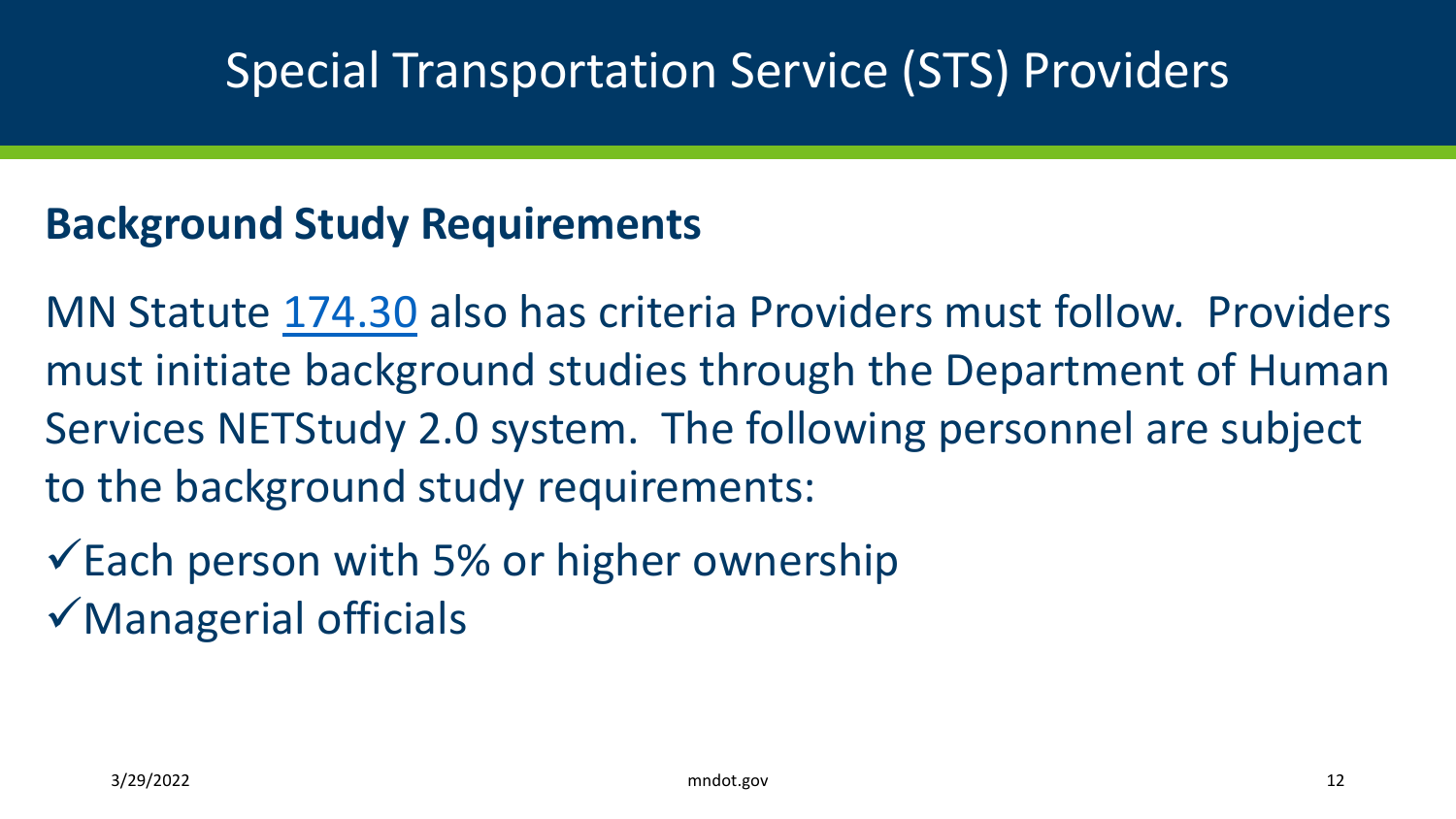### **Background Study Requirements cont.**

- **√Drivers**
- Attendants
- $\checkmark$  Administrative support that may have face-to-face contact with passengers, their personal property or data
- Administrative support that provides scheduling, dispatching or billing functions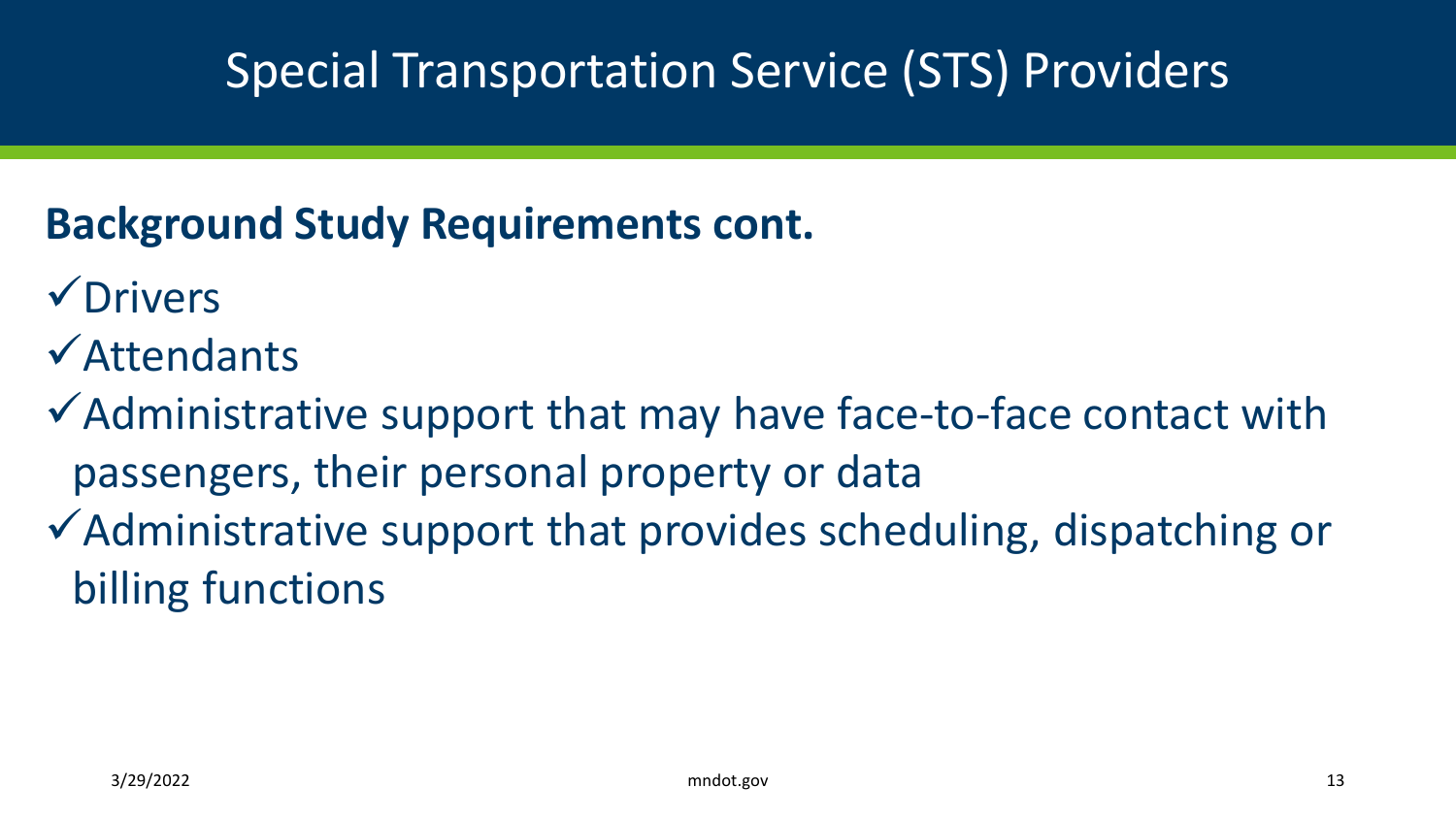#### **Topic 1: Summary**

Providers are required by Minnesota Rules, Chapter **[8840](https://www.revisor.mn.gov/rules/8840/)** and Minnesota Statutes, Section [174.30](https://www.revisor.mn.gov/statutes/cite/174.30) to maintain standards related to documentation, drivers and vehicles.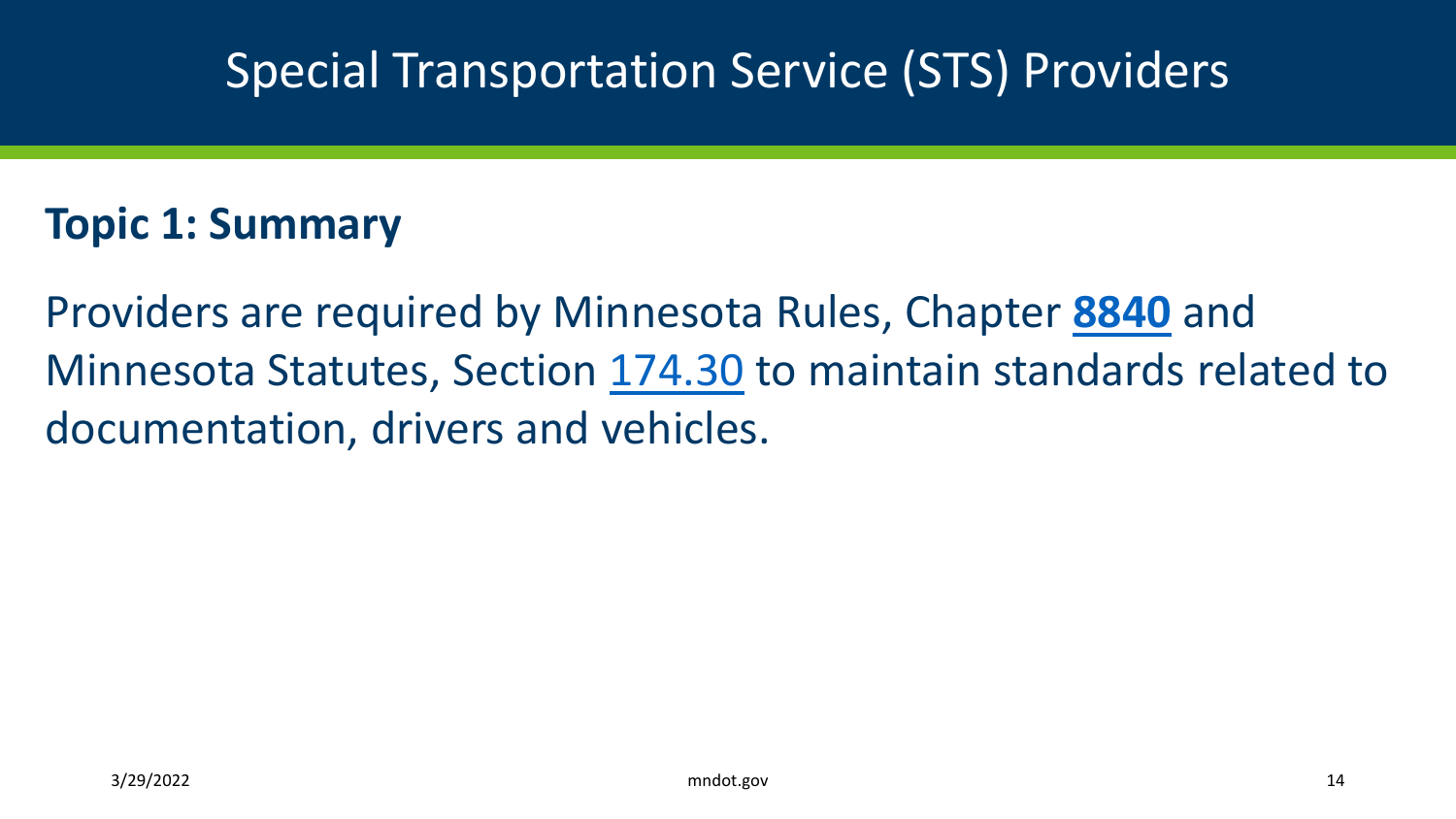#### **Topic 2: Driver Qualifications and Training Requirements**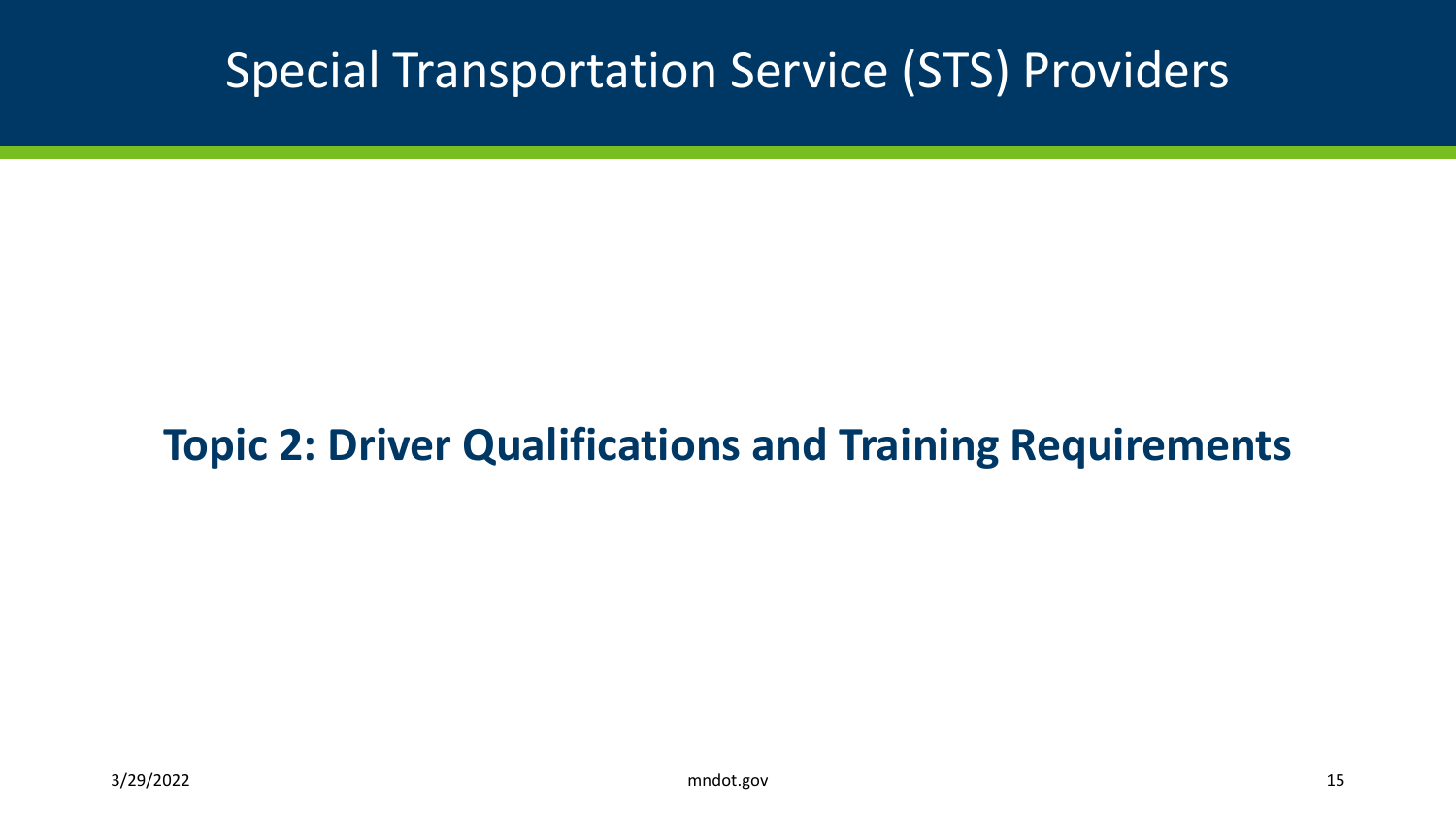#### **Topic 2: Overview**

When you complete this topic, you should be able to understand the general driver requirements. These requirements can be found in MN Rule [8840.5900](https://www.revisor.mn.gov/rules/8840.5900/) (Driver Qualifications) and [8840.5910](https://www.revisor.mn.gov/rules/8840.5910/) (Driver and Attendant Training Requirements).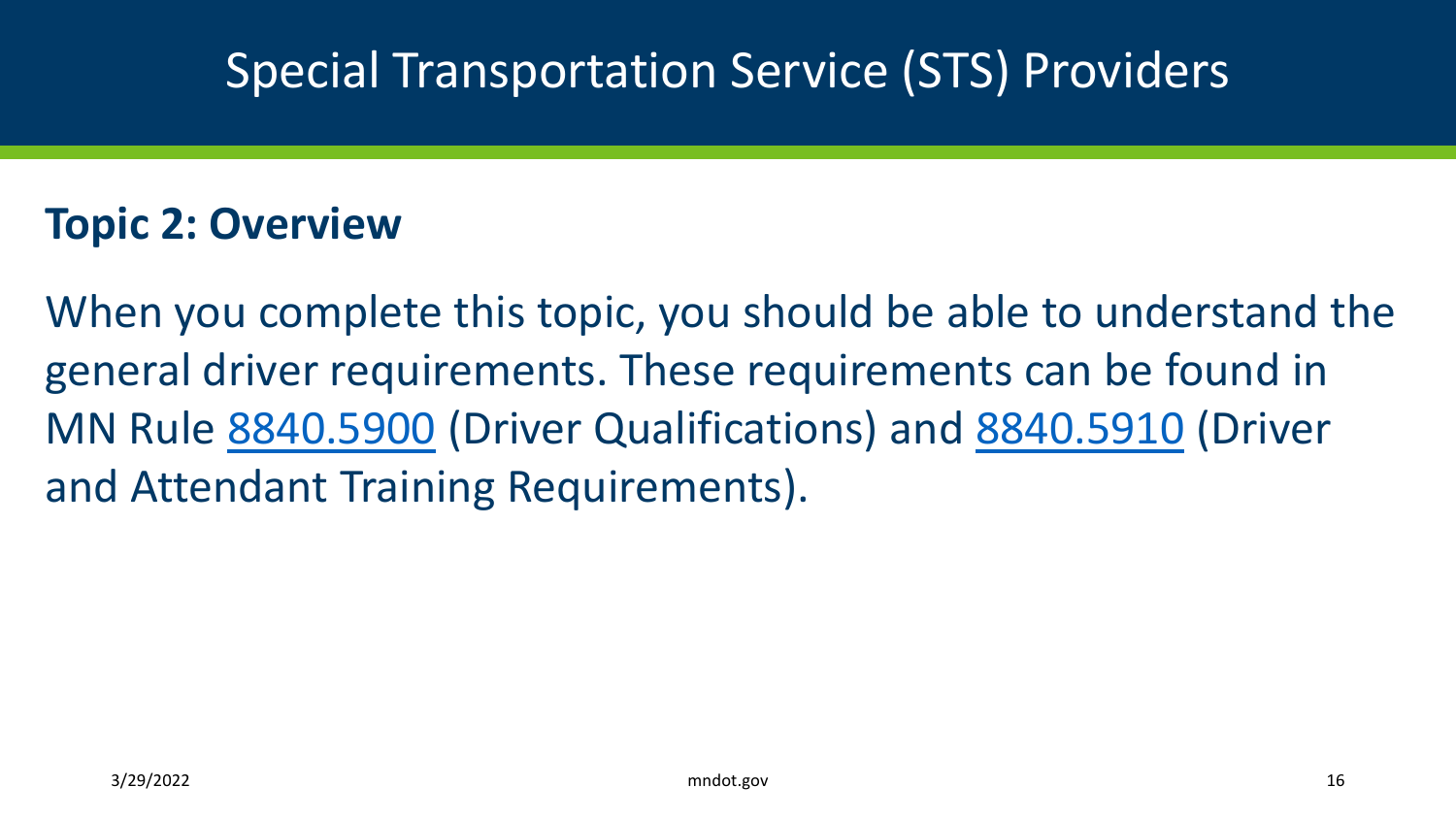#### **Topic 2: Objectives**

When you complete this topic, you should be able to:

- Identify the Qualifications for STS Drivers (MN Rule [8840.5900\)](https://www.revisor.mn.gov/rules/8840.5900/).
- Identify When Drivers Are Subject to Drug and Alcohol Testing.
- Identify the Training Requirements for STS Drivers.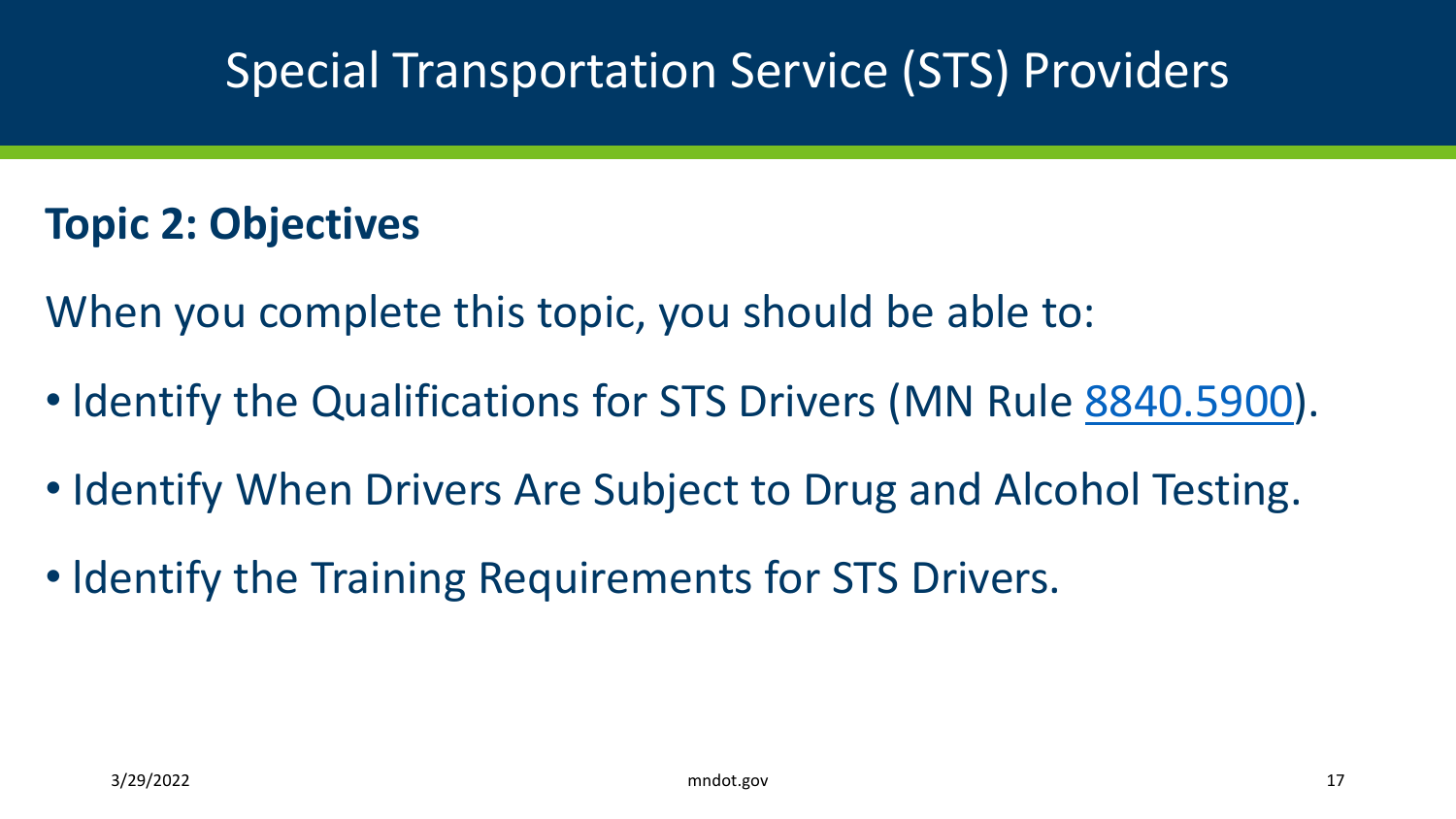#### **Age and Experience**

Providers must obtain and review a copy of the driver's license to ensure the driver:

- Has a valid license with any required endorsements for class of vehicle to be driven
- Is at least 18 years of age
- Has at least one year experience as a licensed driver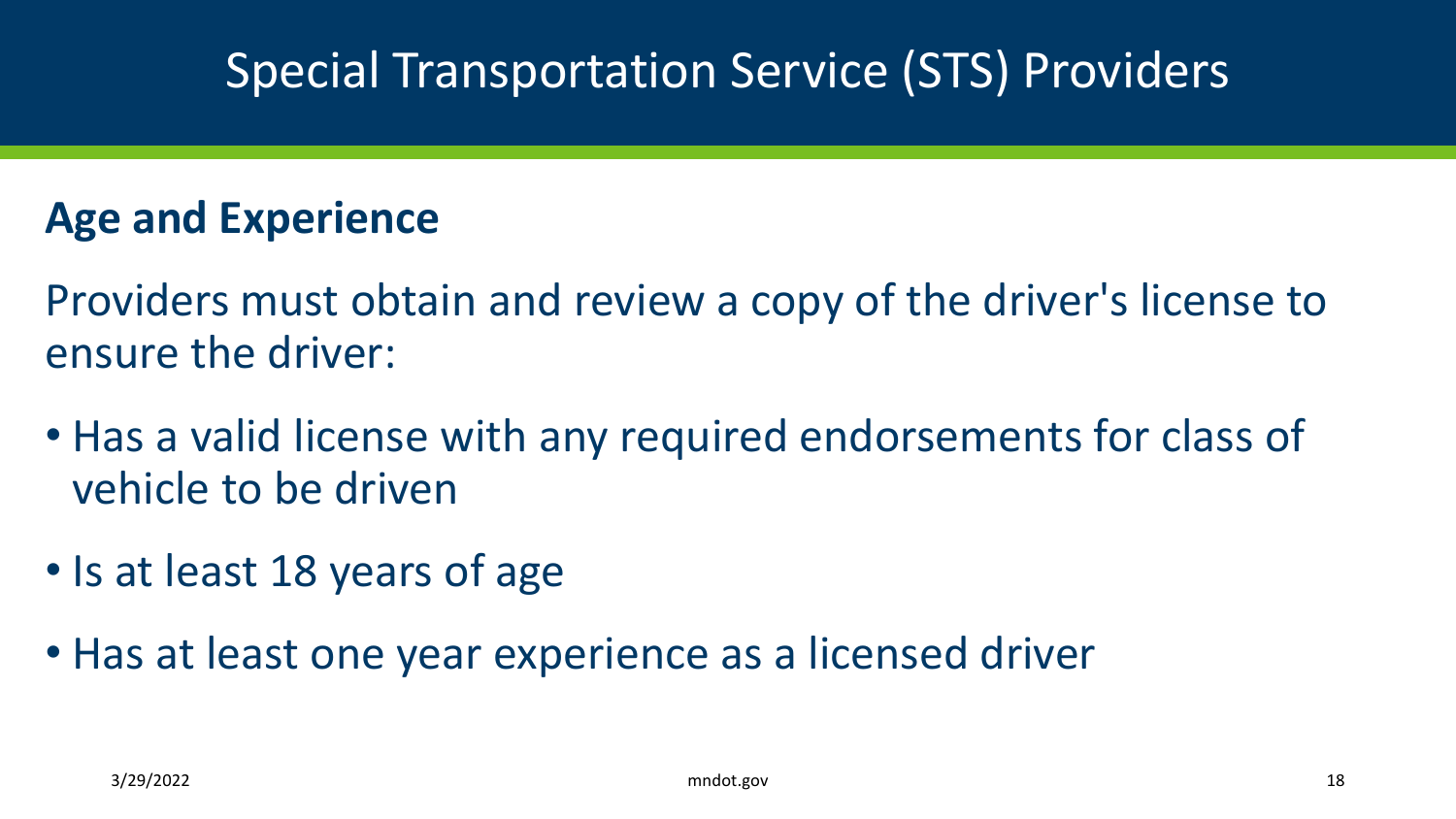#### **Medical and Physical Qualifications**

To fully comply with [8840.5900](https://www.revisor.mn.gov/rules/8840.5900/) (Driver Qualifications) providers must ensure that drivers meet both state and federal standards.

The Code of Federal Regulations is called CFR, and MN Rule [8840.5900](https://www.revisor.mn.gov/rules/8840.5900/) incorporates [CFR Title 49, Section 391.41.](https://www.ecfr.gov/cgi-bin/retrieveECFR?gp=1&ty=HTML&h=L&mc=true&=PART&n=pt49.5.391#se49.5.391_141)

This means that the state requires drivers to meet the federal standards for medical and physical qualifications.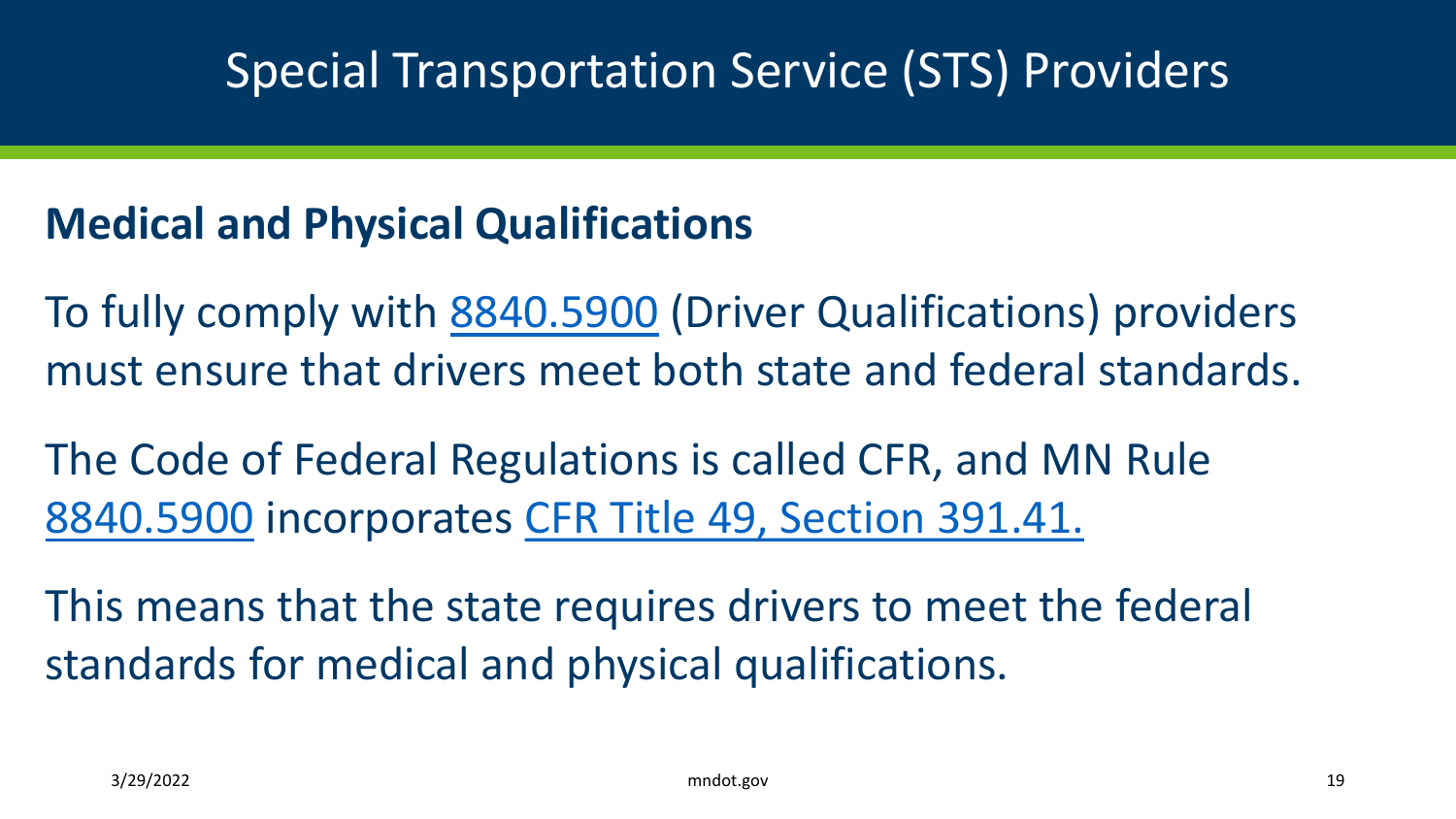#### **Medical and Physical Qualifications**

Providers must review evidence of physical qualifications to know that the driver:

- Is physically qualified per [49 CFR, Section 391.41](https://www.ecfr.gov/cgi-bin/retrieveECFR?gp=1&ty=HTML&h=L&mc=true&=PART&n=pt49.5.391)
- Has a valid medical certificate in their possession.
- If required, has in possession a medical waiver for any physically disqualifying conditions accompanied with the medical certificate, and a copy given to the STS provider.

Providers must ensure the driver is able to inspect the vehicle, assist passengers and operate the wheelchair lift or ramp, if the vehicle has one. 3/29/2022 mndot.gov 20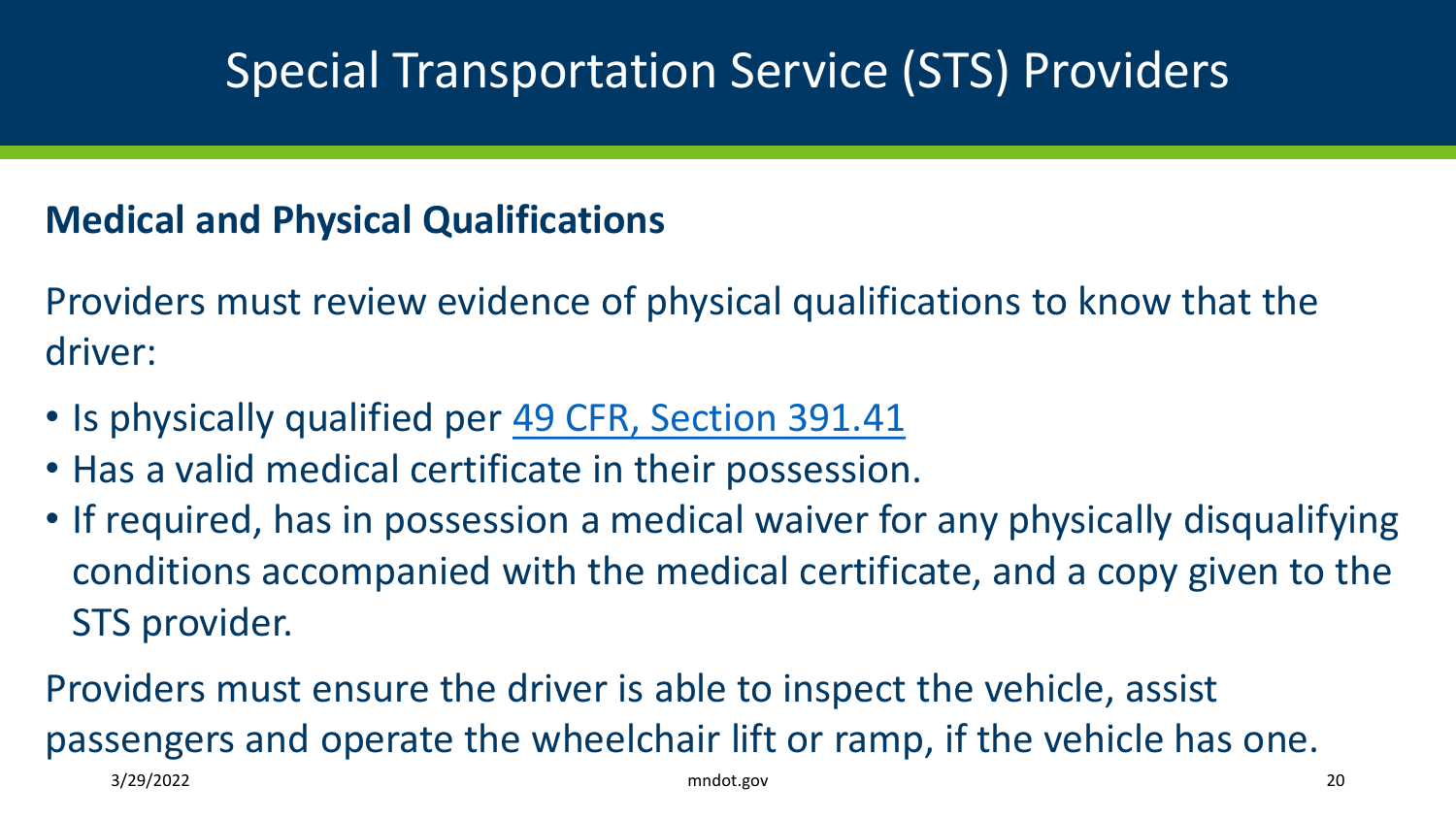#### **Driving Records**

Providers must also obtain and review a Copy of the driver's record to ensure the driver has a driving record that for the last three years:

- Has not been cancelled, suspended or revoked for certain violations.
- Has no convictions for driving without a current valid license.
- Has no convictions for driving under the influence of drugs or alcohol.

For more information on driver qualifications, please visit our website at [http://www.dot.state.mn.us/cvo/sts/driver-vehicle.html.](http://www.dot.state.mn.us/cvo/sts/driver-vehicle.html)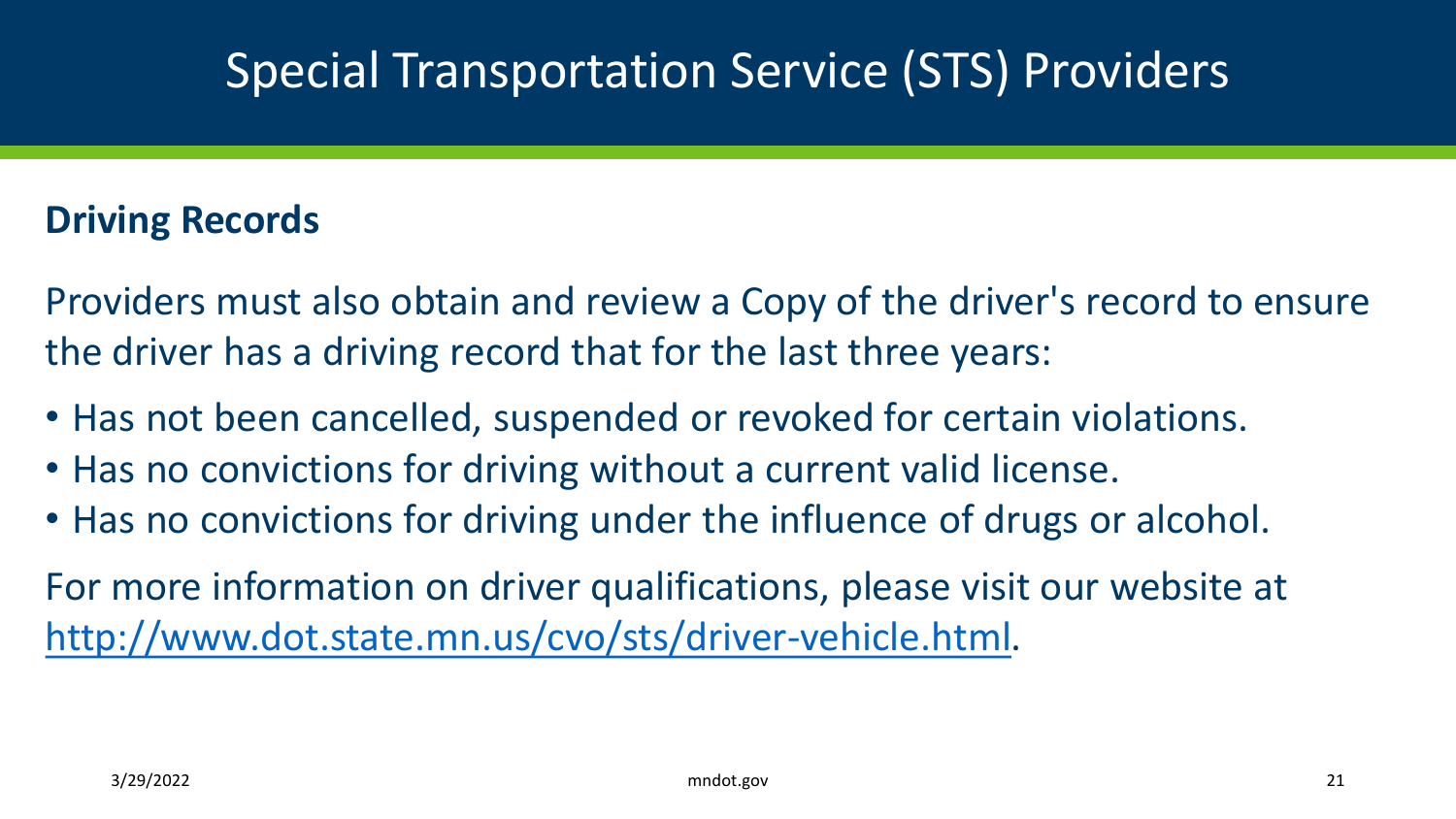#### **Driving Records**

Minnesota Driver Vehicle Services (DVS) has an online driving record request form. For more information on obtaining a driving record, please go to DVS's website at [https://dps.mn.gov/divisions/dvs/Pages/records-request](https://dps.mn.gov/divisions/dvs/Pages/records-request-procedure.aspx)procedure.aspx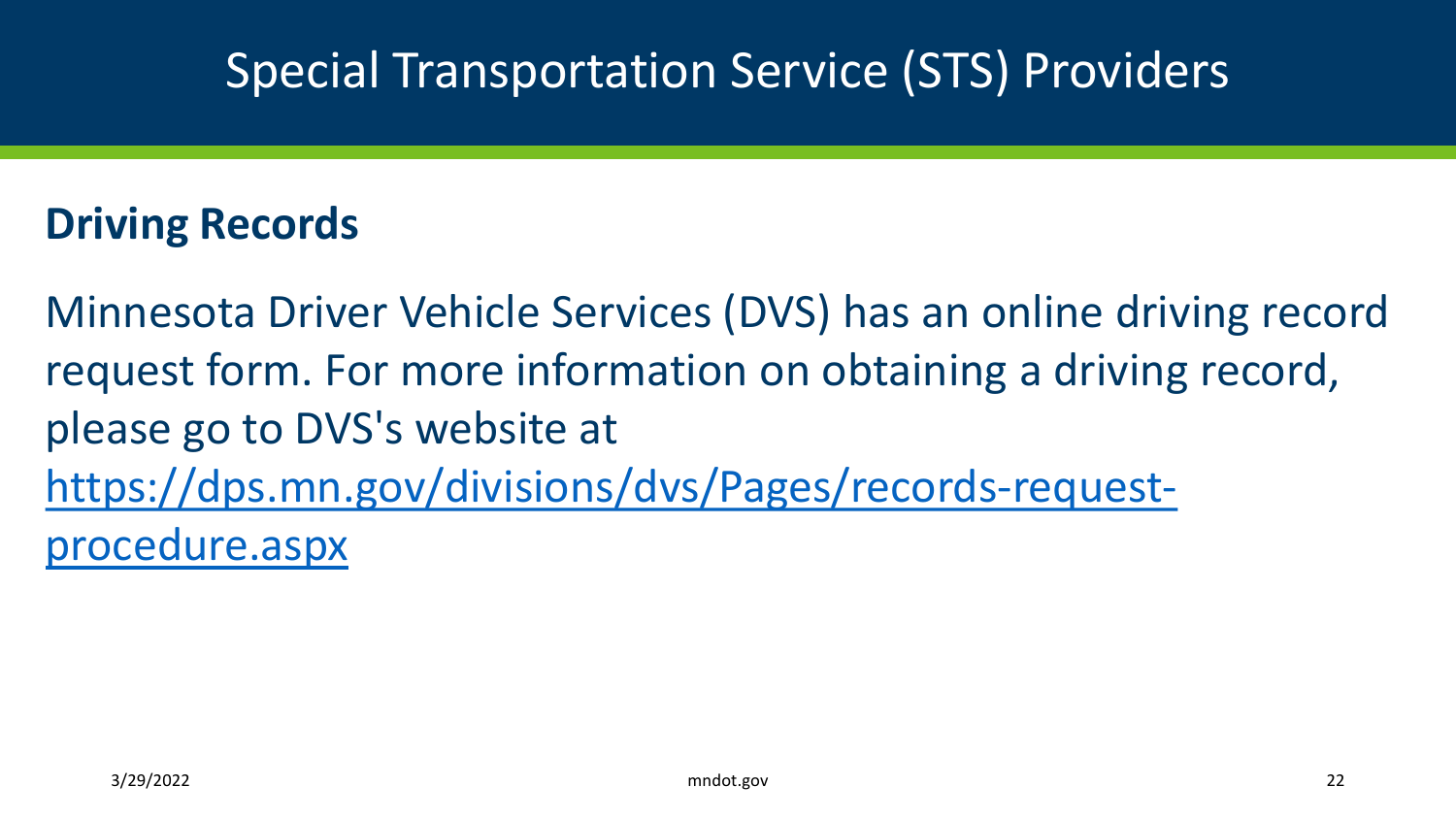#### **Criminal Records**

Providers must initiate a background study through NETStudy 2.0 on certain personnel, as required by MN Statute [174.30.](https://www.revisor.mn.gov/statutes/cite/174.30)

NETStudy2.0 is administered by the Department of Human Services (DHS).

STS providers shall not permit an individual to provide any service or function until the provider has received approval from DHS.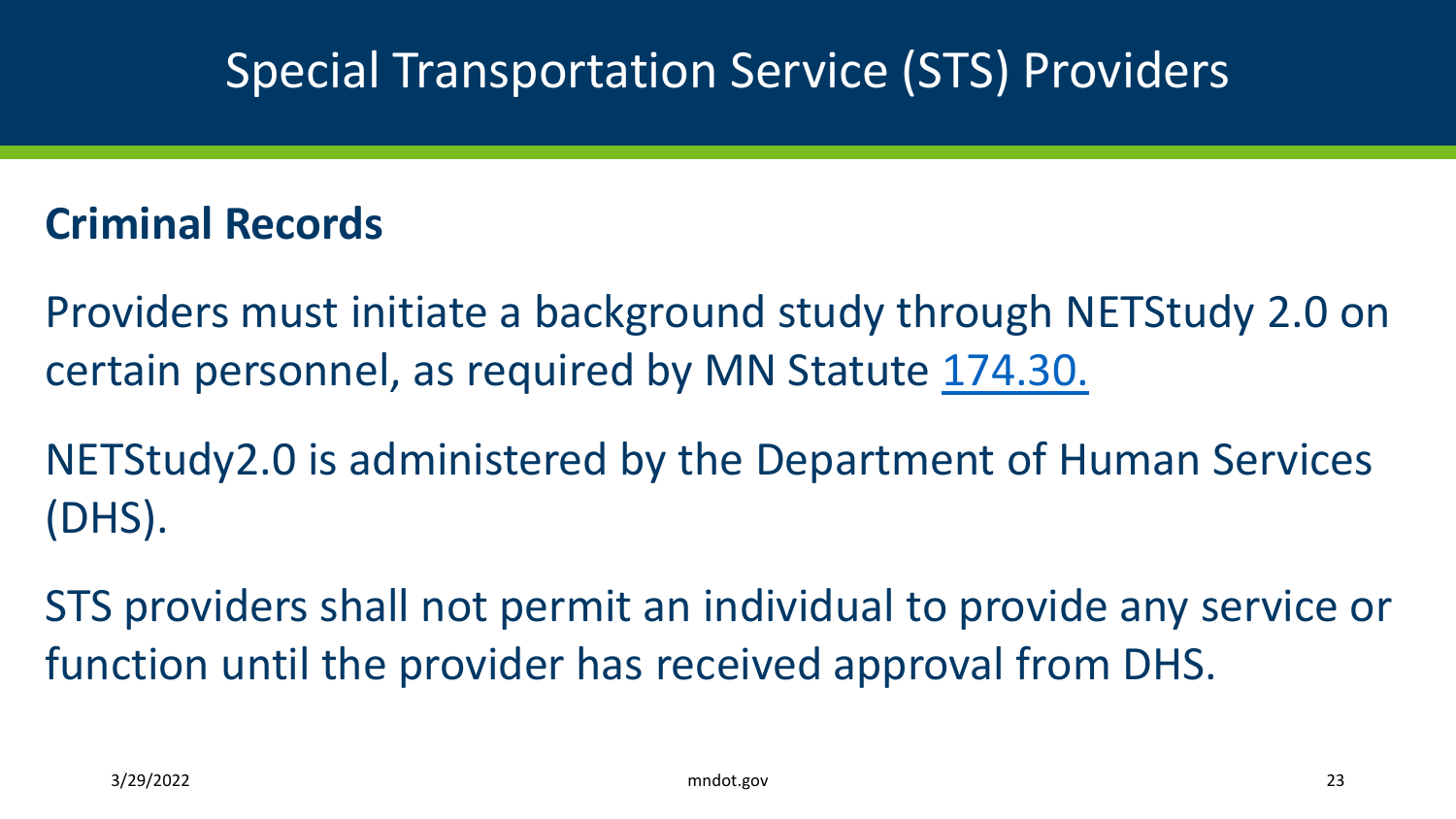#### **Drug / Alcohol Testing**

Drivers may be subject to drug and alcohol testing under [49 CFR Part 382 i](https://www.ecfr.gov/cgi-bin/retrieveECFR?gp=1&ty=HTML&h=L&mc=true&=PART&n=pt49.5.382)f the vehicle is defined as a commercial motor vehicle and meets these definitions:

- Has a Gross Vehicle Weight Rating (GVWR) of 26,001 or more,
- Has a GVWR of 26,001 or more including a trailer with a GVWR of 10,001 or more,
- Is designed to transport 16 or more passengers including driver,
- Is required to be placarded for Hazardous Materials.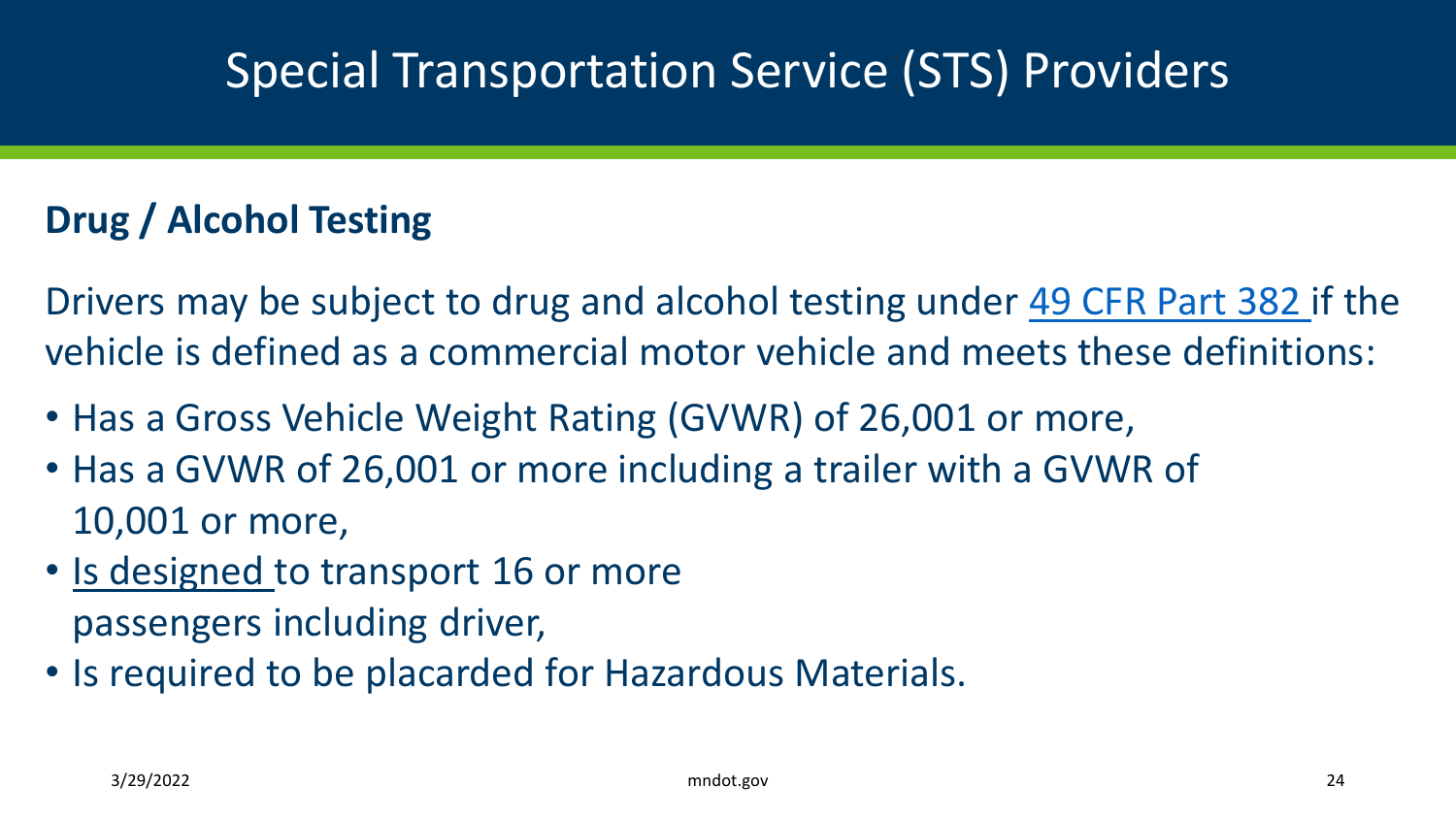#### **Training Required BEFORE Transporting Passengers**

**Passenger Assistance:** Training in the techniques of transporting and assisting elderly and physically handicapped passengers

**Two-way Communication:** Instruction in operating radio, cellular telephone, or other means of two-way communication

**Ramps, Lifts, and Securement Devices:** Instruction and demonstration in operating the vehicle ramp, wheelchair lift, and wheelchair securement devices.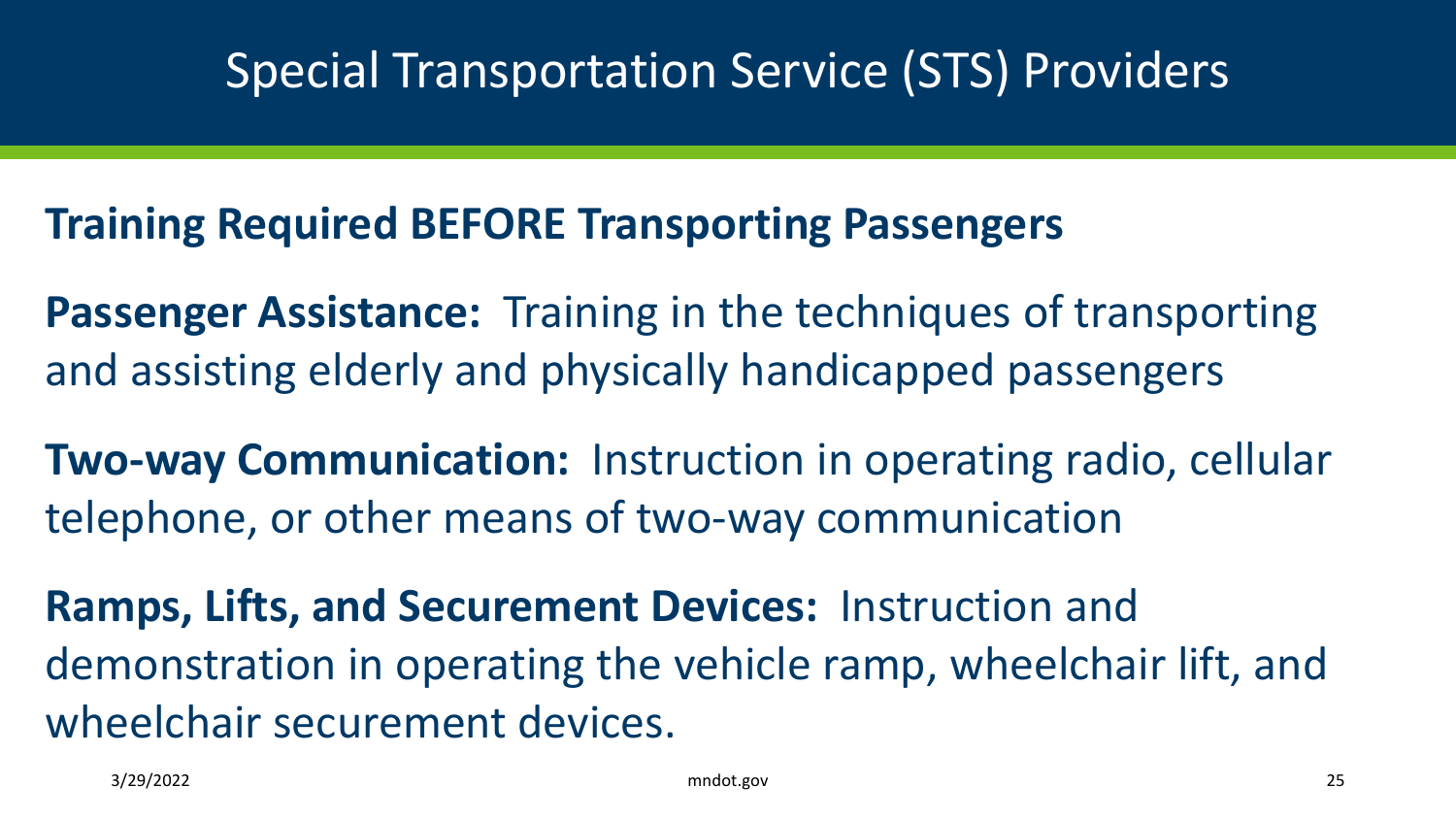#### **Emergency Response**

Instruction on what to do and who to call in a medical emergency or accident, including training in the use of the fire extinguisher and emergency triangles.

• Driver and Attendants Training: Not only do STS drivers need to meet specific qualifications, they also need to complete specialized training BEFORE they can even transport passengers.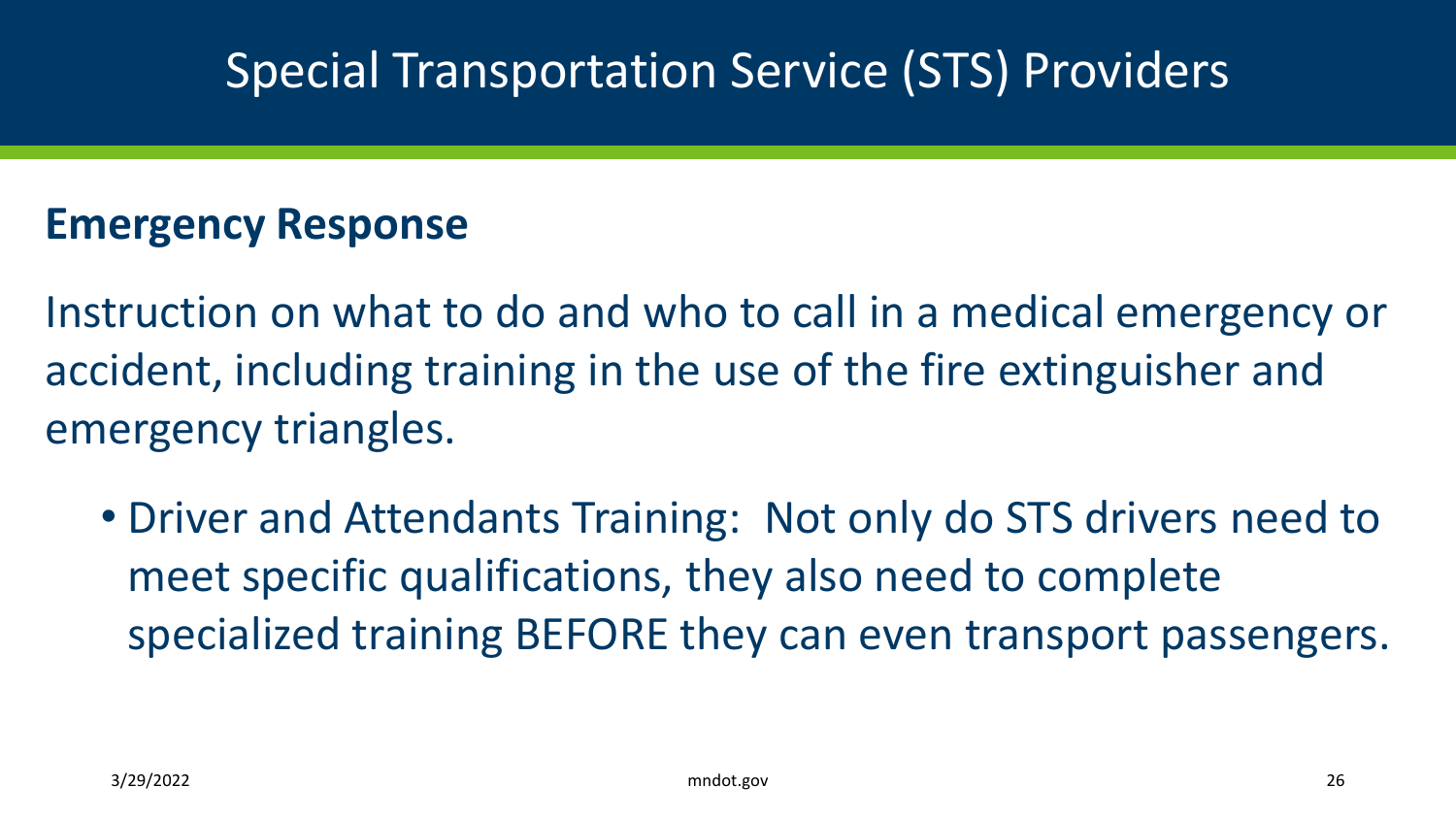#### **Daily Vehicle Inspections**

Instruction on how to conduct daily vehicle inspections that are required before driving (required for drivers only).

Please visit our website for the [Driver and Attendant Course Catalog](http://www.dot.state.mn.us/cvo/sts/driver-vehicle.html).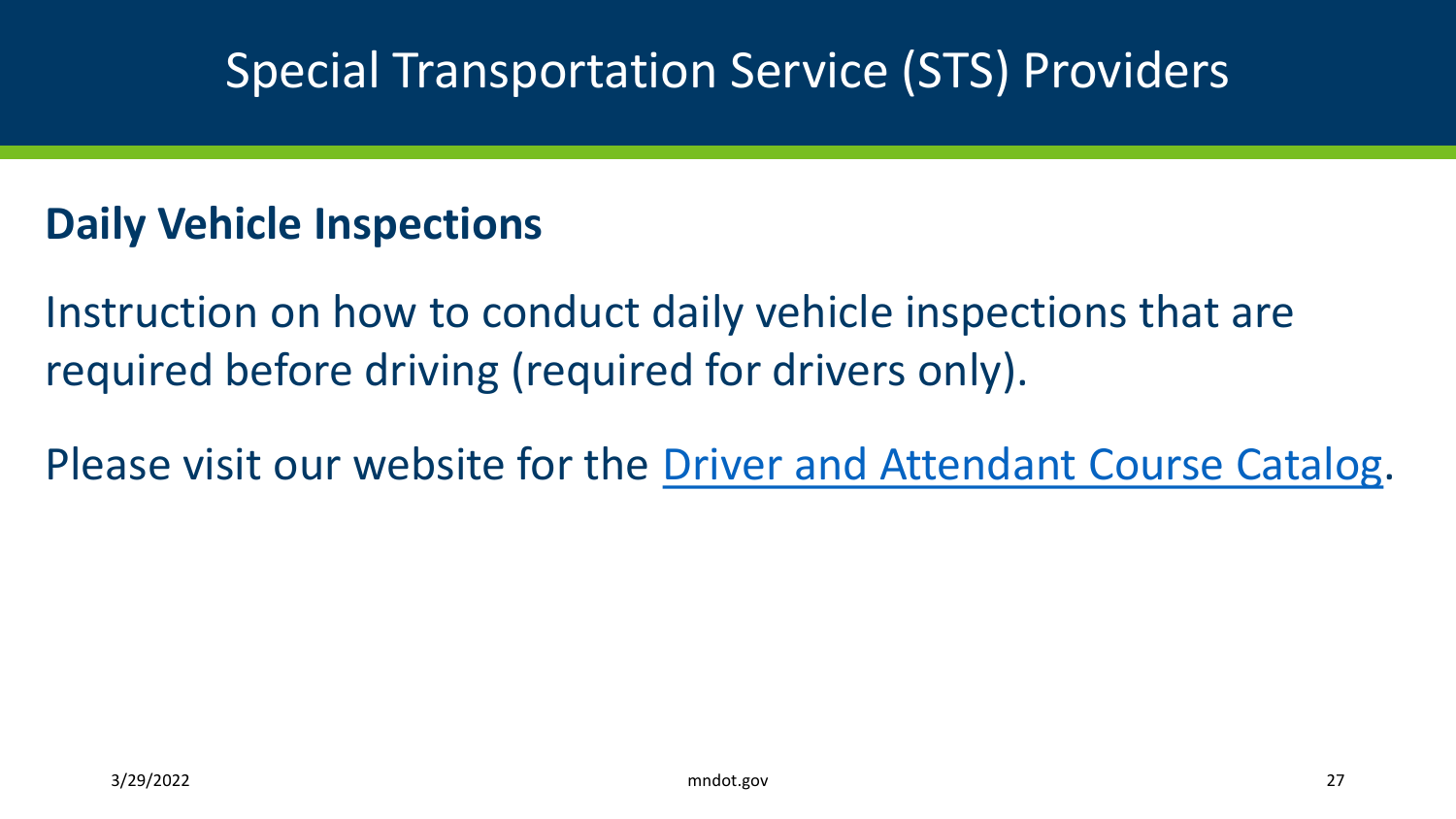### **Additional Training**

Within 45 days AFTER beginning to provide special transportation service, each driver and attendant must complete additional training. All training must be pre-approved by MnDOT.

- 4 Hours of First Aid or Emergency Care
- 4 Hours Abuse Prevention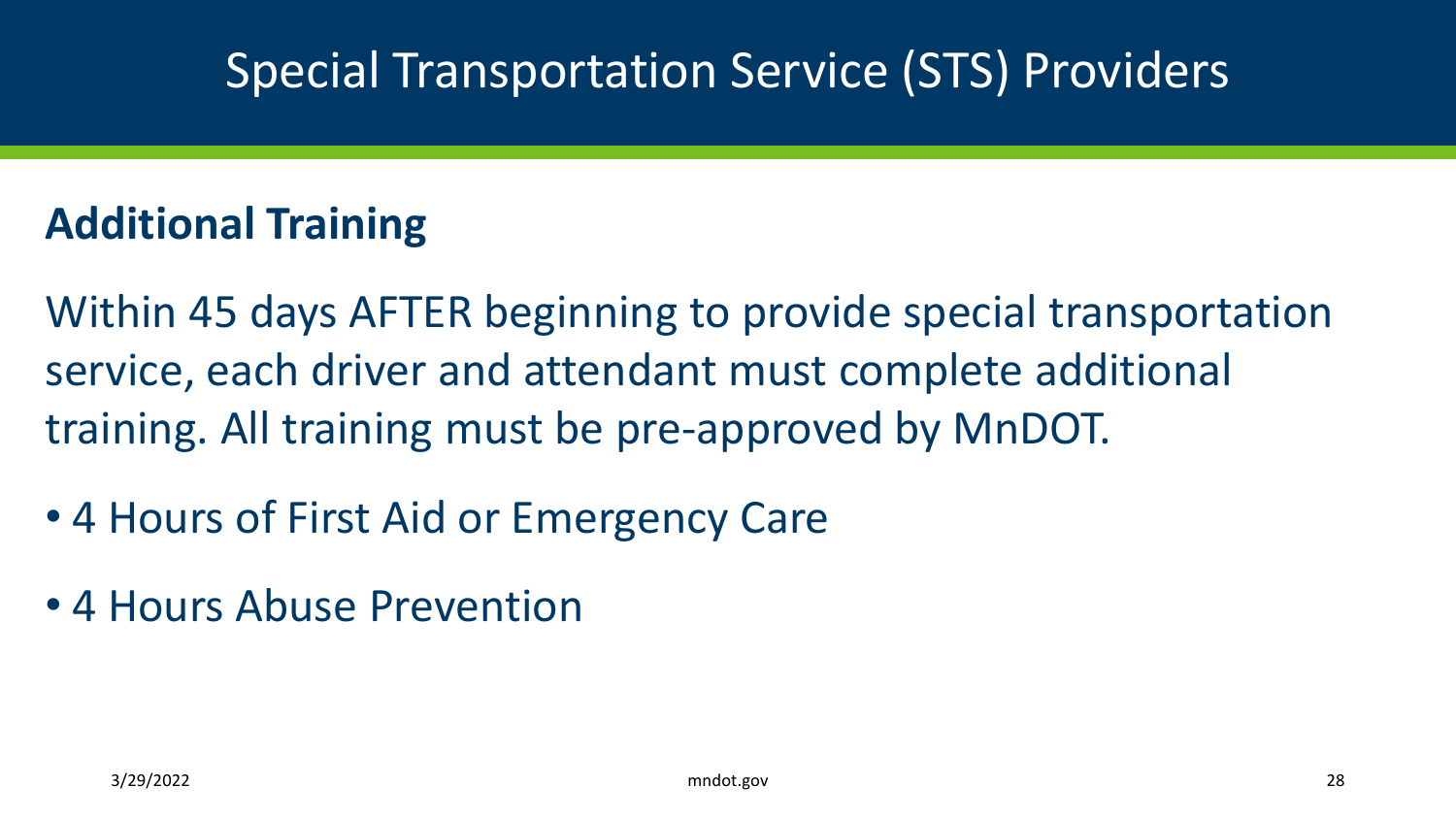#### **Additional Training cont.**

- 8 Hours Passenger Assistance Training
	- o Passenger assistance training with a minimum of 8 hours of training (4 hours if no wheel chair is involved) in the techniques of transporting and assisting elderly and physically handicapped passengers is required).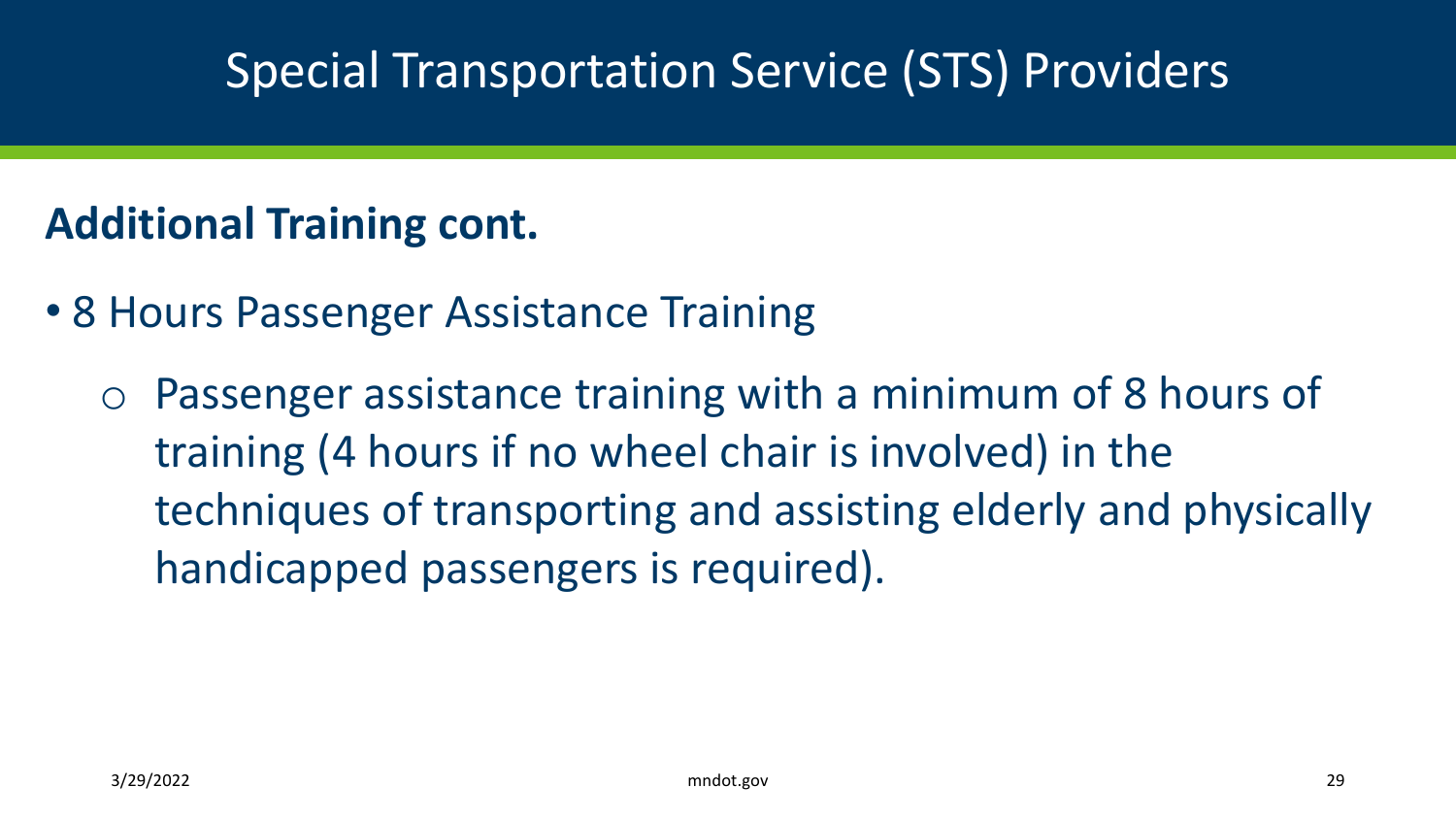#### **Additional Training cont.**

- 4 Hours Classroom Instruction Defensive Driving
	- o Please visit our website for a list of [Certified Instructors](http://www.dot.state.mn.us/cvo/sts/driver-vehicle.html)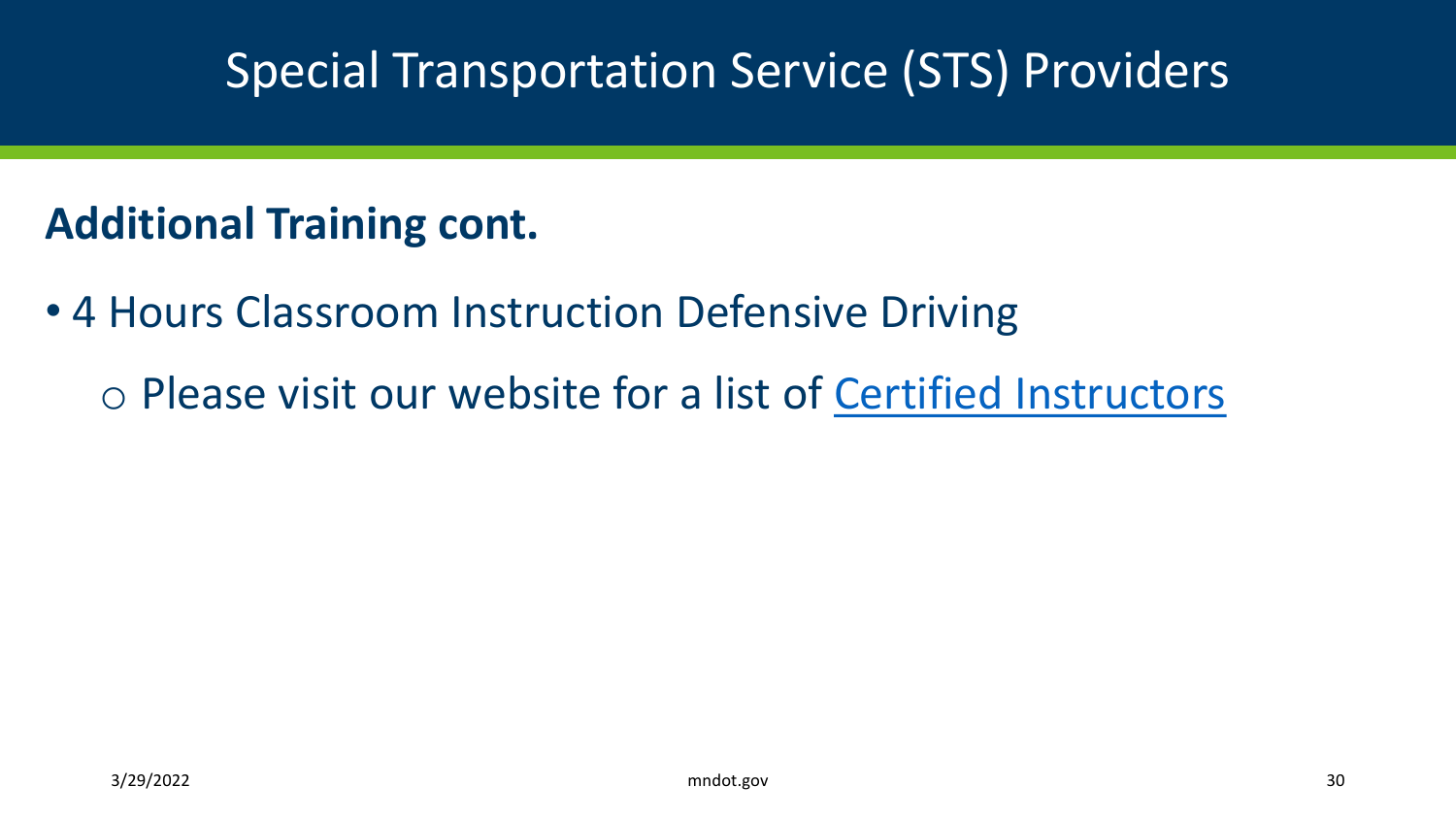#### **Refresher Course and Continuing Education**

Each driver and attendant must also complete additional training related to the STS field as listed in Minnesota Rules [8840.5910,](https://www.revisor.mn.gov/rules/8840.5910/) subpart 9. This training includes:

- A four hour refresher first aid or emergency care course,
- Two hours of classroom instruction in defensive driving (drivers only),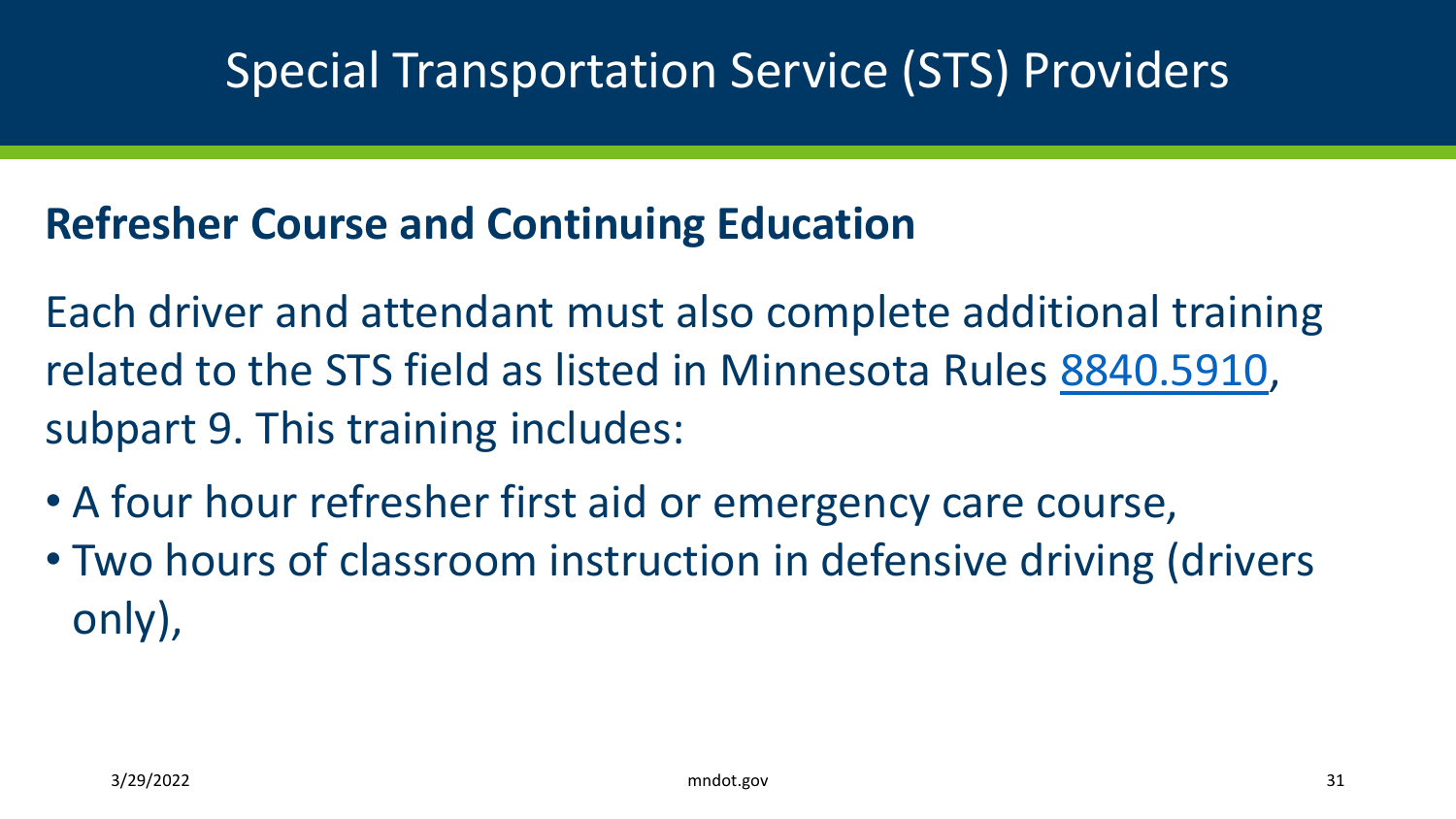#### **Refresher Course and Continuing Education cont.**

- Two hours of training in issues related to passenger assistance and abuse prevention,
- Seven hours of continuing education related to providing special transportation service.
- This training must be completed within a three-year period, and every three-year period thereafter.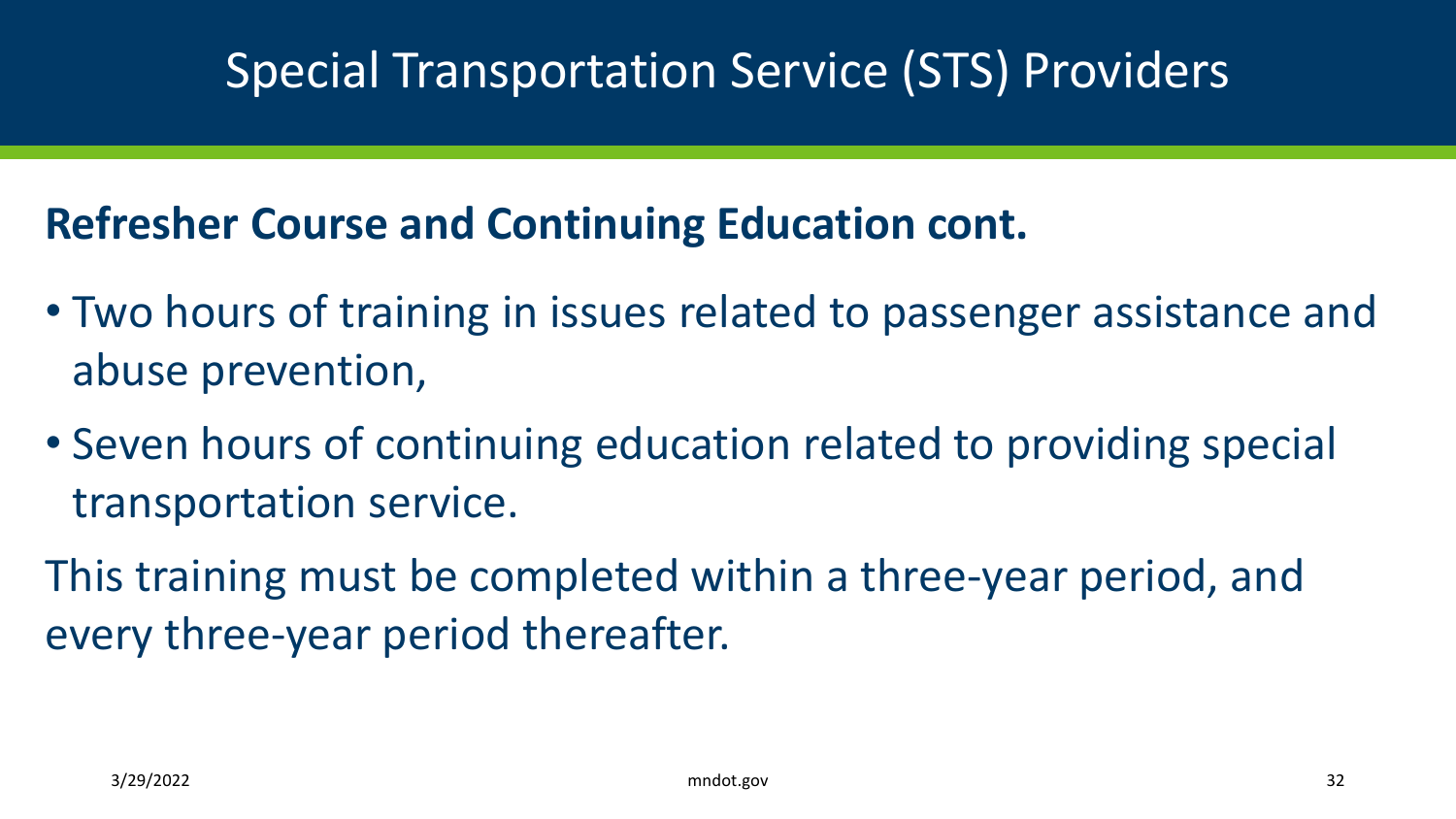#### **Certification of Training Courses and Instructors**

The commissioner must approve the training Courses and instructors before the courses are offered. Before sending your drivers to be trained make sure that you ask the trainer if they are MnDOT approved. If they are they will have MnDOT trainer number. You can check the current authorized trainer list through MnDOT's website located at

<http://www.dot.state.mn.us/cvo/sts/currentprovider.html> under the Informational documents tab.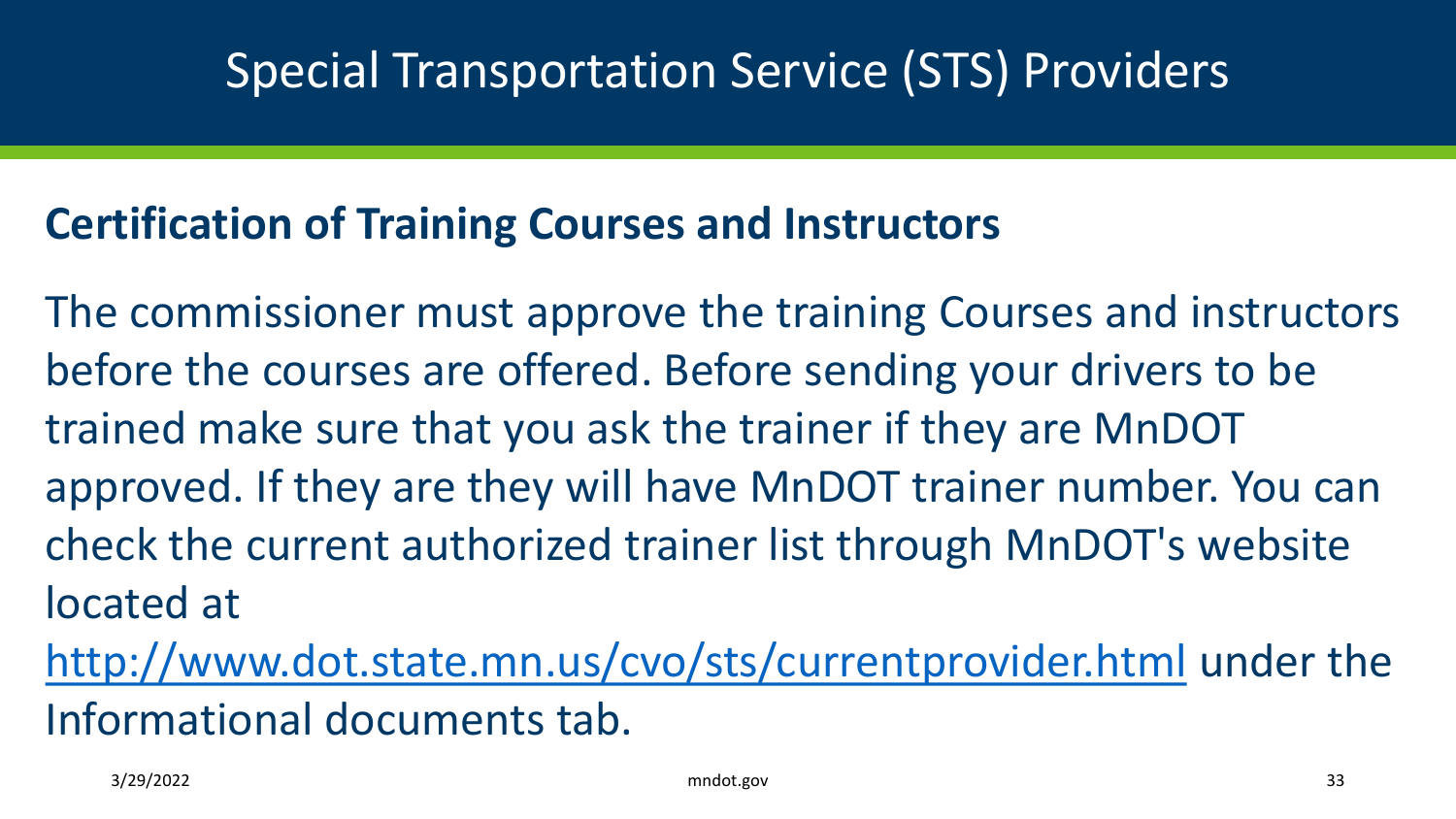#### **Certification of Training Courses and Instructors cont.**

The application for approval of a training course and instructor must be made on a form prescribed by the commissioner. The commissioner will approve a course and instructor when certain requirements are met.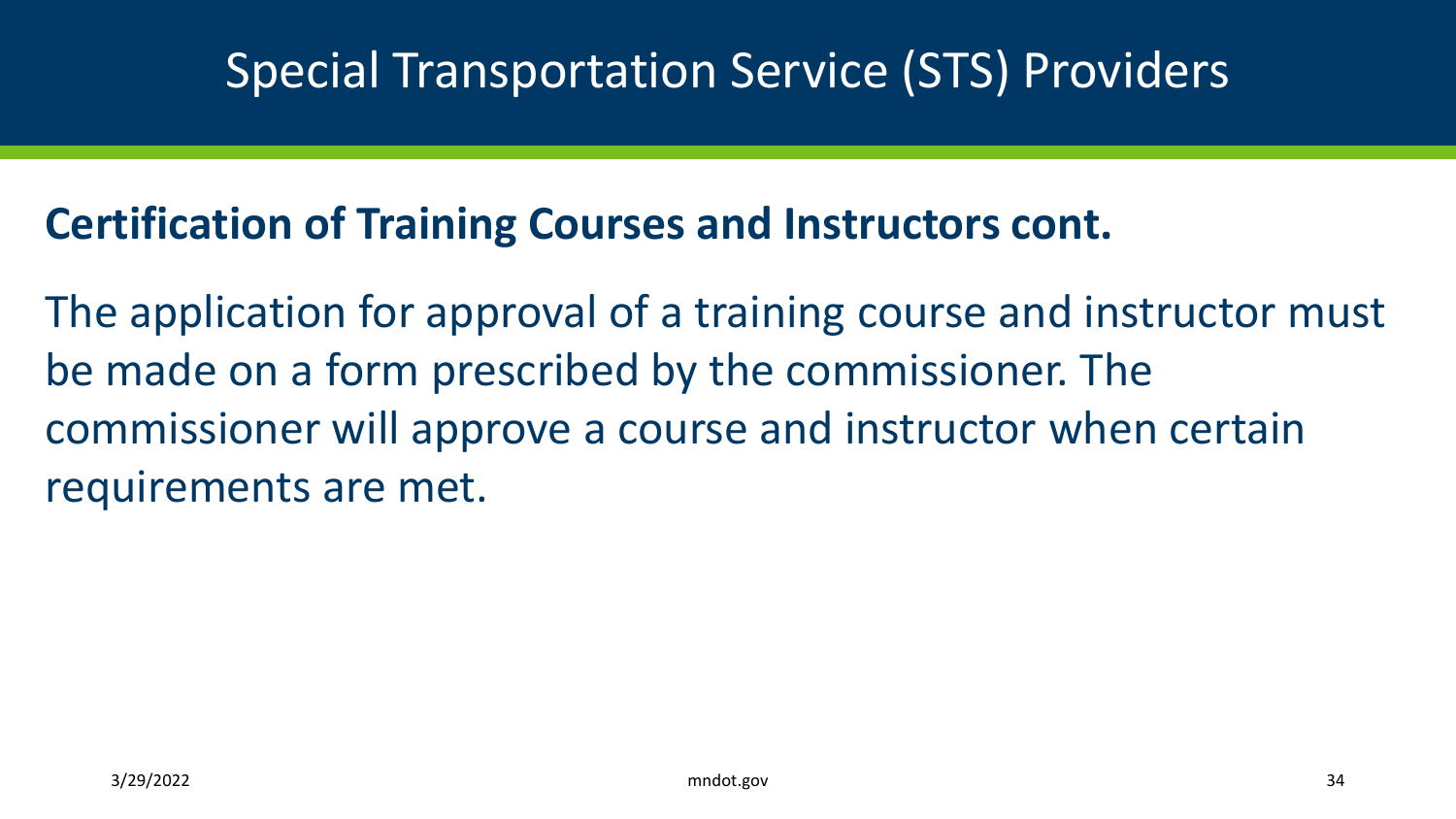### **Certification of Training Courses and Instructors cont.**

Instructors must issue certificates to those who attend the training. The certificates must include:

- Course name,
- Location,
- Instructor name,
- Duration,
- Date,
- Instructor's signature.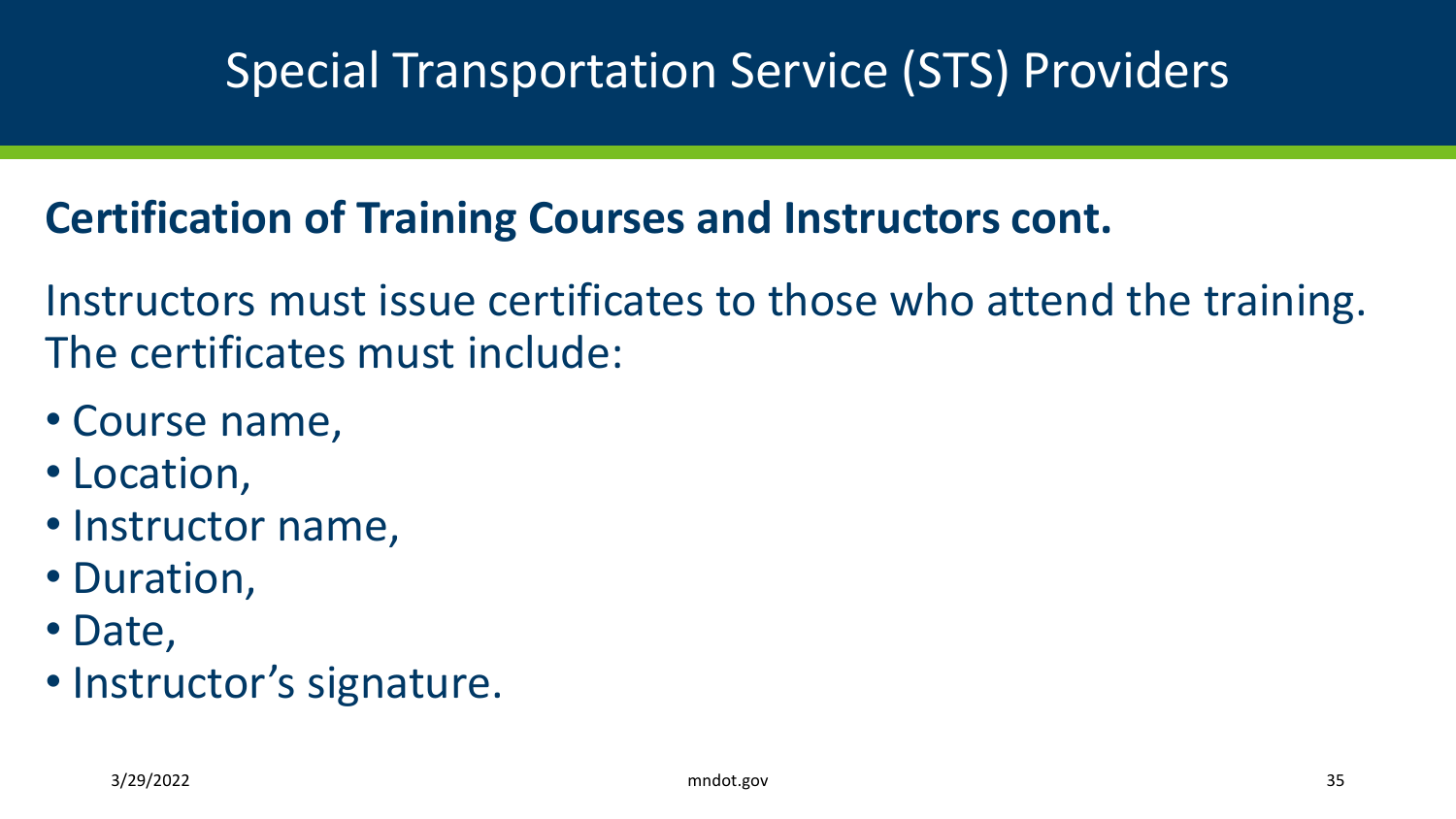#### **Topic 2: Summary**

STS providers and drivers and attendants are responsible for complying with the rules and regulations related to Special Transportation Service.

In this topic you learned about the qualifications and training requirements STS drivers are subject to before they can operate in Minnesota.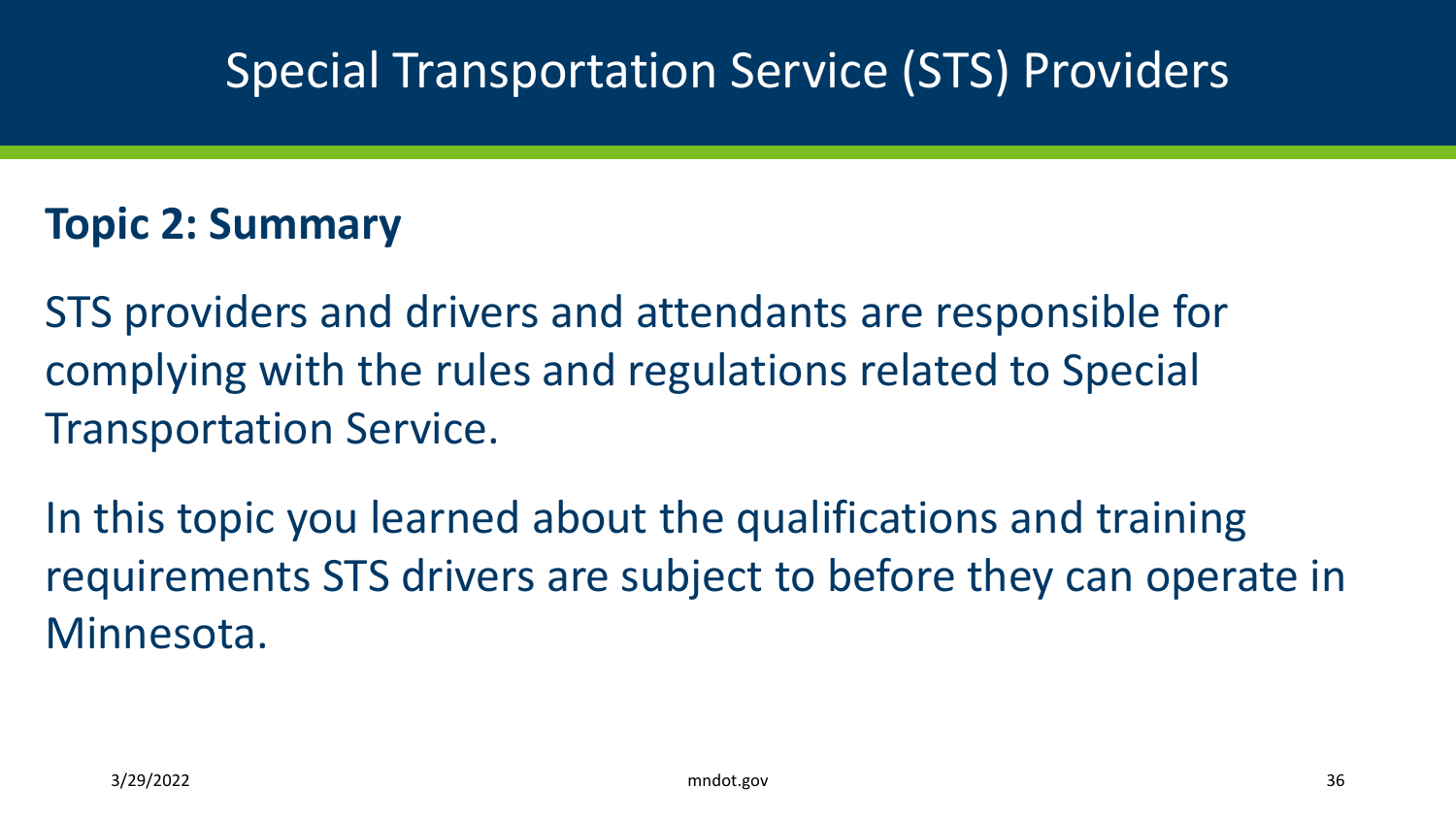#### **Topic 3: Vehicle Equipment Requirements**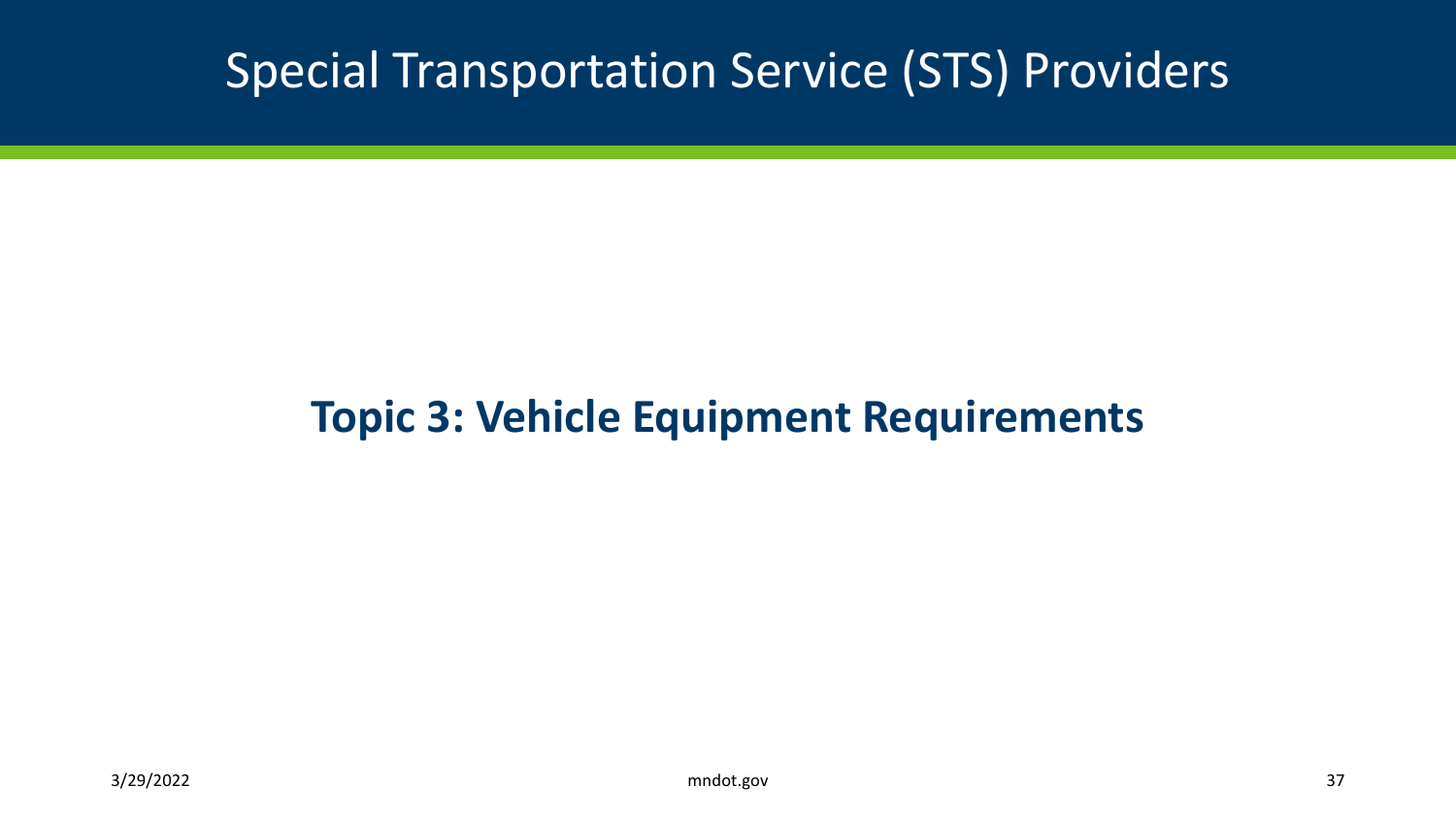#### **Topic 3: Overview**

STS vehicles are subject to meeting certain standards when it comes to vehicle inspections, construction, and safety equipment.

In this topic you'll learn about vehicle inspections, and the specific vehicle construction and equipment requirements necessary on all STS vehicles.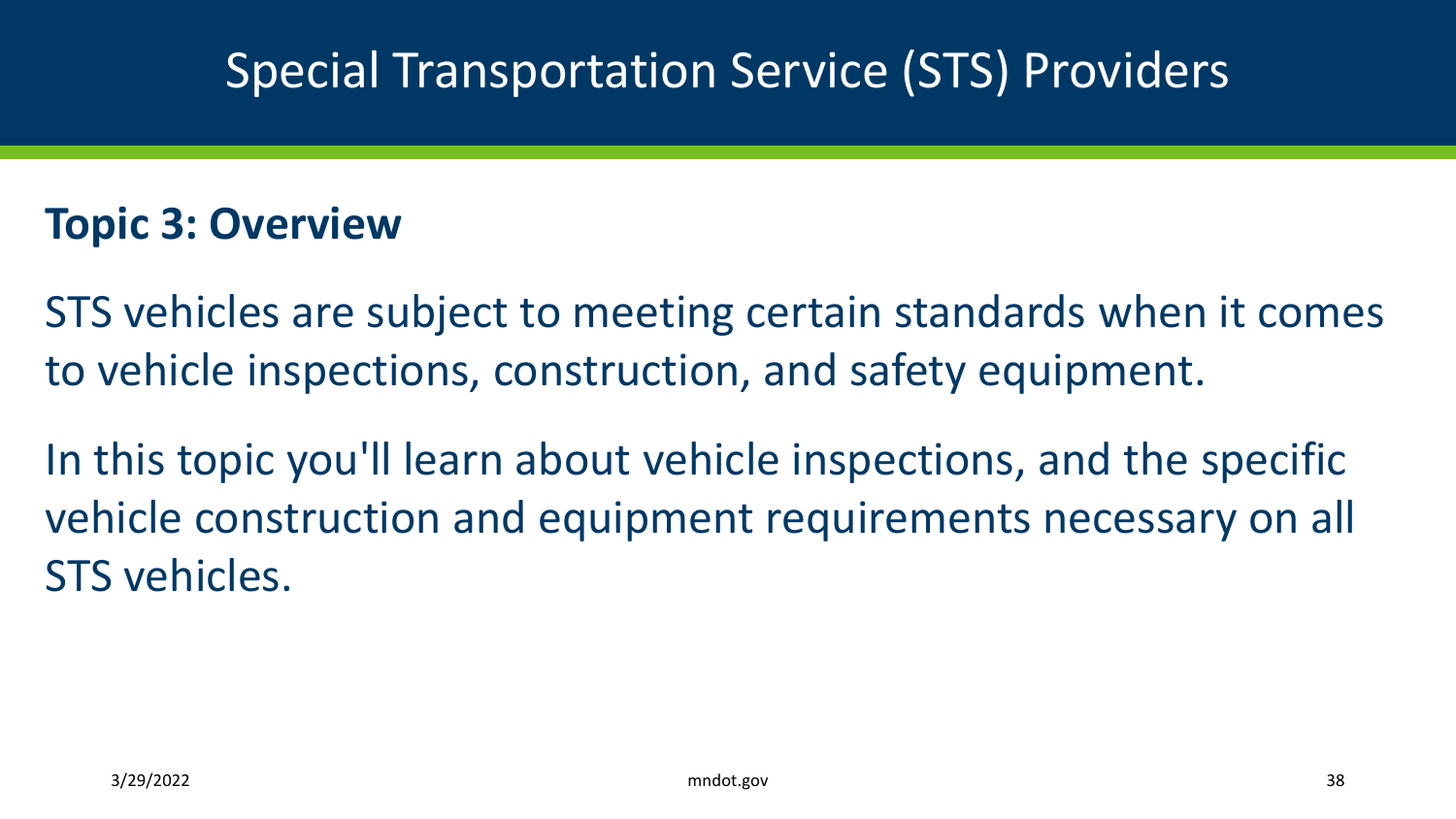#### **Topic 3: Objectives**

When you complete this topic, you should be able to:

- ldentify the Marking Requirements for STS vehicles.
- Identify Items to Check While Conducting Safety and Daily Inspections.
- Recognize the Key Vehicle Construction Standards for STS Vehicles.
- ldentify the Safety Equipment Required in an STS Vehicle
- Describe Critical Vehicle Violations During an Annual Inspection.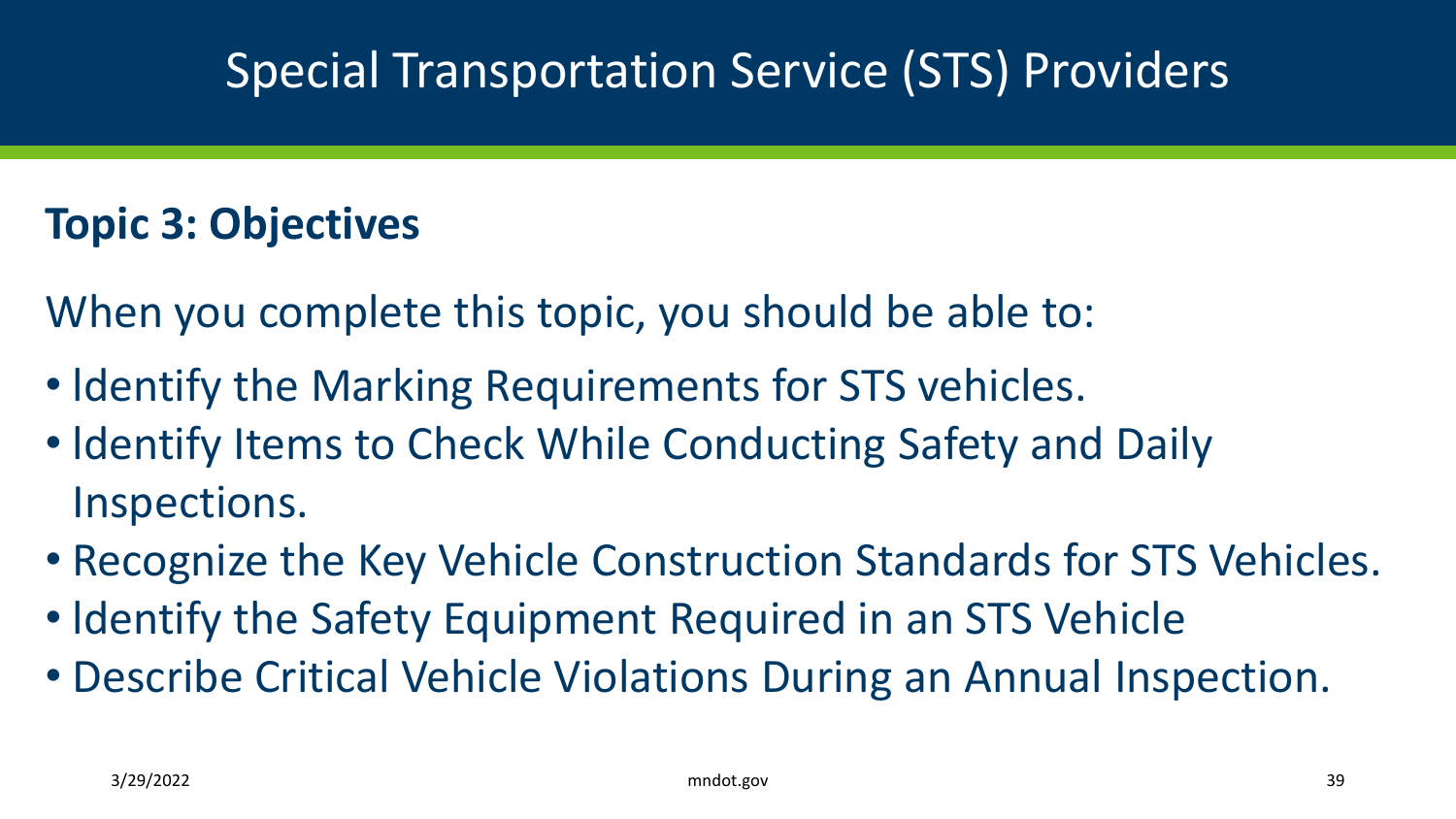#### **STS Vehicle Markings** (MN Rule [8840.5925\)](https://www.revisor.mn.gov/rules/8840.5925/)

Every vehicle must have the provider's business name and the USDOT number on both sides of the vehicle. If the provider does not have a USDOT number, the STS certificate number preceded by the letters "STS" must be displayed instead. The name and numbers must be marked in sharply contrasting colors compared to the background. Also, they must be legible during the daylight hours from a distance of 50 feet while the vehicle is stationary. The markings may be shown on a magnetic sign or removable device.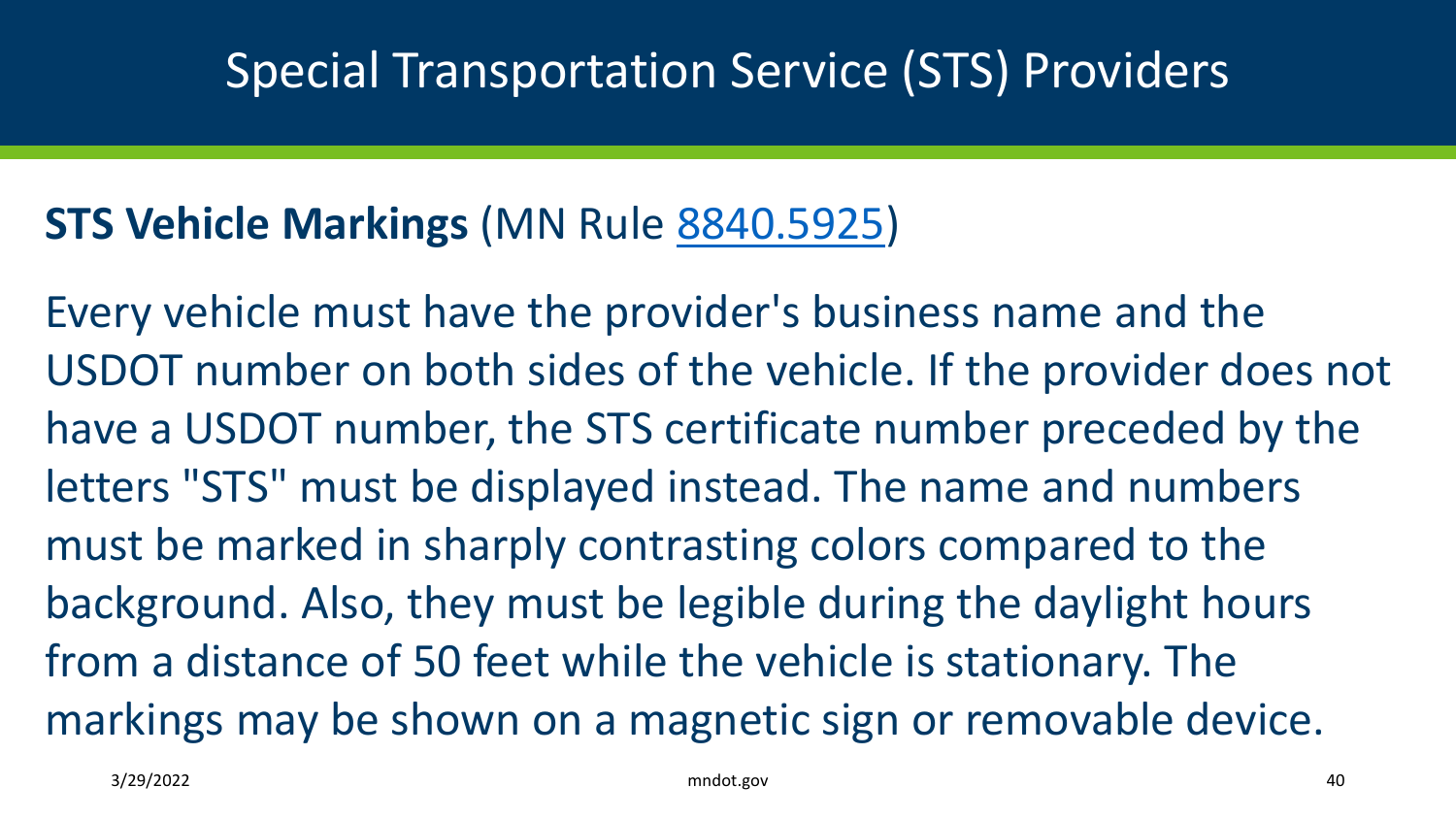#### **Daily Inspections** (MN Rules [8840.5950\)](https://www.revisor.mn.gov/rules/8840.5950/)

Equipment can break, lights can go out, and tires can go flat. STS drivers must do a daily visual inspection of the vehicle, including:

- Coolant level,
- Lights, turn signals, and hazard flashers,
- Tires
- Windshield wipers work and washer fluid is full,
- Mirrors
- Fuel level is adequate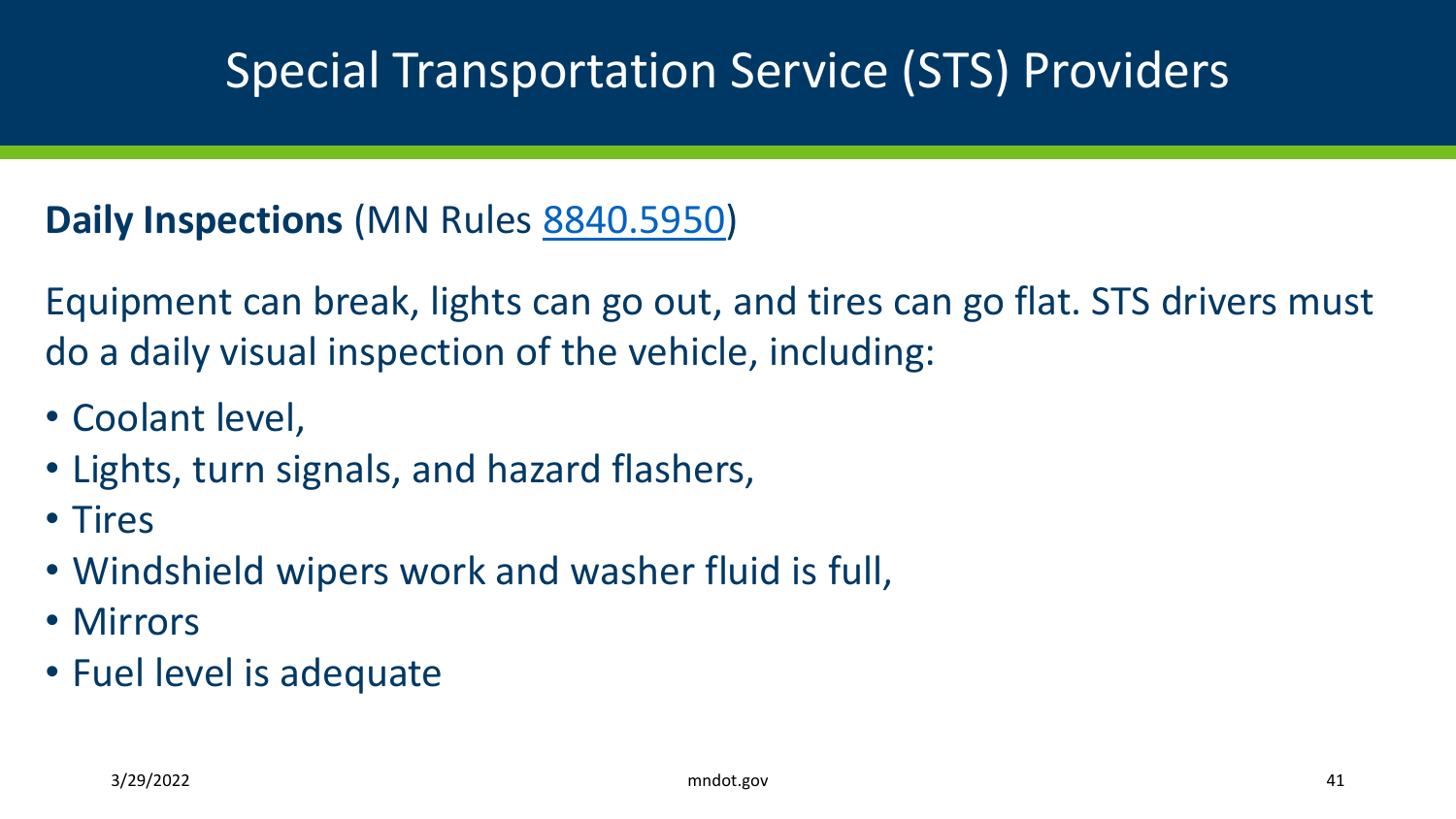### **Safety Inspections** (MN Rules [8840.5950\)](https://www.revisor.mn.gov/rules/8840.5950/)

In addition to the daily inspection, the provider is required to conduct a vehicle safety inspection at least once a week or every thousand miles, whichever comes first. A record must be kept showing the date and mileage at each safety inspection along with a notation of any needed repairs and replacements.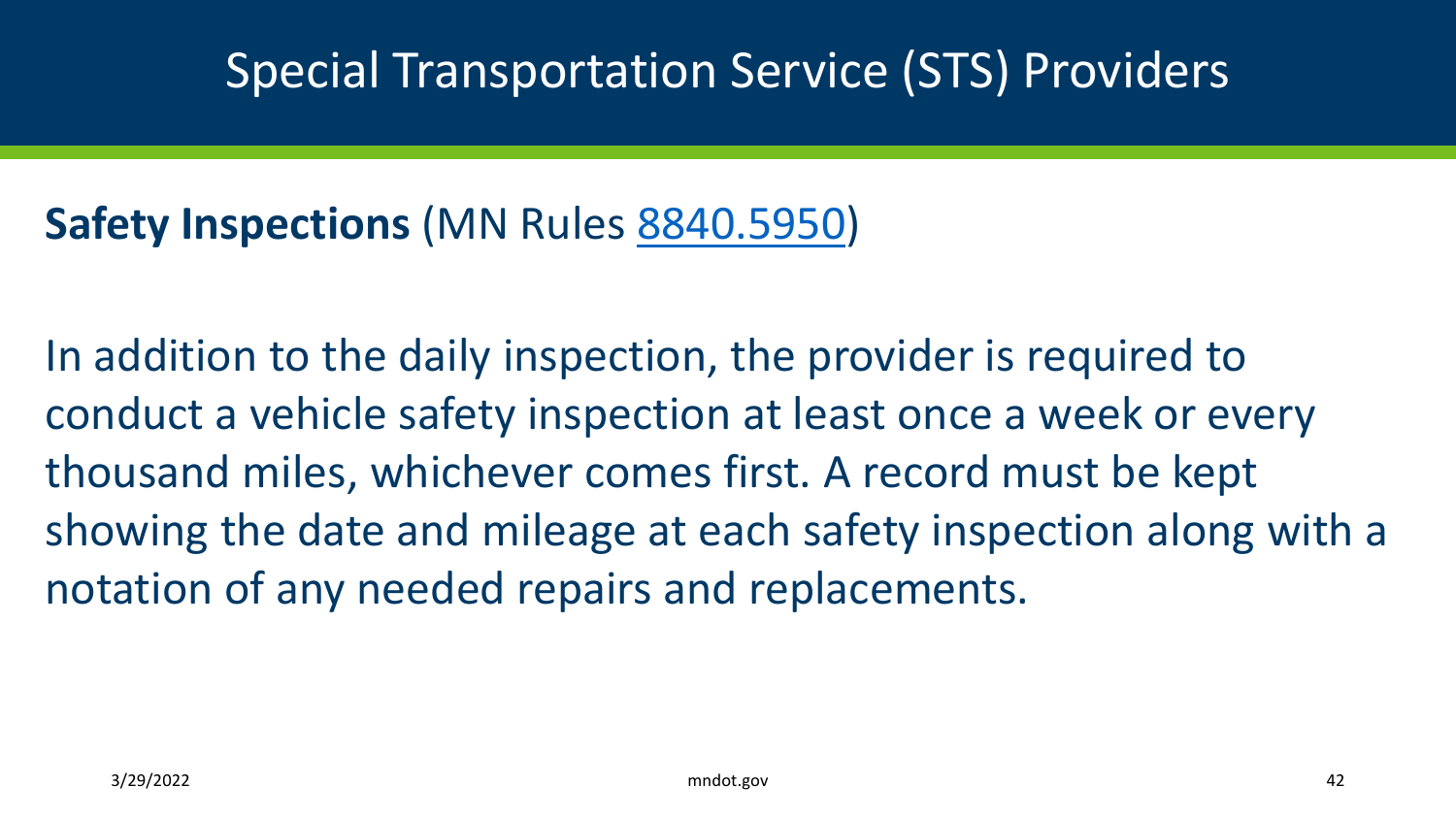#### **Inspect every 1000 miles or weekly**

These inspection reports are required at intervals of 1,000 miles or weekly whichever comes first. They will be reviewed during your annual audit and in cases where a complaint has been filed about your STS company. You are required to keep these records for 3 months and have them readily available to show MnDOT staff.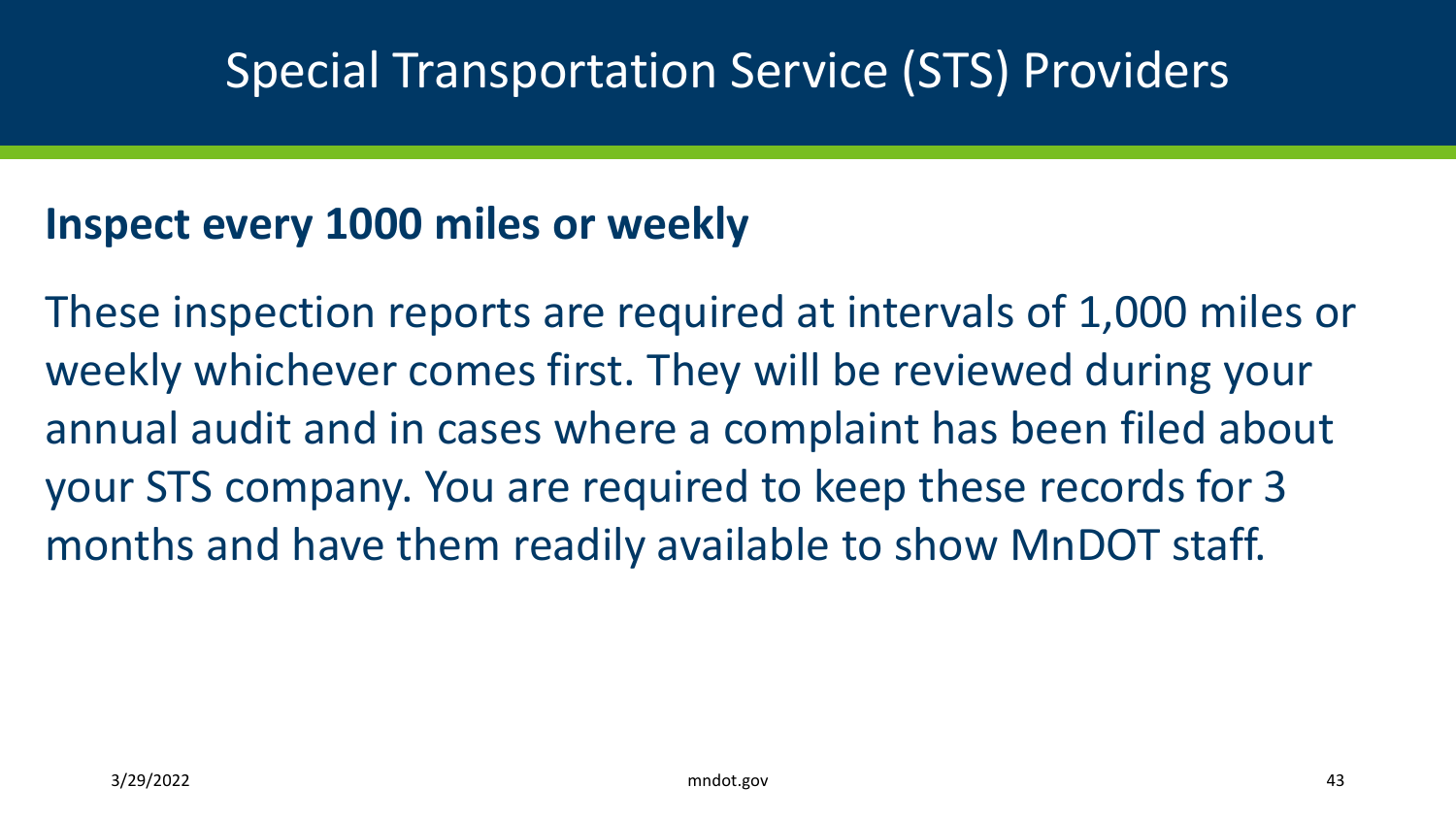#### **Inspect every 1000 miles or weekly cont.**

- Coolant level,
- Lights, turn signals, and hazard flashers,
- Tires and tire pressure
- Brake, parking brake and brake fluid level,
- Instrument panel,
- Horn,
- Windshield wipers and washer fluid,
- Fan belt,
- Mirrors inside and out,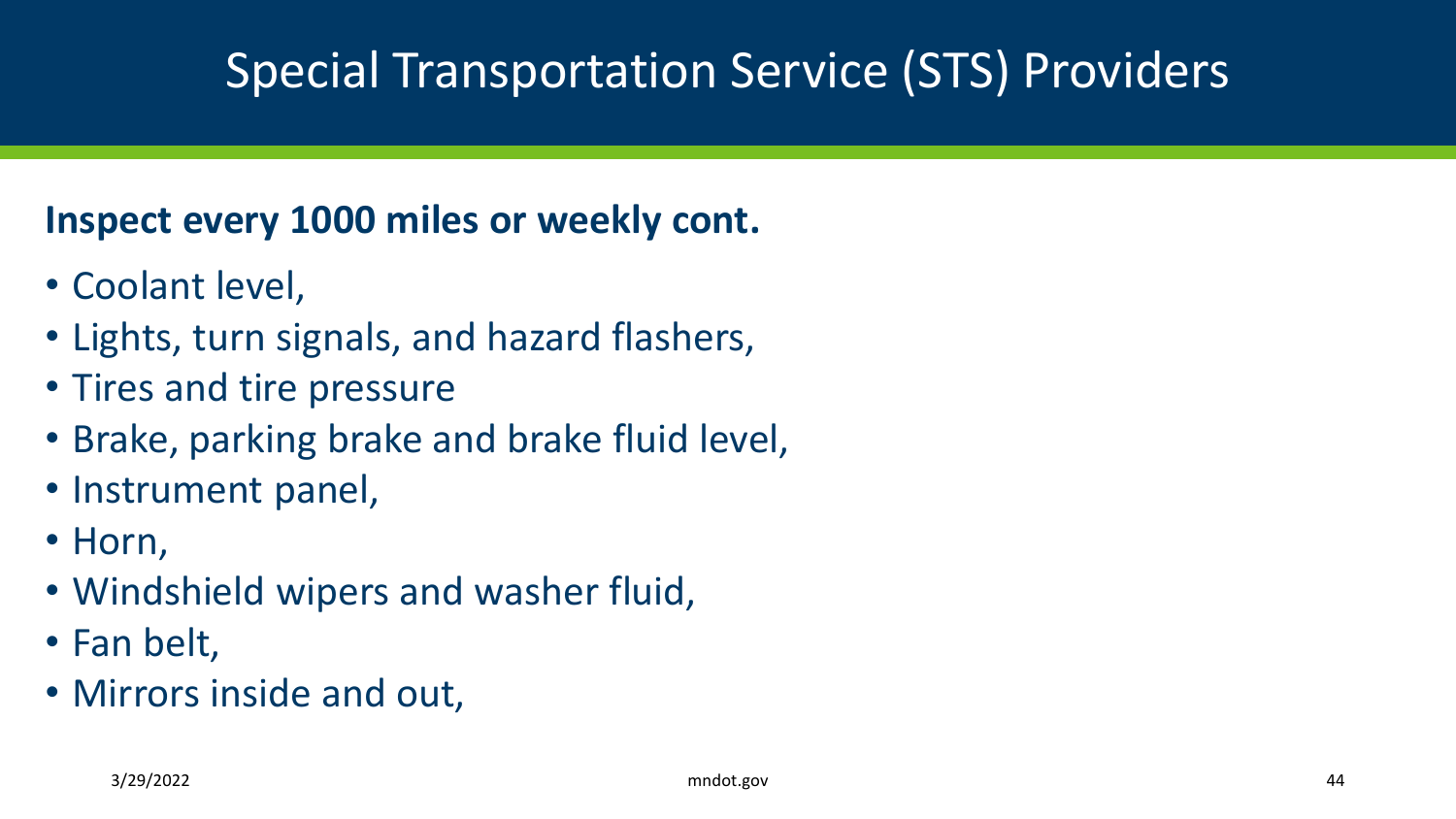#### **Inspect every 1000 miles or weekly cont.**

- Wheelchair ramps and lifts (including electrical systems, lubrication points and fluid reservoirs),
- Wheelchair/stretcher securement devices,
- Emergency doors and windows,
- Steering mechanisms,
- Exhaust systems,
- Suspension,
- Wheels and rims,
- Fuel System,
- Frame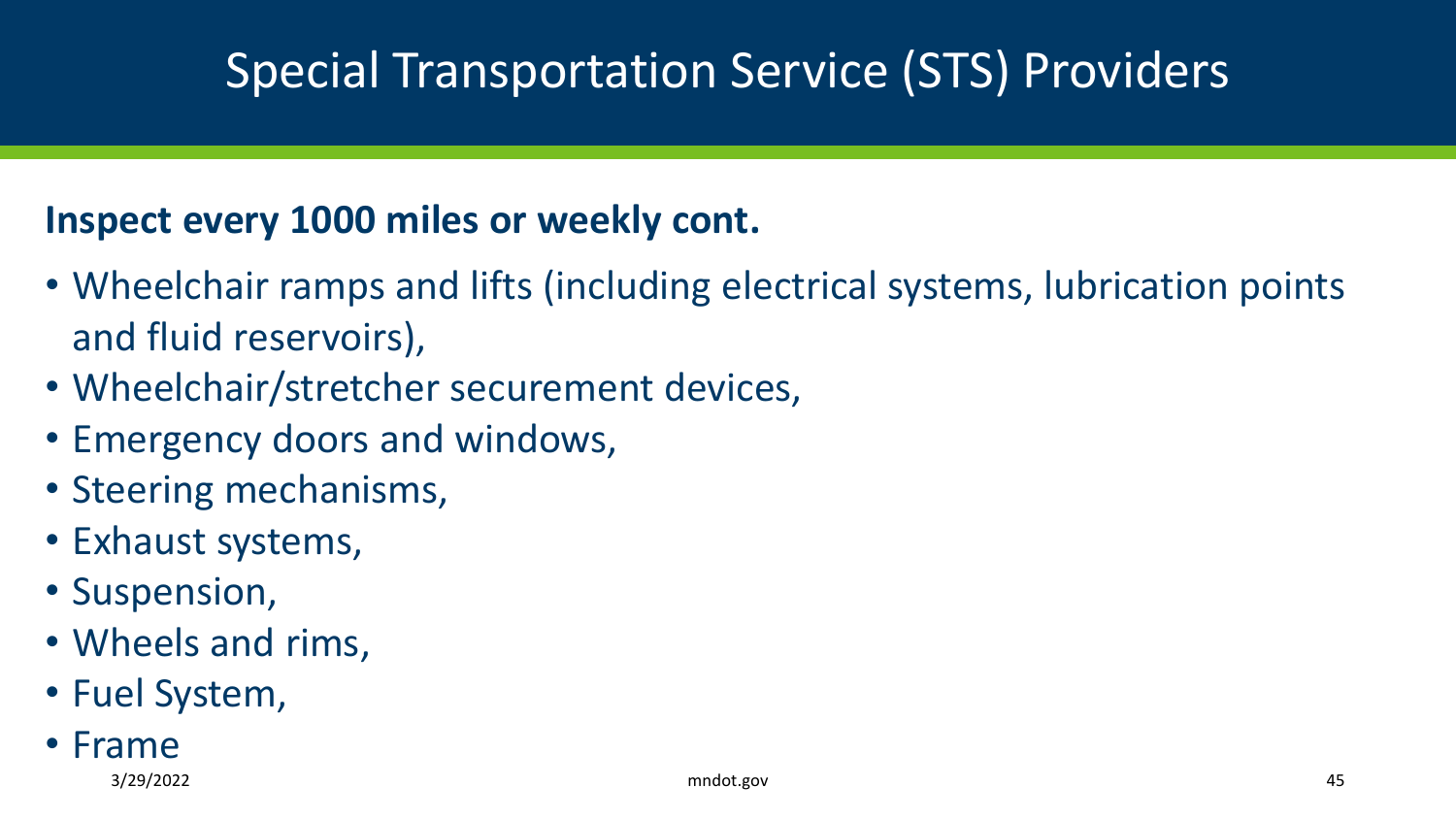#### **Vehicle Construction Standards (MN Rules [8840.5925](https://www.revisor.mn.gov/rules/8840.5925/) and [8840.5940](https://www.revisor.mn.gov/rules/8840.5940/))**

Vehicle construction standards include specifications for:

- Emergency Exits,
- Door Heights,
- Wheelchair Lifts/Ramps,
- Wheelchair Securement Devices,
- Stretcher Securement Devices,
- Rollover Protection,
- Remanufactured Roof.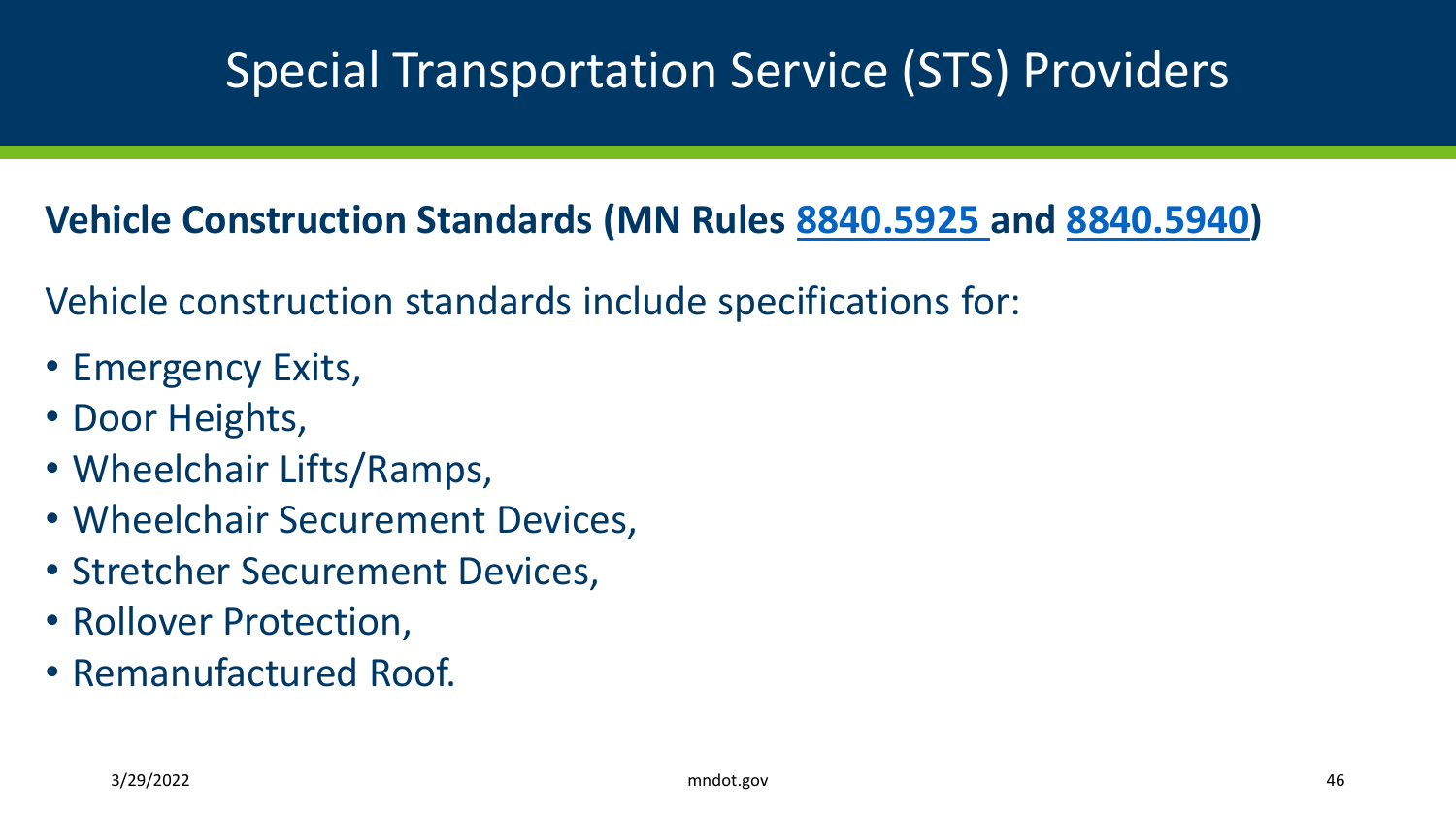#### **Rollover Protection/Remanufactured Roof**

In addition, for the protection of passengers, alI STS vehicles (except for passenger cars, taxis or station wagons) must meet rollover protection standards (MN Rule **[8840.5940](https://www.revisor.mn.gov/rules/8840.5940/)** ).

Certification can come from the manufacturer or the person who modified the roof.

Please note that on newer vehicles (2010 and newer), the driver door frame may have the rollover certification. It doesn't always have to be in paper form.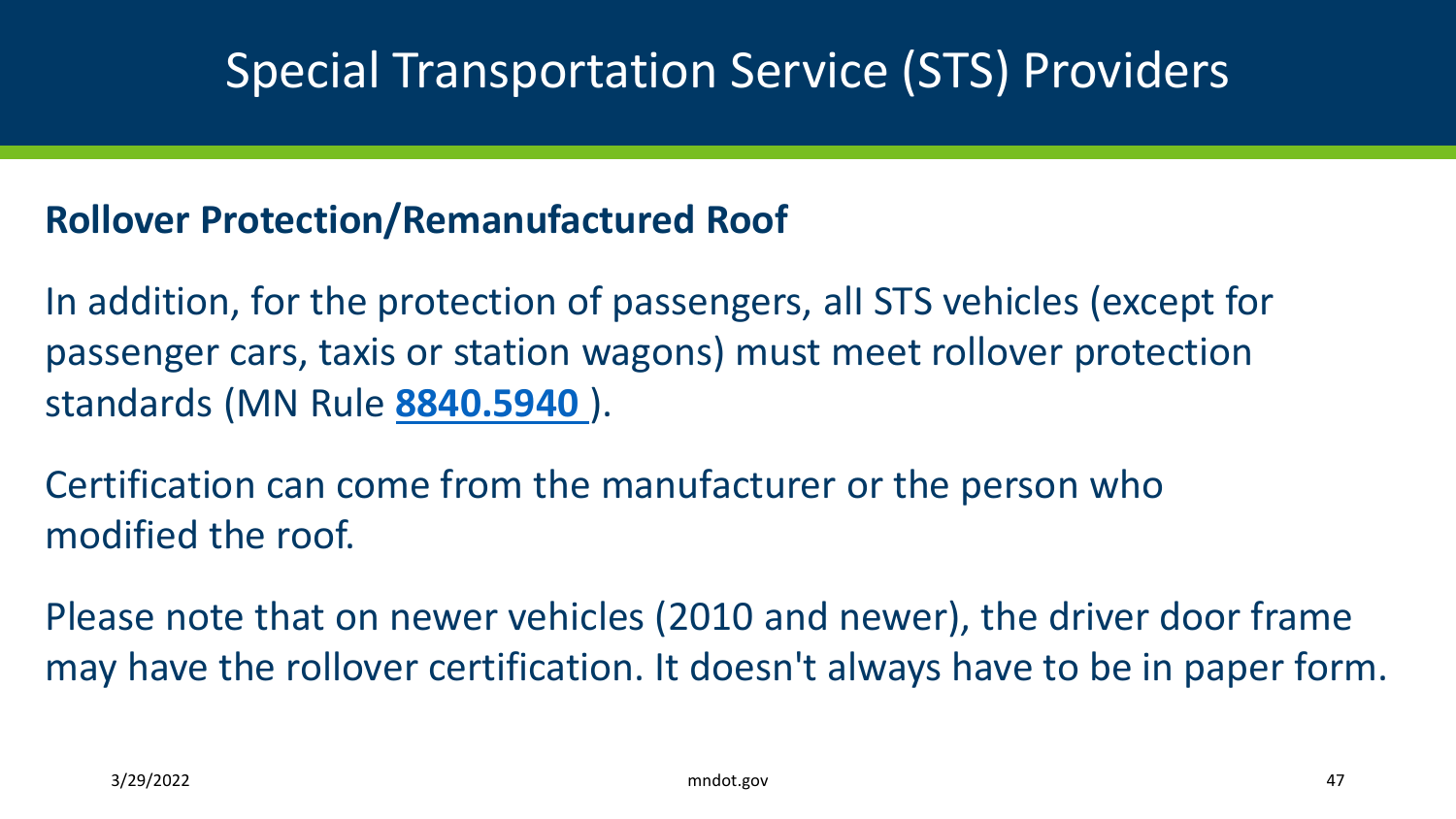#### **Safety Equipment (MN Rules [8840.5925](https://www.revisor.mn.gov/rules/8840.5925/) and [8840.5950\)](https://www.revisor.mn.gov/rules/8840.5950/)**

In a breakdown or emergency situation the equipment required on an STS vehicle may be of great value. When in use, each STS vehicle must carry the following safety equipment:

- Fire Extinguisher,
- Emergency Warning triangles (must be 17 to 22 inches long and 2 to 3 inches wide)
- First Aid Kit,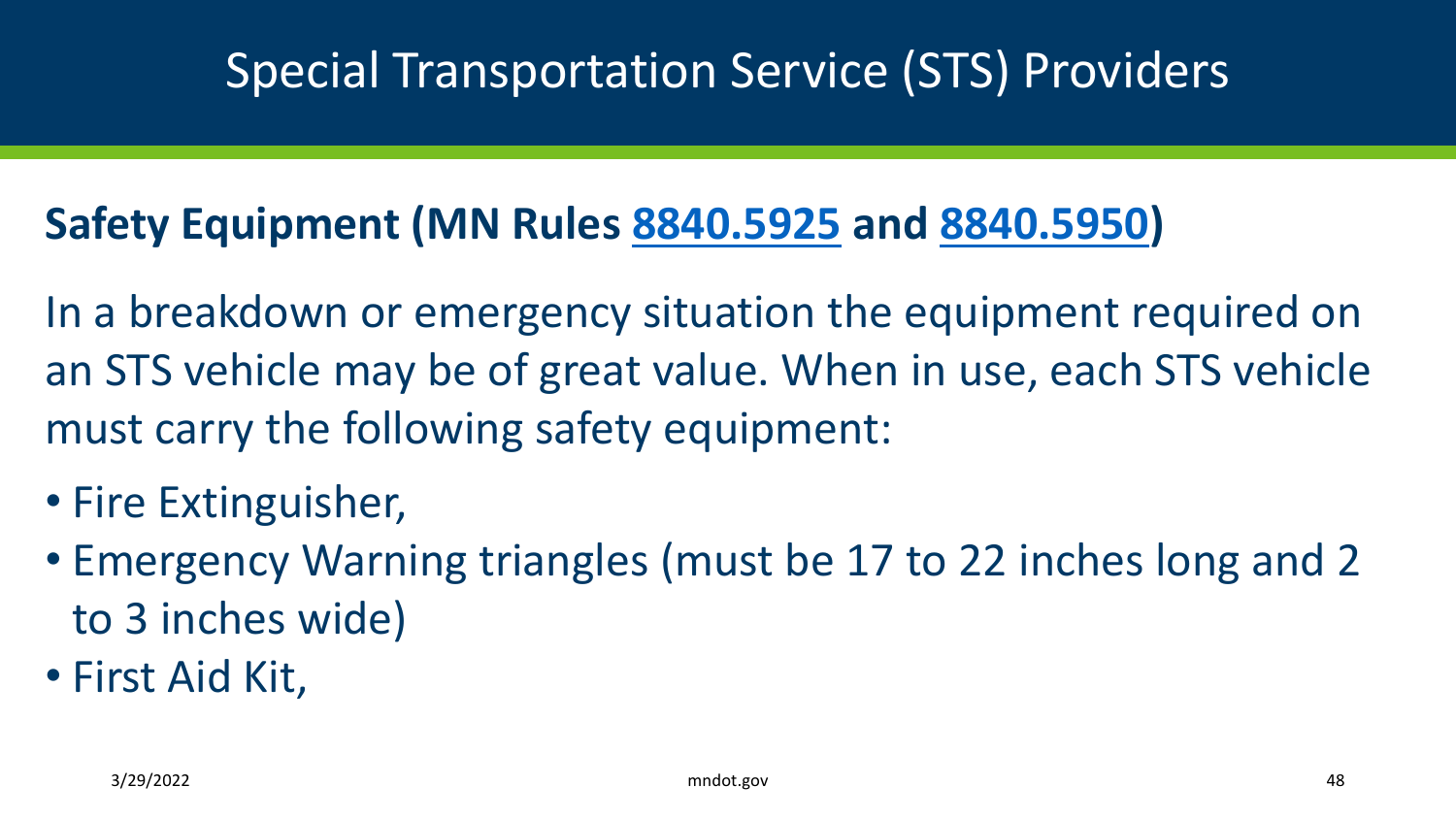### **Safety Equipment cont.**

- No Smoking Sign,
- Operable Flashlights,
- Strap Cutter,
- Blanket,
- Two-way Communication,
- Ice Scraper (10/1-4/30),
- Child Restraint System.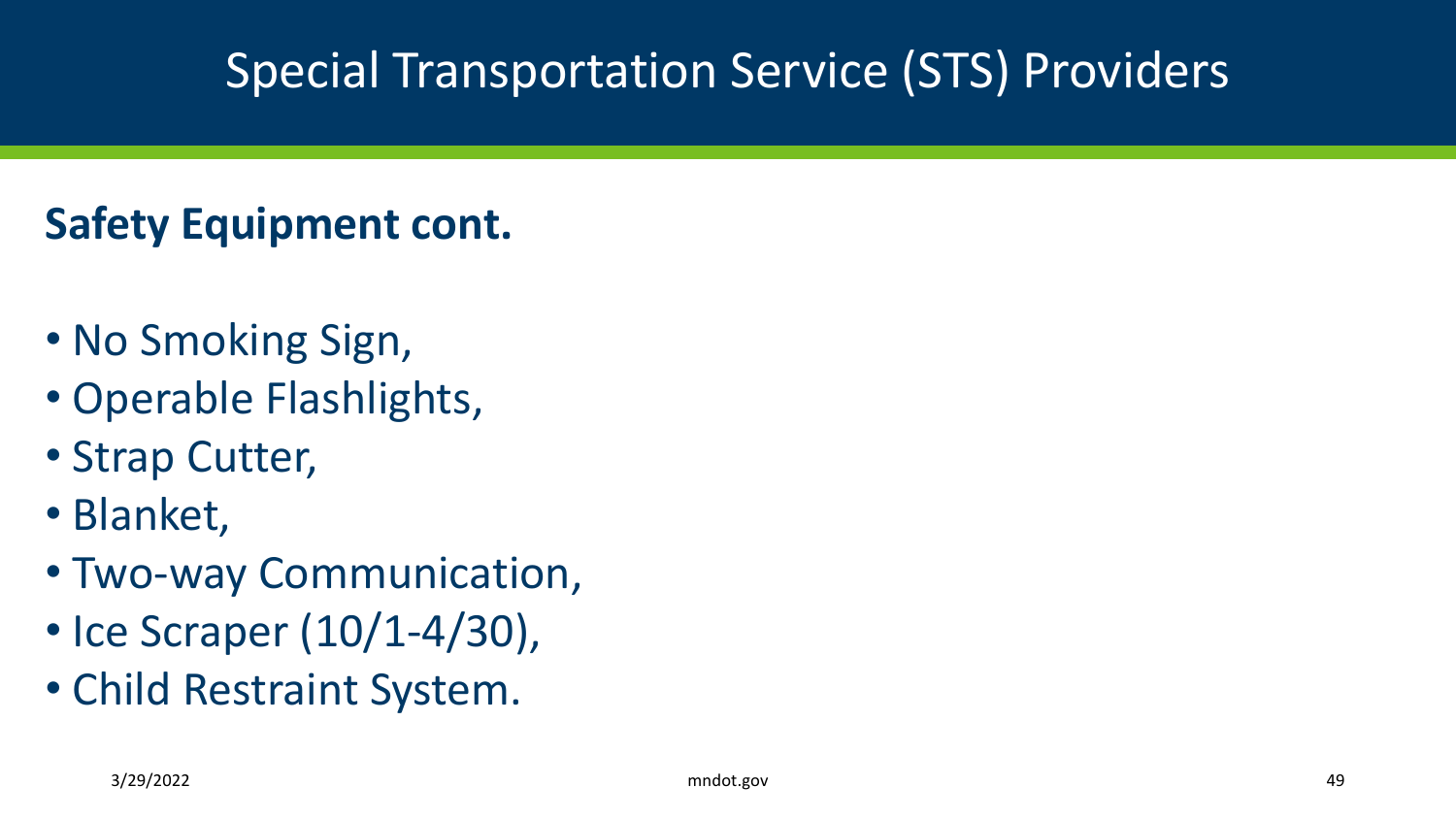#### **Vehicle Equipment Requirements**

Vehicles with serious defects or critical items will not pass the annual inspection and cannot be operated in STS service until the critical violation problem is corrected.

#### Critical Violations include:

- Battery cables chafed or exposed,
- Brake Systems,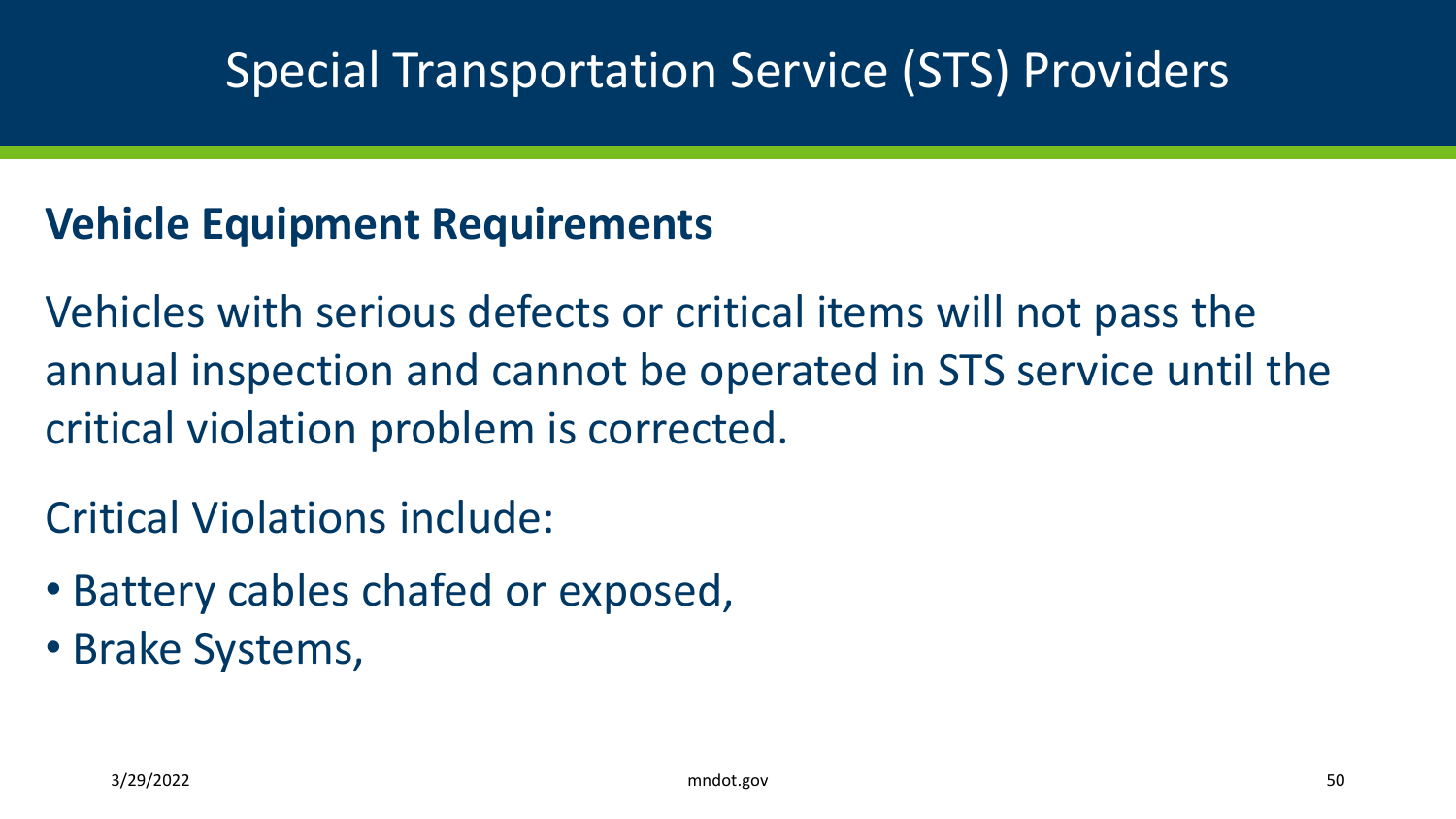#### Critical Violations cont.

- Emergency Exits for buses,
- Exhaust Systems,
- Frame,
- Fuel Systems,
- Headlights,
- Non-ADA complaint wheel chair capable vehicles,
- Steering mechanisms,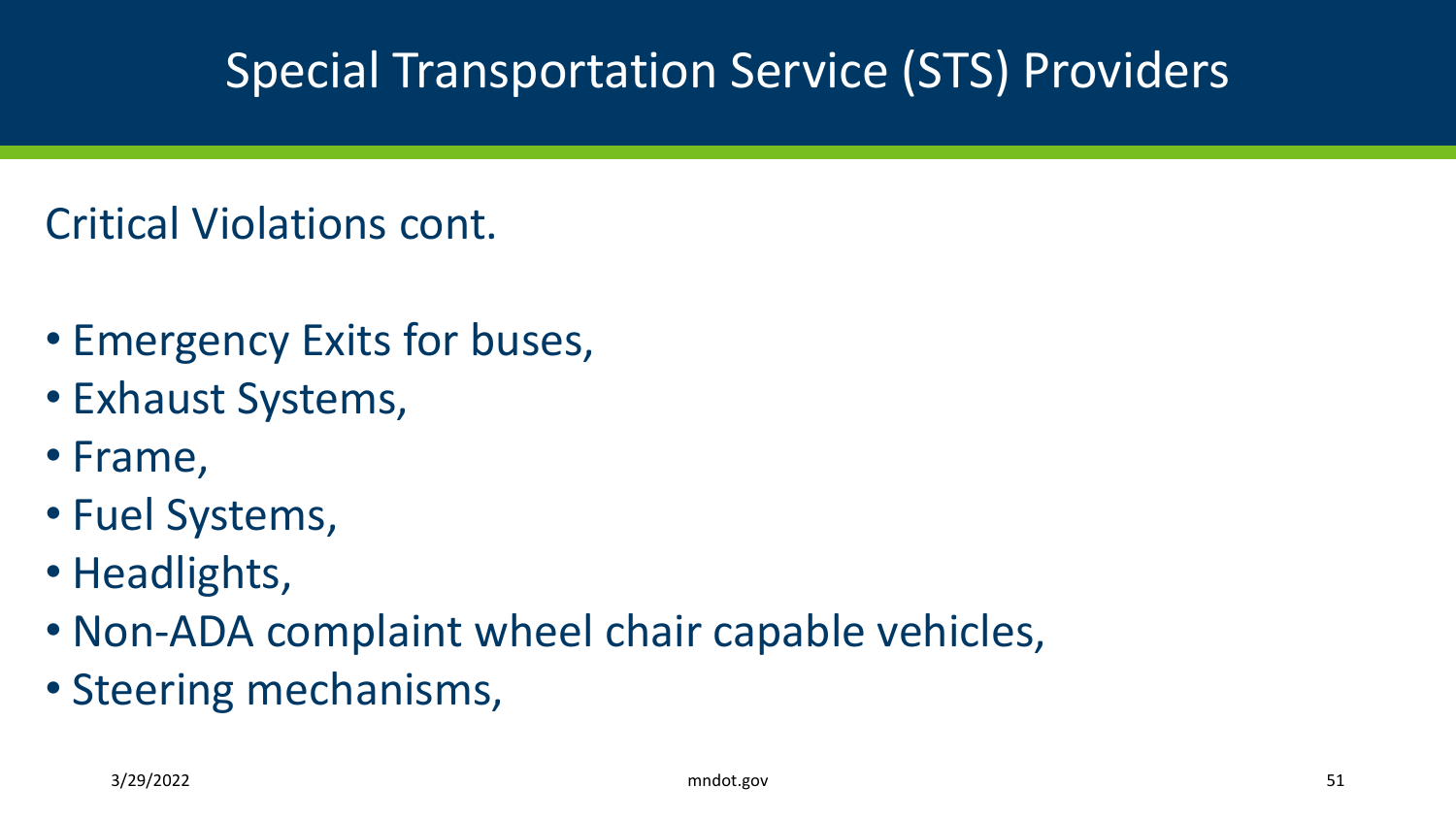### Critical Violations cont.

- Suspension,
- Tires,
- Turn signals,
- Unsecured seats,
- Wheels and rims,
- Windshield wipers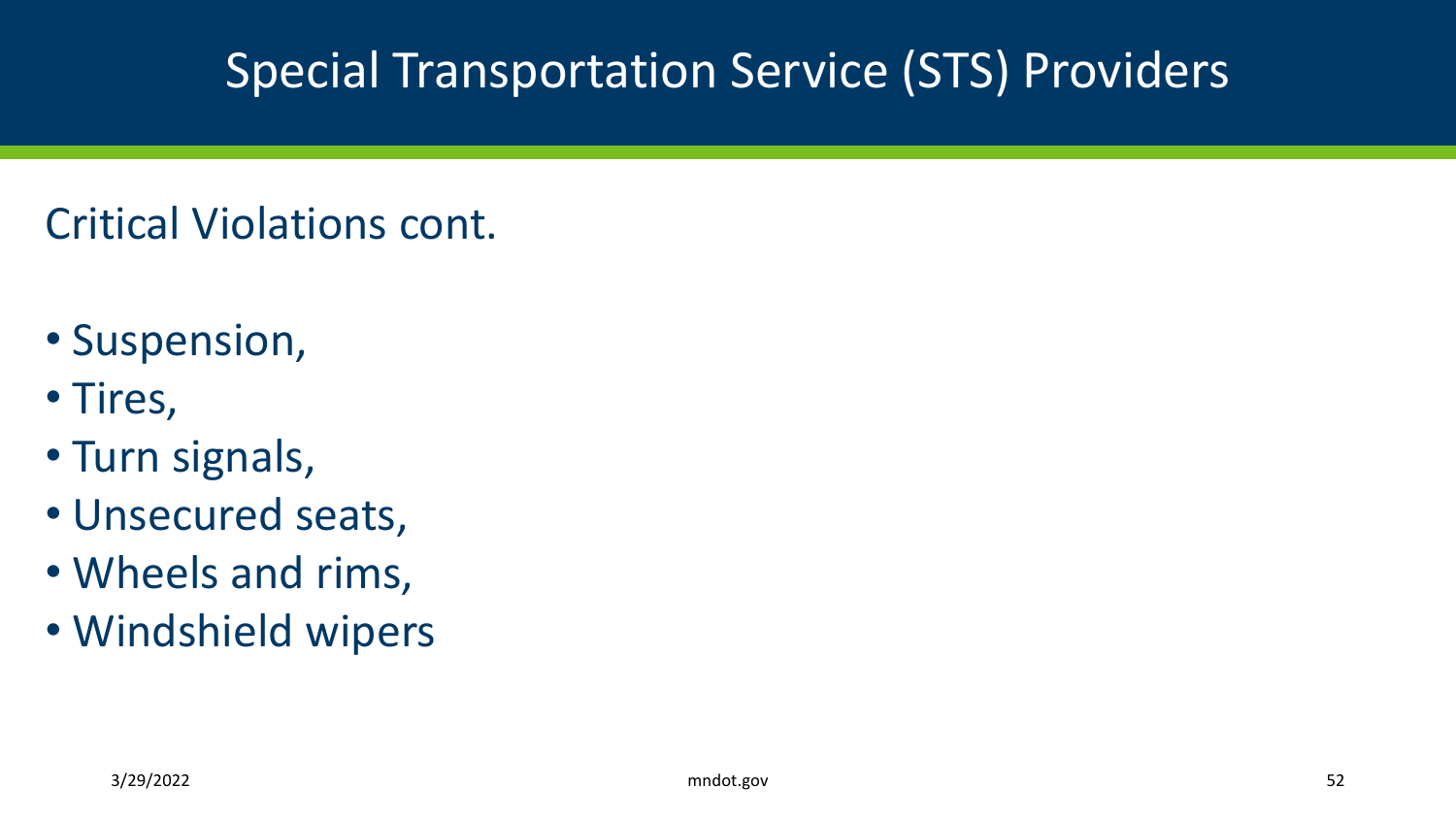#### **Topic 3: Summary**

As an STS provider/driver, the safety of your passengers is your first priority. Vehicle inspections, construction, and safety standards, as required by law, help ensure that the STS vehicle meets the minimum operating requirements.

If the STS vehicle has a critical violation that is likely to cause a breakdown or accident, the vehicle will not pass the inspection and cannot be used until the problem is corrected.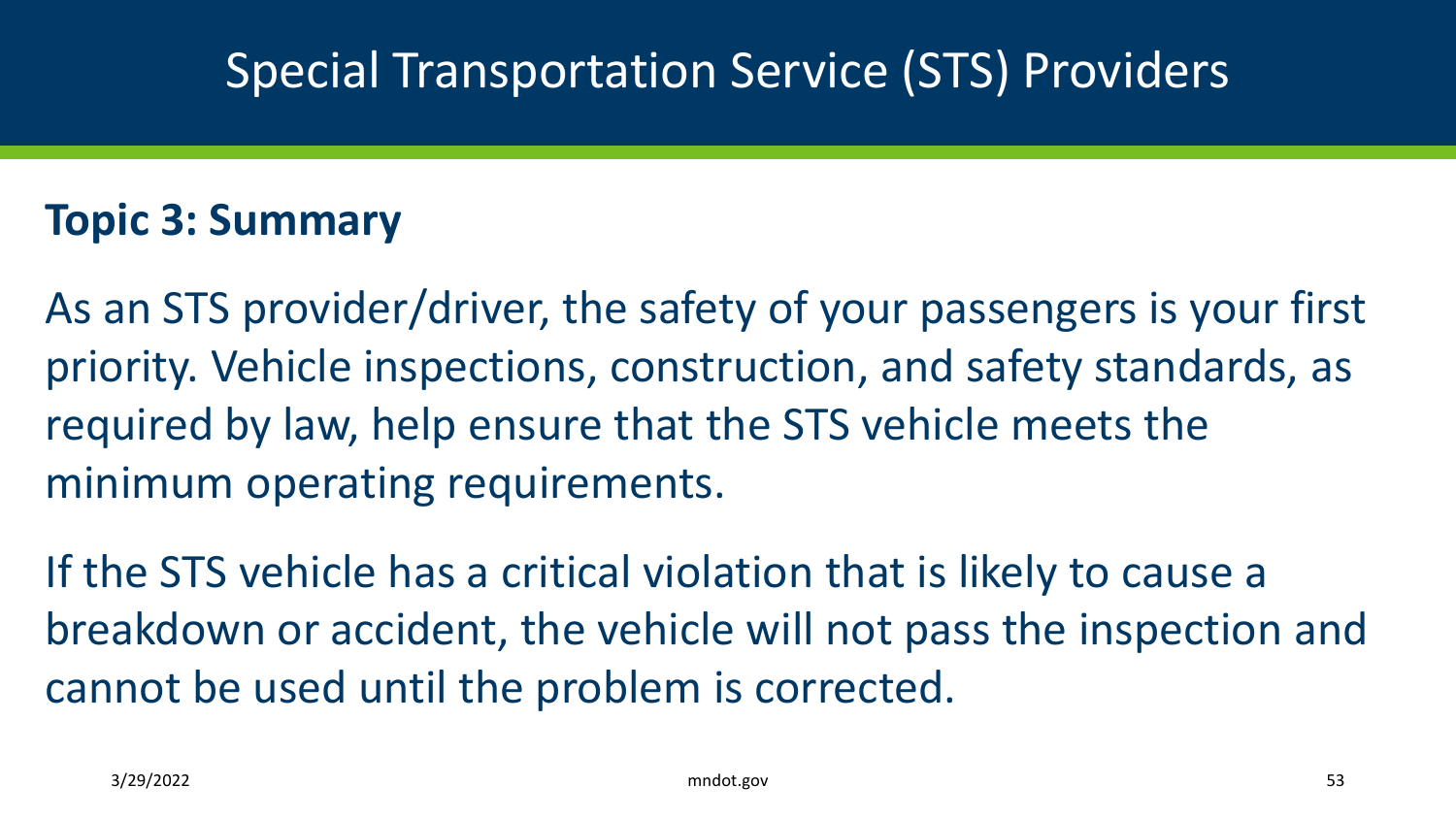#### **Topic 4: Annual Evaluations (Audits)**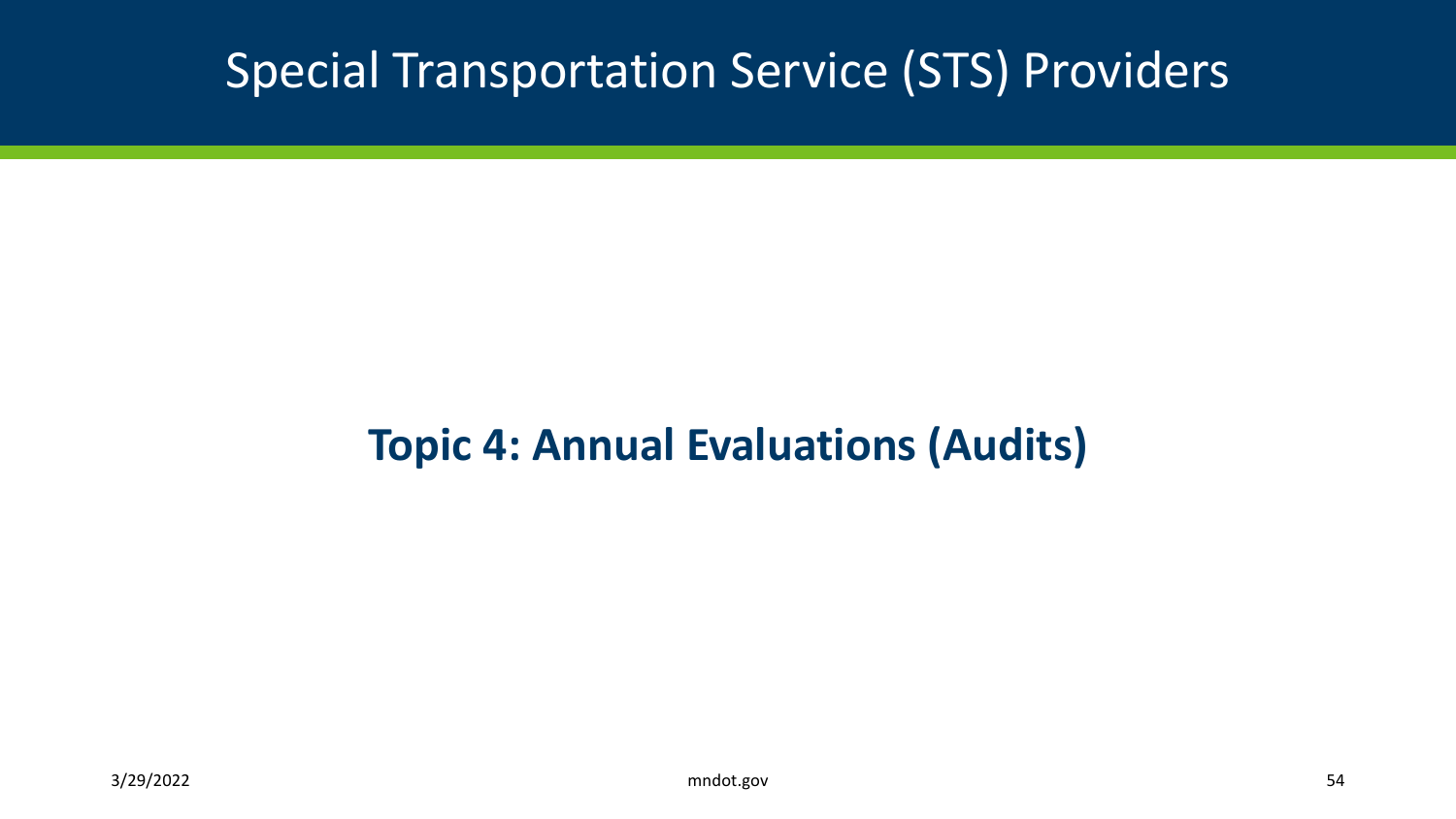#### **Topic 4: Overview**

Maintaining your STS Certificate of Compliance involves having a successful annual evaluation (audit). Annual evaluations conducted by MnDOT staff ensure that you are in compliance with STS Rules and Statutes.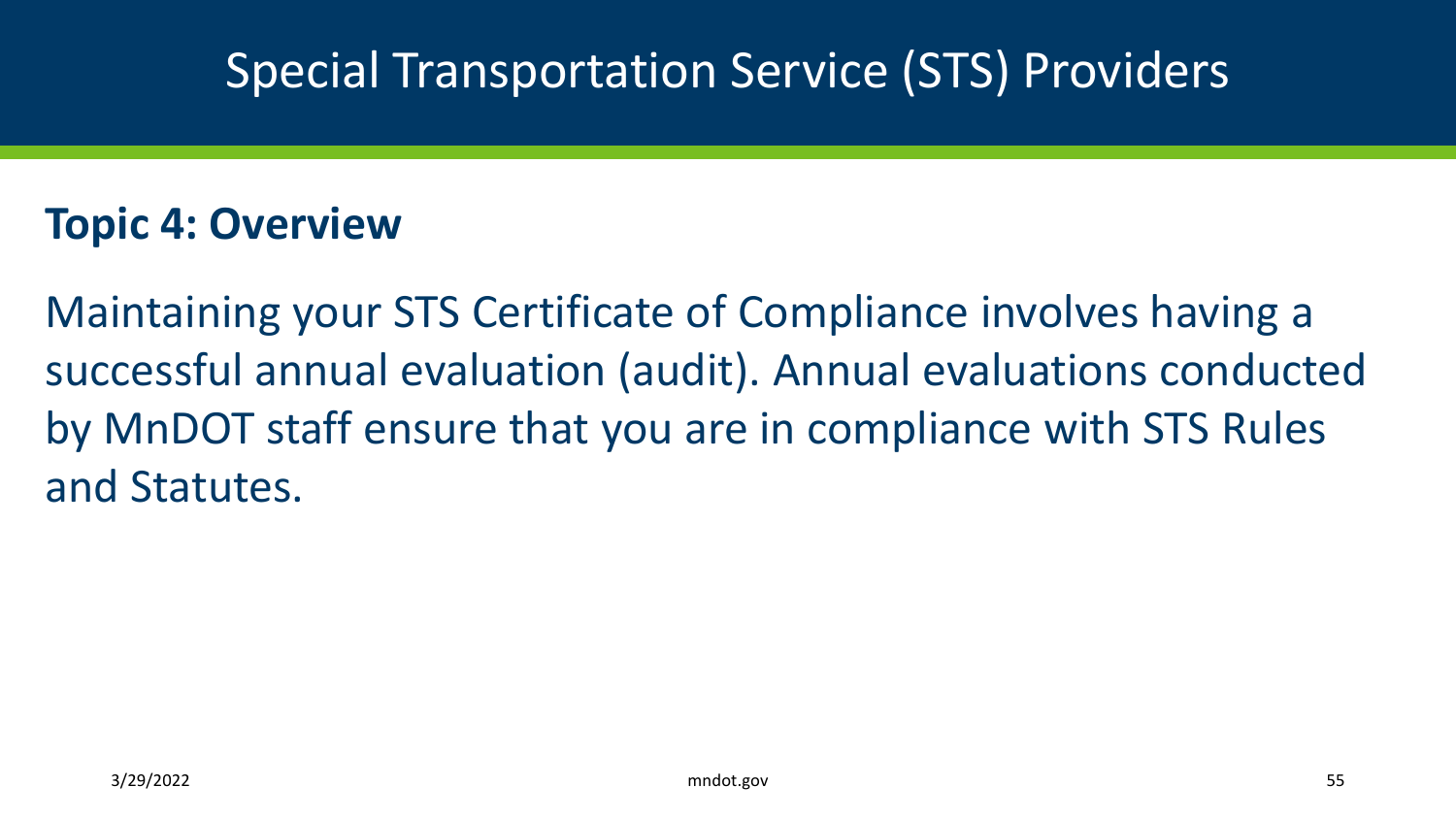#### **Topic 4: Objectives**

When you complete this topic, you should be able to:

- Identify what is involved in an annual evaluation
- Understand which documents and types of information providers must

keep on file.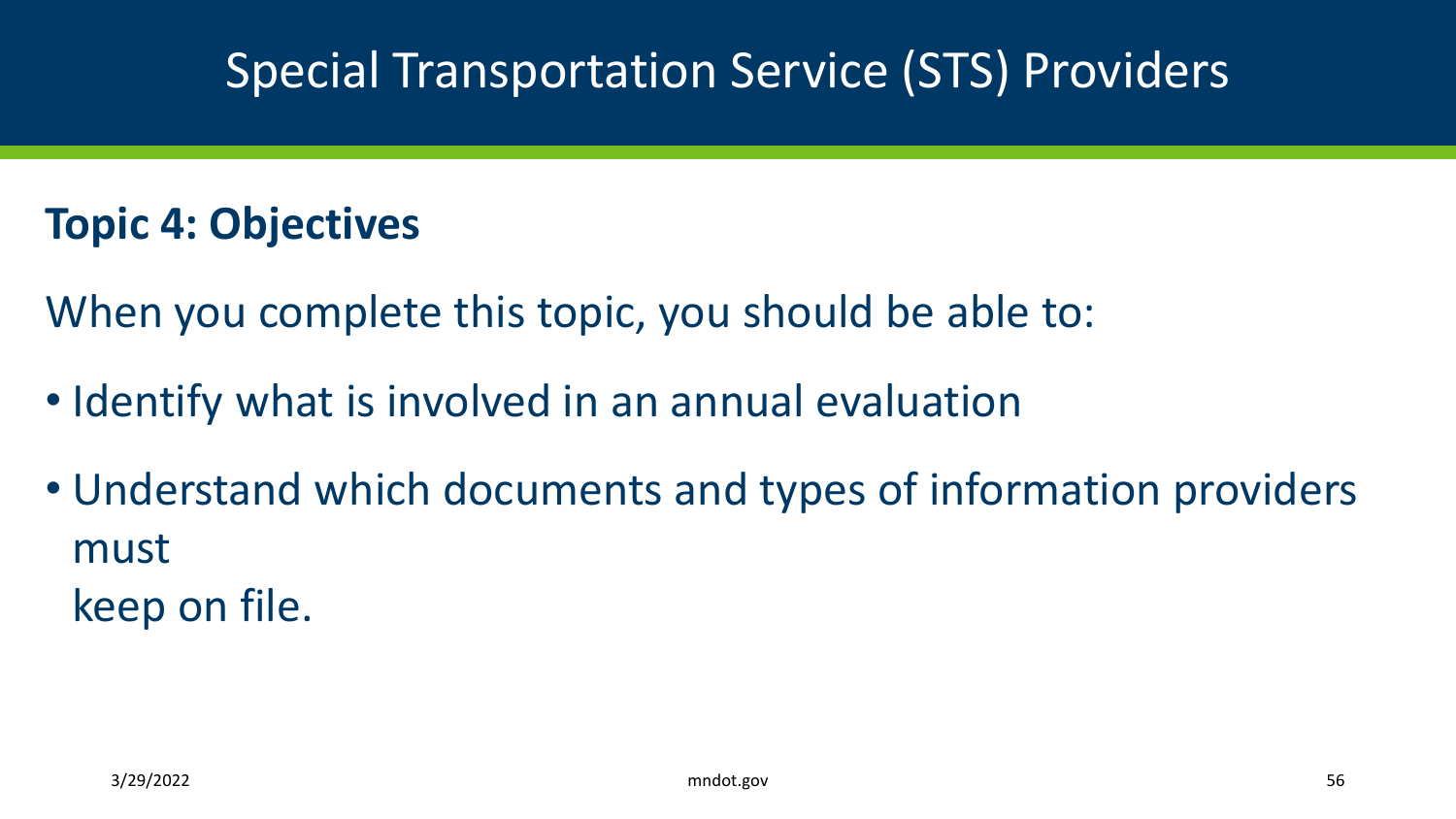#### **Annual Evaluations (Audits) consist of three parts:**

- Vehicle inspection, if needed (see Topic 3 for vehicle inspection requirements)
- Review of required records
- Inspection of wheelchair securement device, if vehicle is so equipped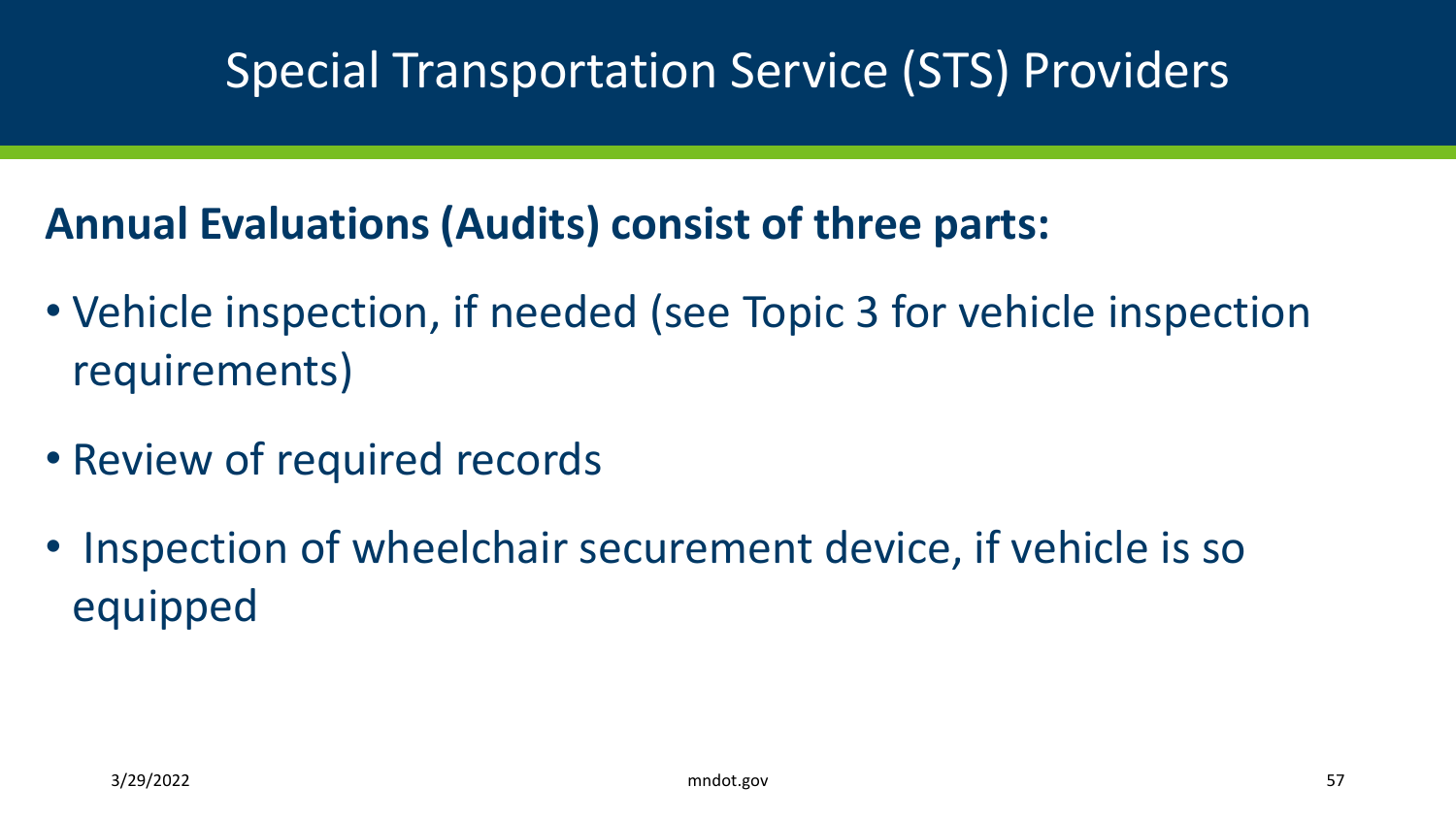#### **Required Files**

Providers are required to keep the following records for 3 years:

- Driver/Attendant file,
- Complaint records,
- Accident records,
- Insurance claims,
- Vehicle safety inspections,
- Vehicle maintenance records,
- Vehicle and wheelchair lift service records,
- Correspondence with the MnDOT Commissioner.

#### Weekly inspection records for each vehicle must be for 3 months. 3/29/2022 mndot.gov 58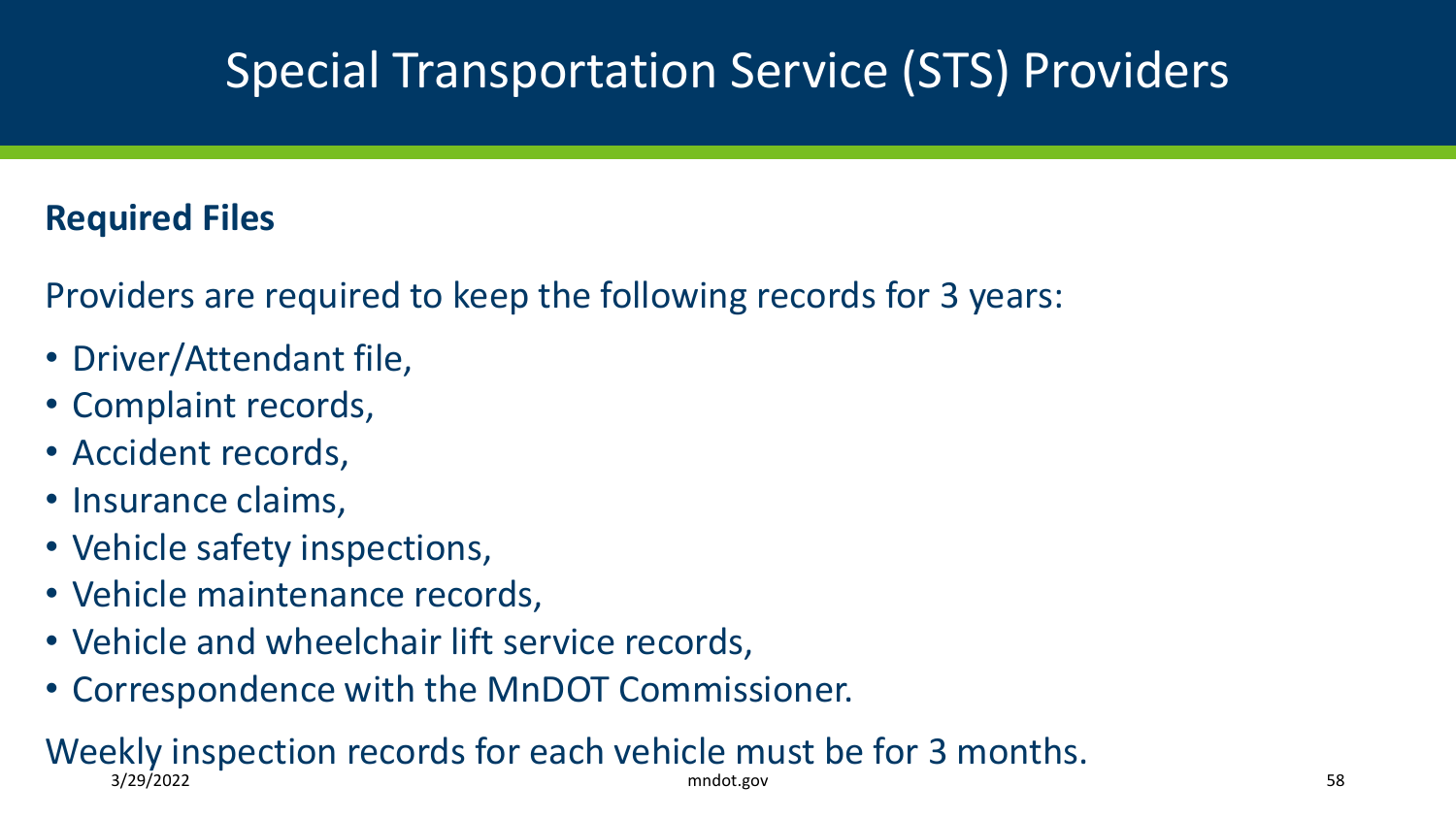#### **Accident Records**

Providers are required to keep records of all accidents involving their vehicles on file. The auditor will check for the following information:

- Date of the accident,
- City or town in which the accident occurred,
- Driver's name,
- Number of injuries/fatalities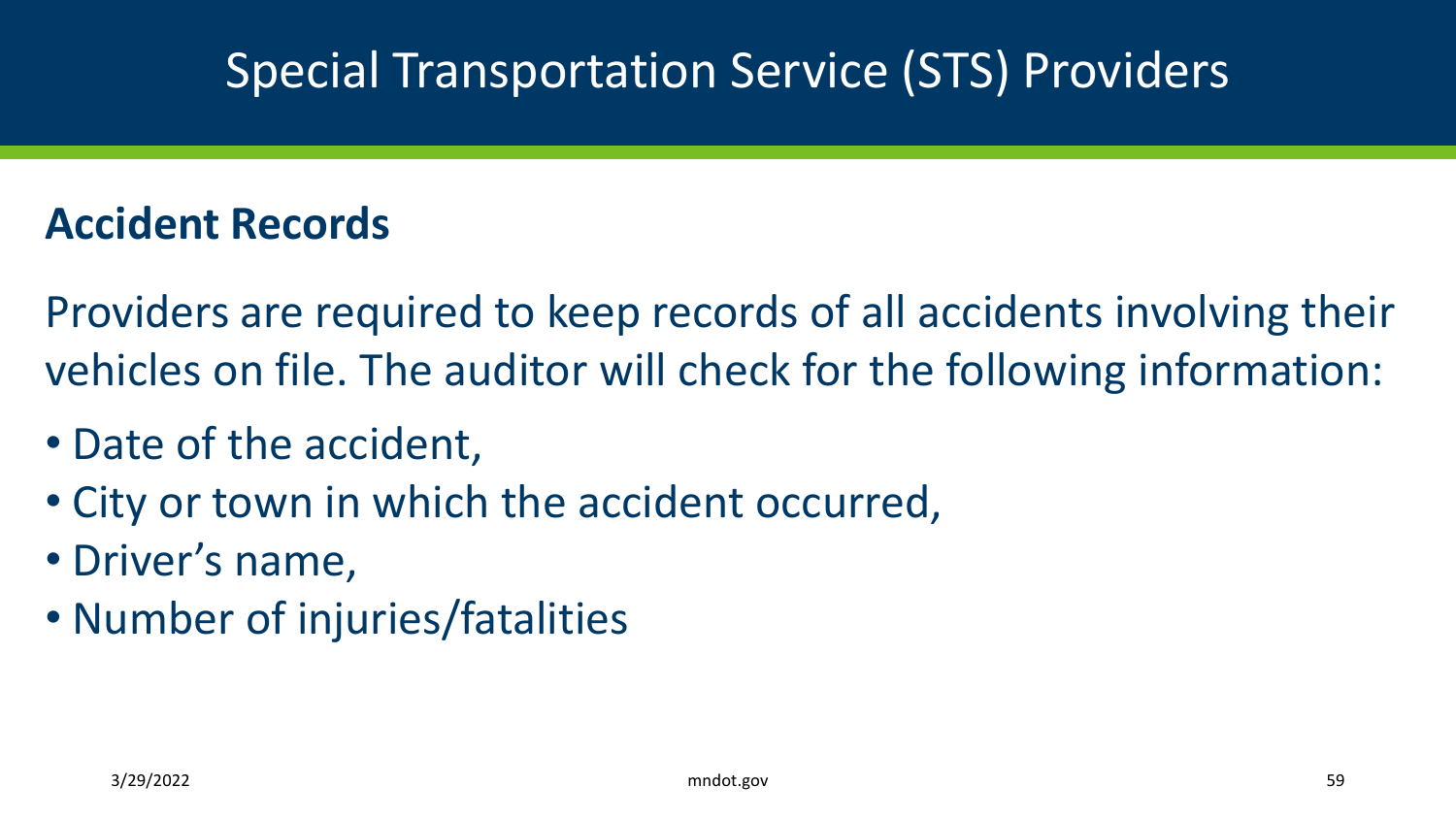#### **Accident Records cont.**

- Description of the accident,
- Number of passengers at the time of the accident,
- VIN number of the vehicle involved in the accident
- Whether the driver was convicted of a moving violation for driving conduct that led to the accident,
- Copies of all accident reports required by the state or other governmental entities or insurers.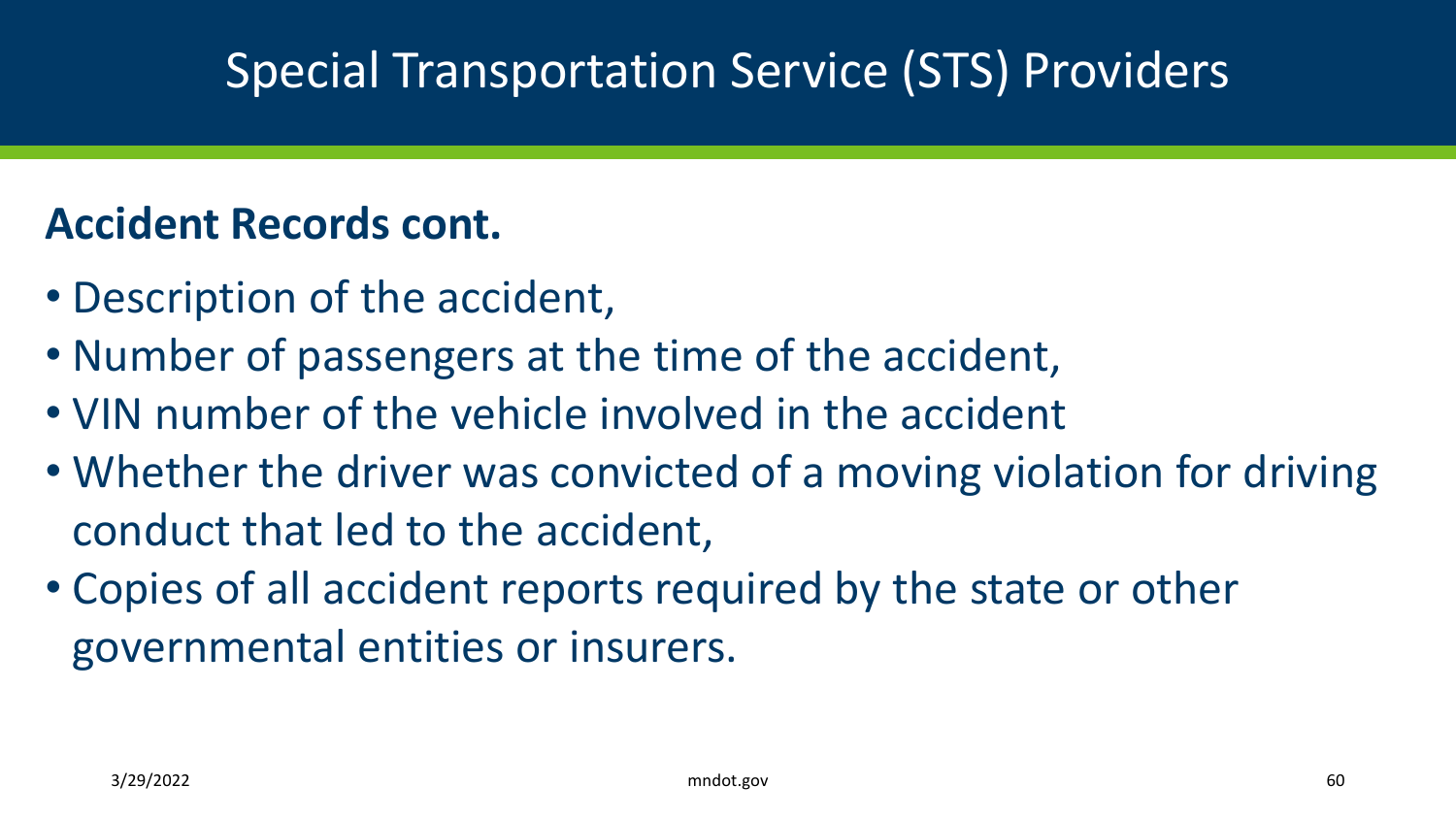#### **Accident Records**

- Keep for 3 Months
	- Weekly Safety Inspection Records

### Keep for 3 years

- Accident Records
- Insurance claims
- Wheel Chair Lift Service Records
- Driver/Attendant Files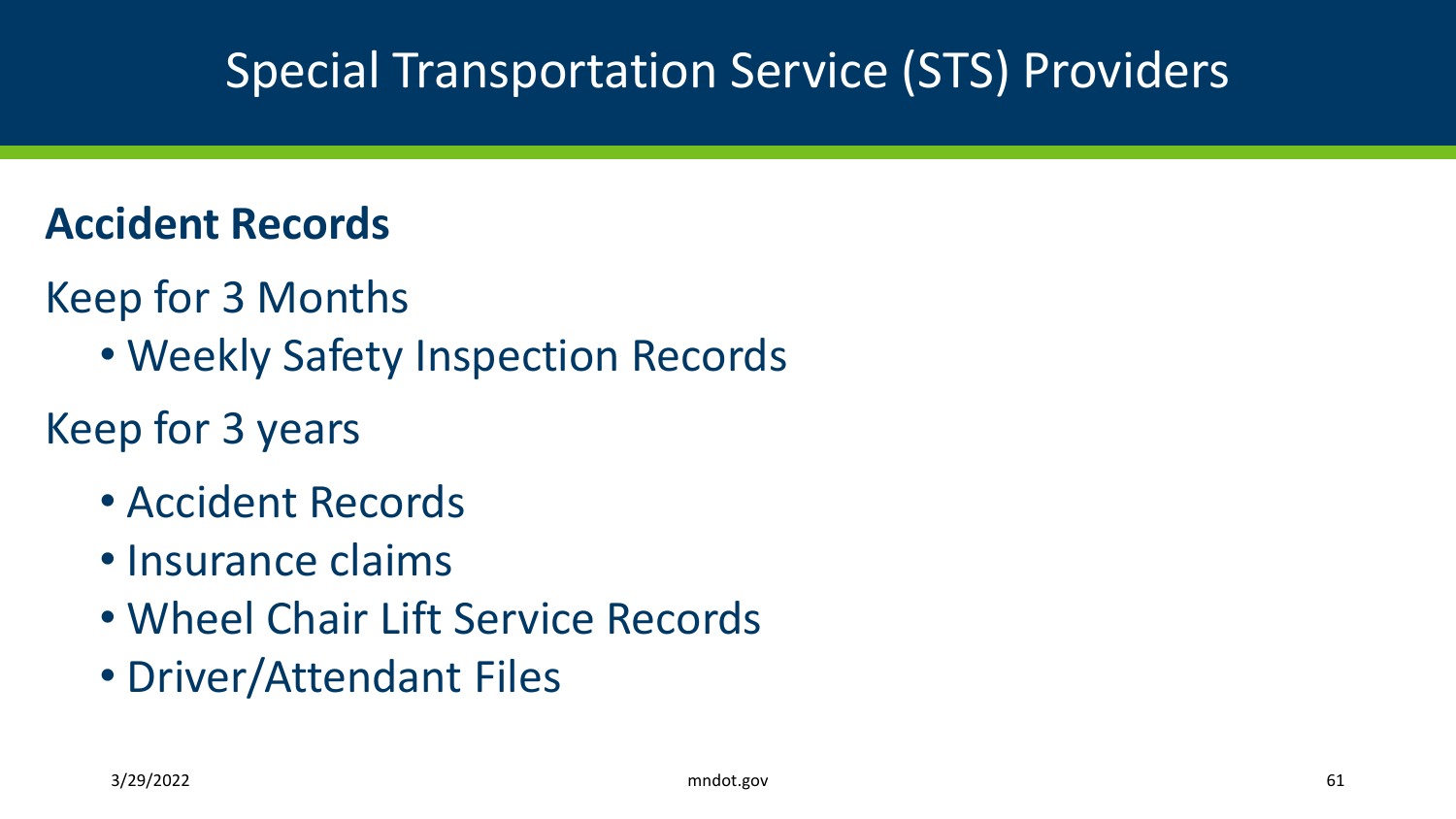#### **Topic 4: Summary**

STS providers can expect to participate in an annual evaluation conducted by the Office of Freight and Commercial Vehicle Operations. MnDOT staff will inspect the vehicles and review the files maintained by the provider.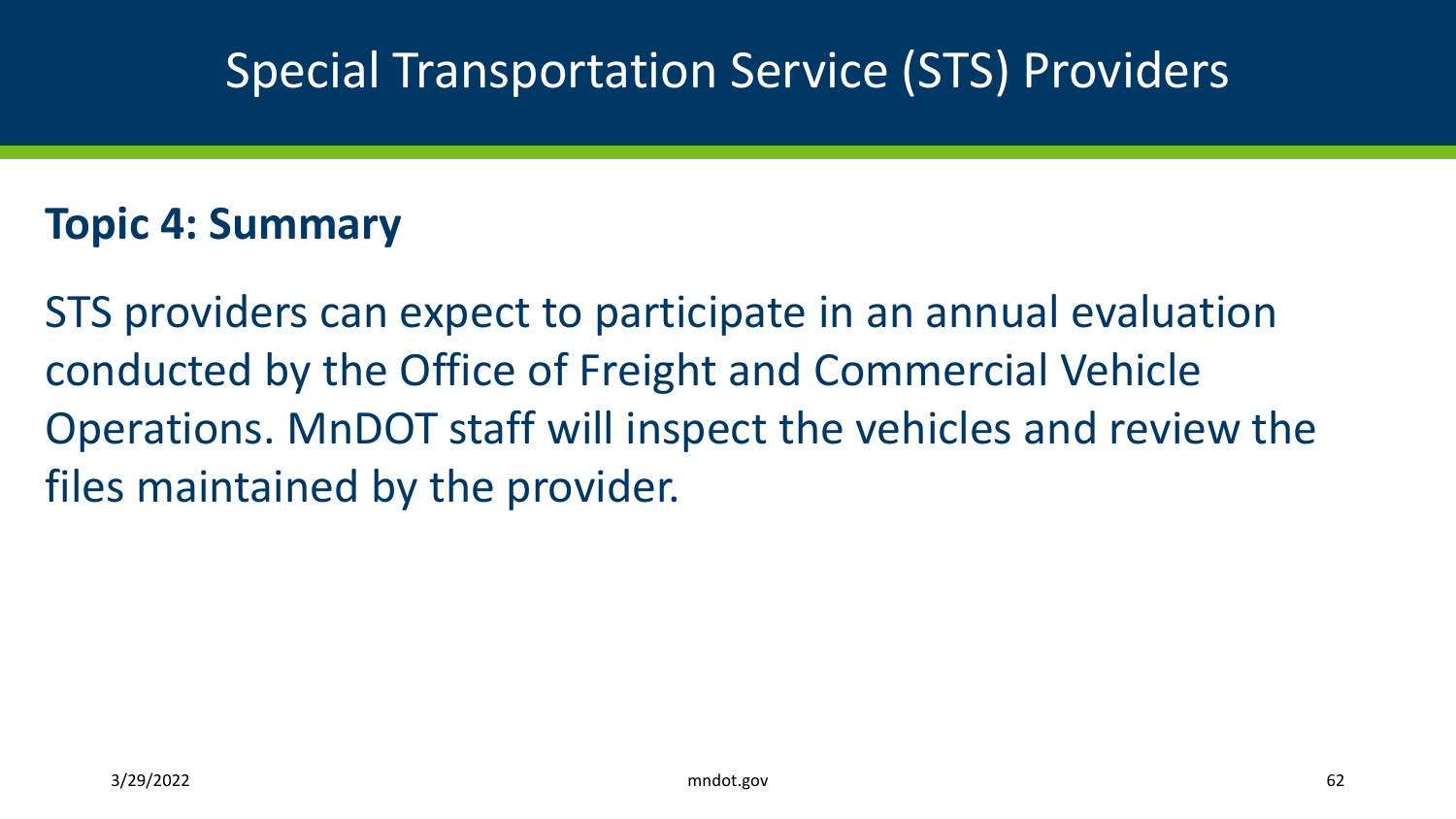#### **Self-Certification**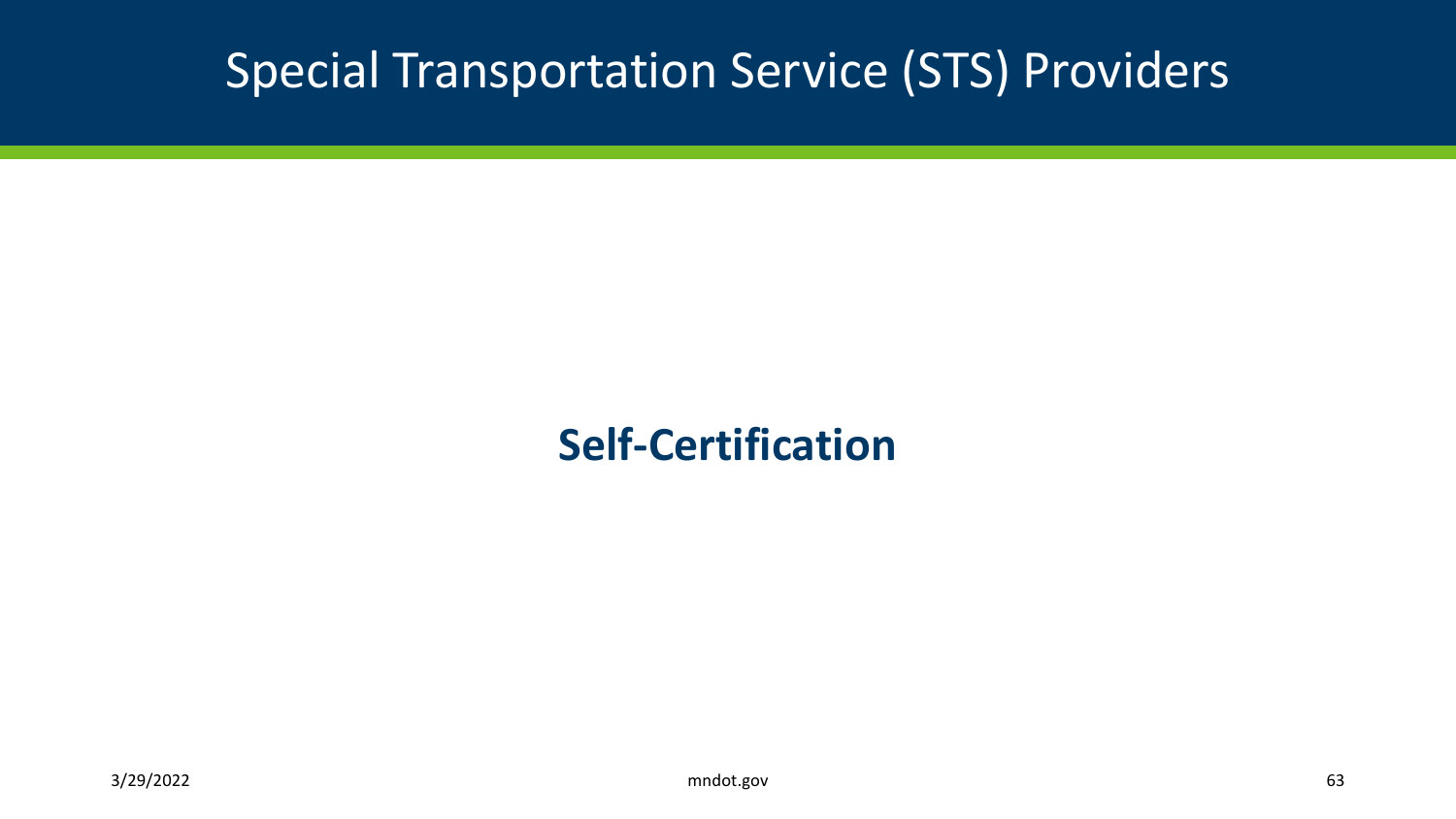#### **Self-Certification**

Now that you've finished the initial STS provider education, you must complete the self-certification form located on our website at: <https://www.dot.state.mn.us/cvo/sts/newprovider.html>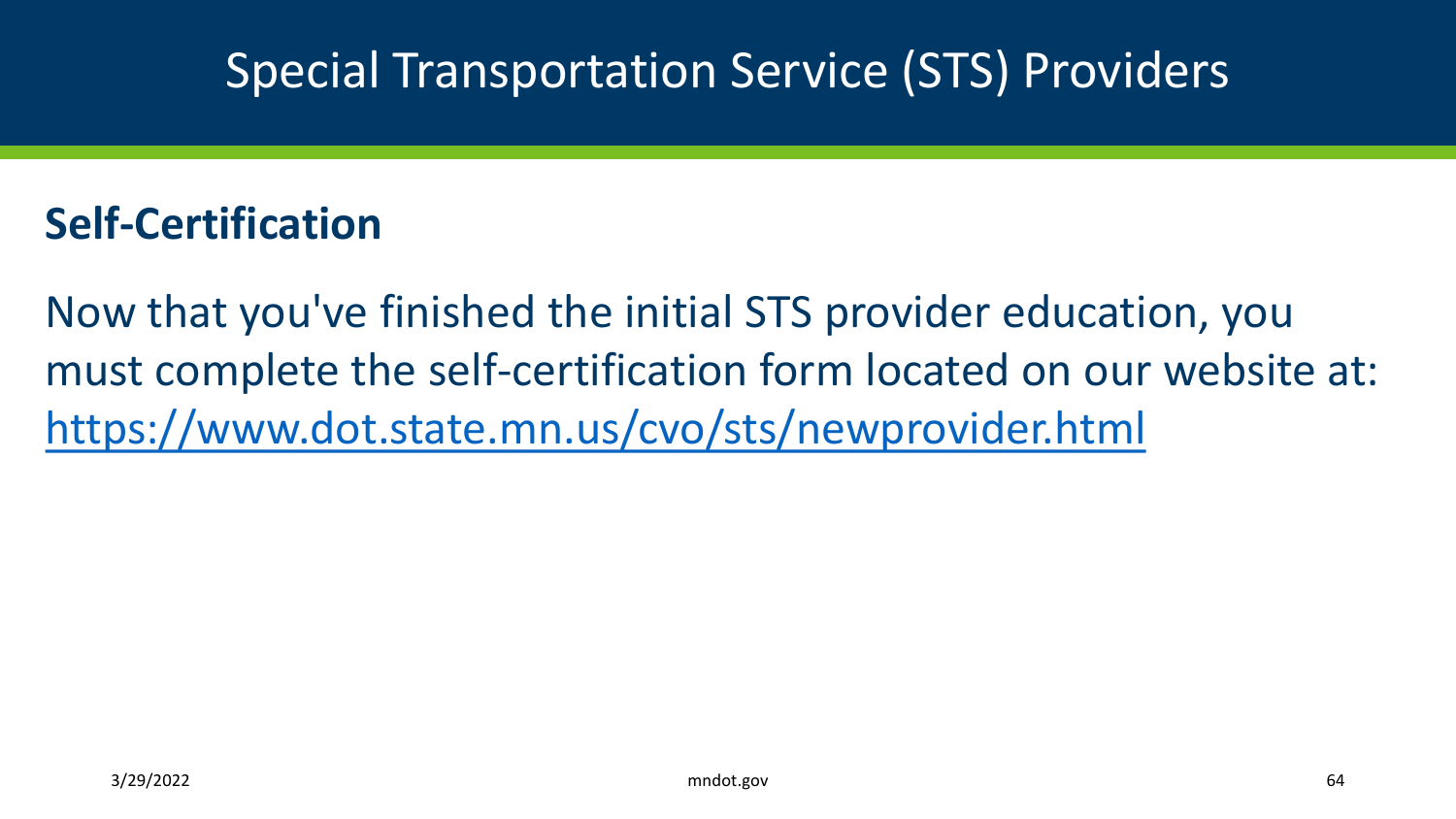

If you have additional questions, please contact: MN DOT Office of Freight & Commercial Vehicle Operations Phone #651-215-6330 Email: [motorcarrier.dot@state.mn.us](mailto:motorcarrier.dot@state.mn.us)